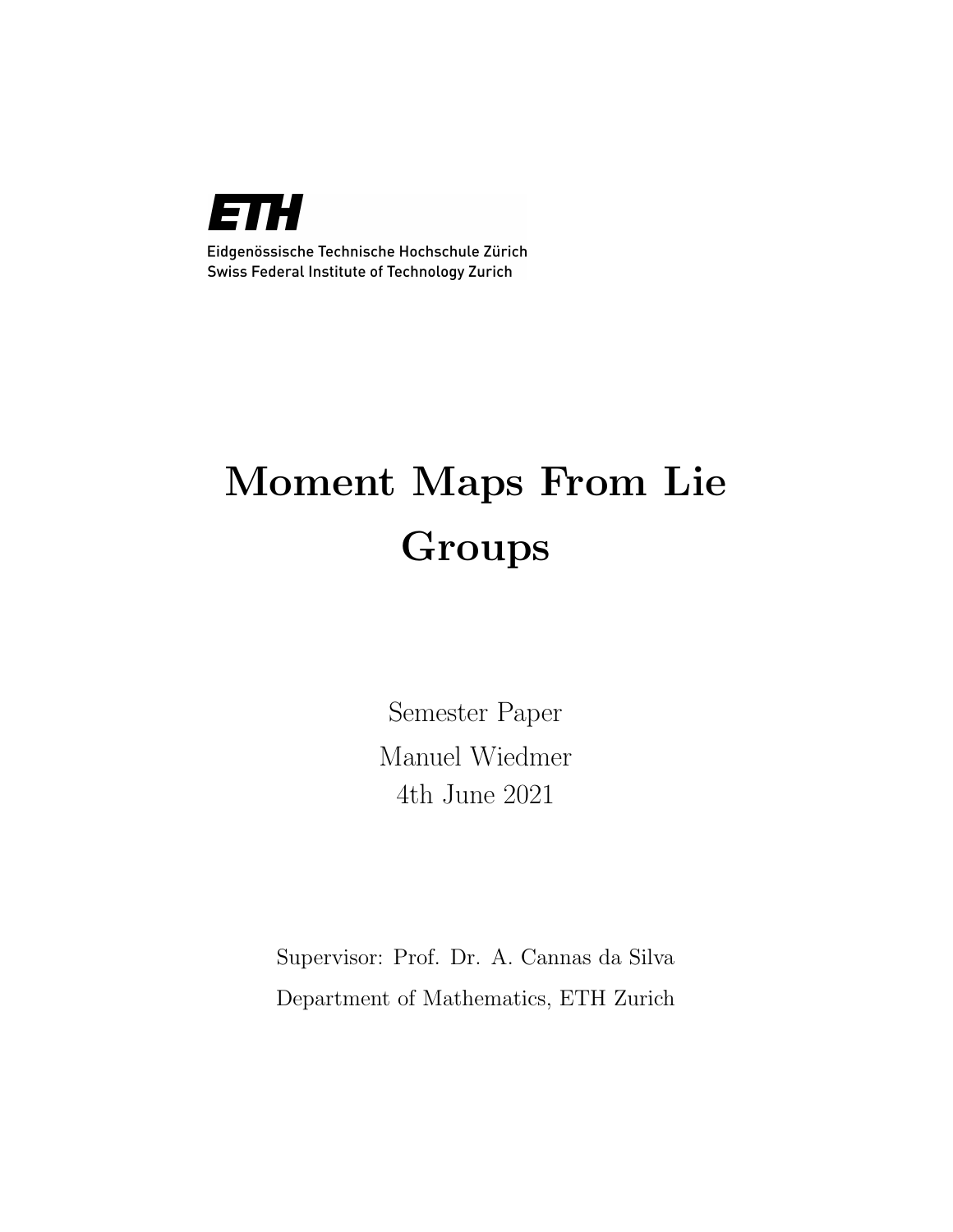#### Abstract

An action of  $\mathbb R$  on a symplectic manifold is called hamiltonian if the vector field corresponding to this action is hamiltonian. We discuss hamiltonian actions in a more general setting, namely we consider actions of arbitrary Lie groups G. In this setting, we say that an action is hamiltonian if there is a map from the manifold to the dual of the Lie algebra of G satisfying several properties related to this action. Such a map is then called a moment map. We will show some properties of moment maps and also give several examples of hamiltonian actions including computations of the corresponding moment maps. These include the action of a general Lie group on its coadjoint orbits as well as several examples of actions of the group of unitary matrices.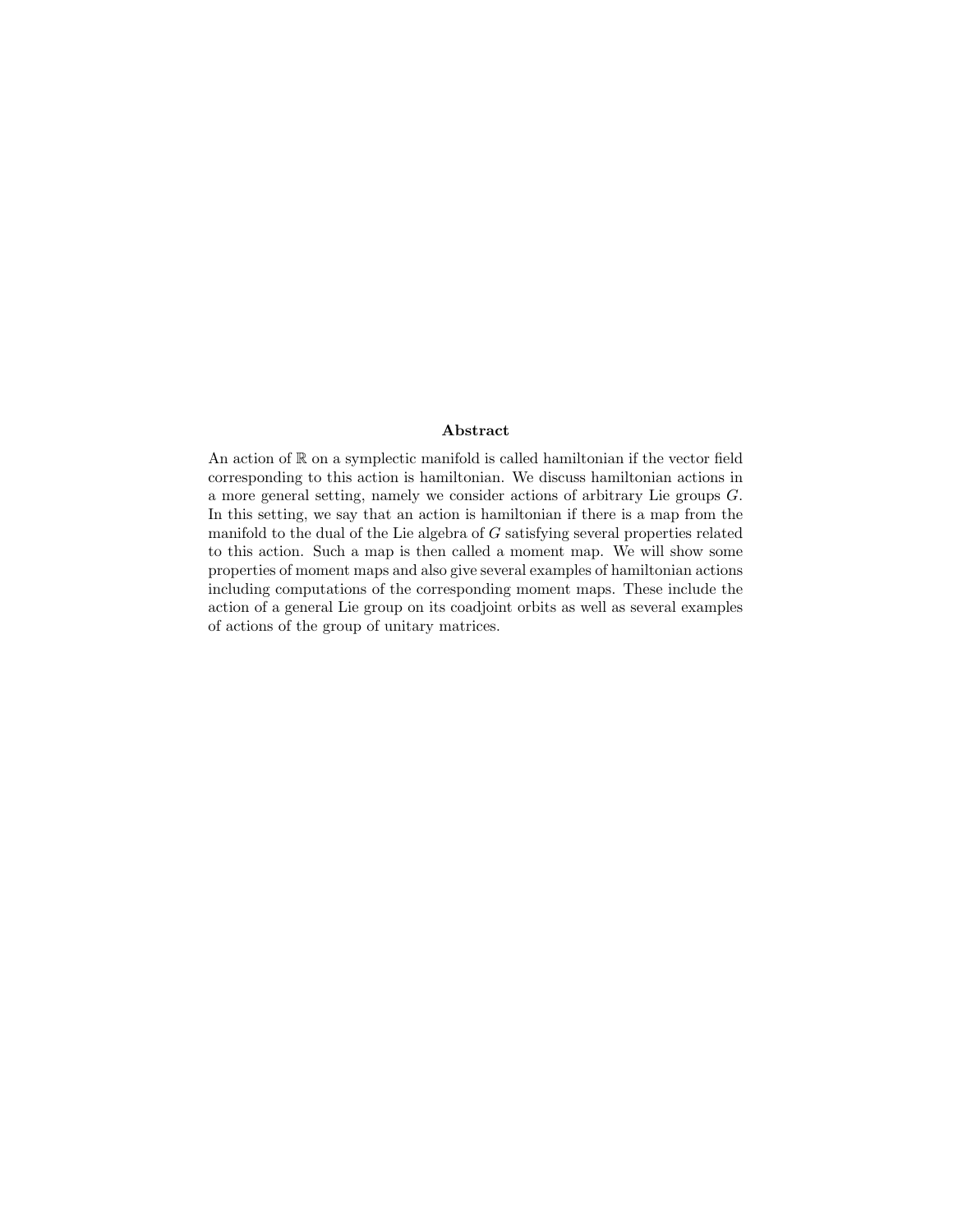# **Contents**

| 1        |                                              | Introduction                                                                   | $\bf{2}$ |
|----------|----------------------------------------------|--------------------------------------------------------------------------------|----------|
| $\bf{2}$ | <b>Background From Differential Geometry</b> |                                                                                | 3        |
|          | 2.1                                          | The Cotangent Bundle of a Manifold $\ldots \ldots \ldots \ldots \ldots \ldots$ | 3        |
|          | 2.2                                          |                                                                                | 3        |
|          | 2.3                                          |                                                                                | 6        |
|          | 2.4                                          |                                                                                | 6        |
|          | 2.5                                          | Adjoint and Coadjoint Representation                                           | 8        |
|          | 2.6                                          |                                                                                | 9        |
| 3        | <b>Symplectic Manifolds and Actions</b>      |                                                                                | 11       |
|          | 3.1                                          |                                                                                | 11       |
|          | 3.2                                          |                                                                                | 12       |
|          | 3.3                                          | Symplectic and Hamiltonian Vector Fields                                       | 14       |
|          | 3.4                                          | Symplectic and Hamiltonian Actions and Moment Maps                             | 15       |
| 4        | <b>Properties of Moment Maps</b>             |                                                                                | 17       |
|          | 4.1                                          |                                                                                | 17       |
|          | 4.2                                          | Moment Map for Action of Product Group                                         | 18       |
| 5        | Coadjoint Orbits                             |                                                                                | 20       |
|          | 5.1                                          |                                                                                | 20       |
|          | 5.2                                          | A Symplectic Form on the Coadjoint Orbits                                      | 22       |
|          | 5.3                                          | The Inclusion Map as Moment Map $\dots \dots \dots \dots \dots$                | 25       |
| 6        | Actions of $U(n)$                            |                                                                                | 26       |
|          | 6.1                                          |                                                                                | 26       |
|          | 6.2                                          |                                                                                | 31       |
|          | 6.3                                          |                                                                                | 31       |
|          | 6.4                                          | Generalisation of These Examples $\ldots \ldots \ldots \ldots \ldots \ldots$   | 33       |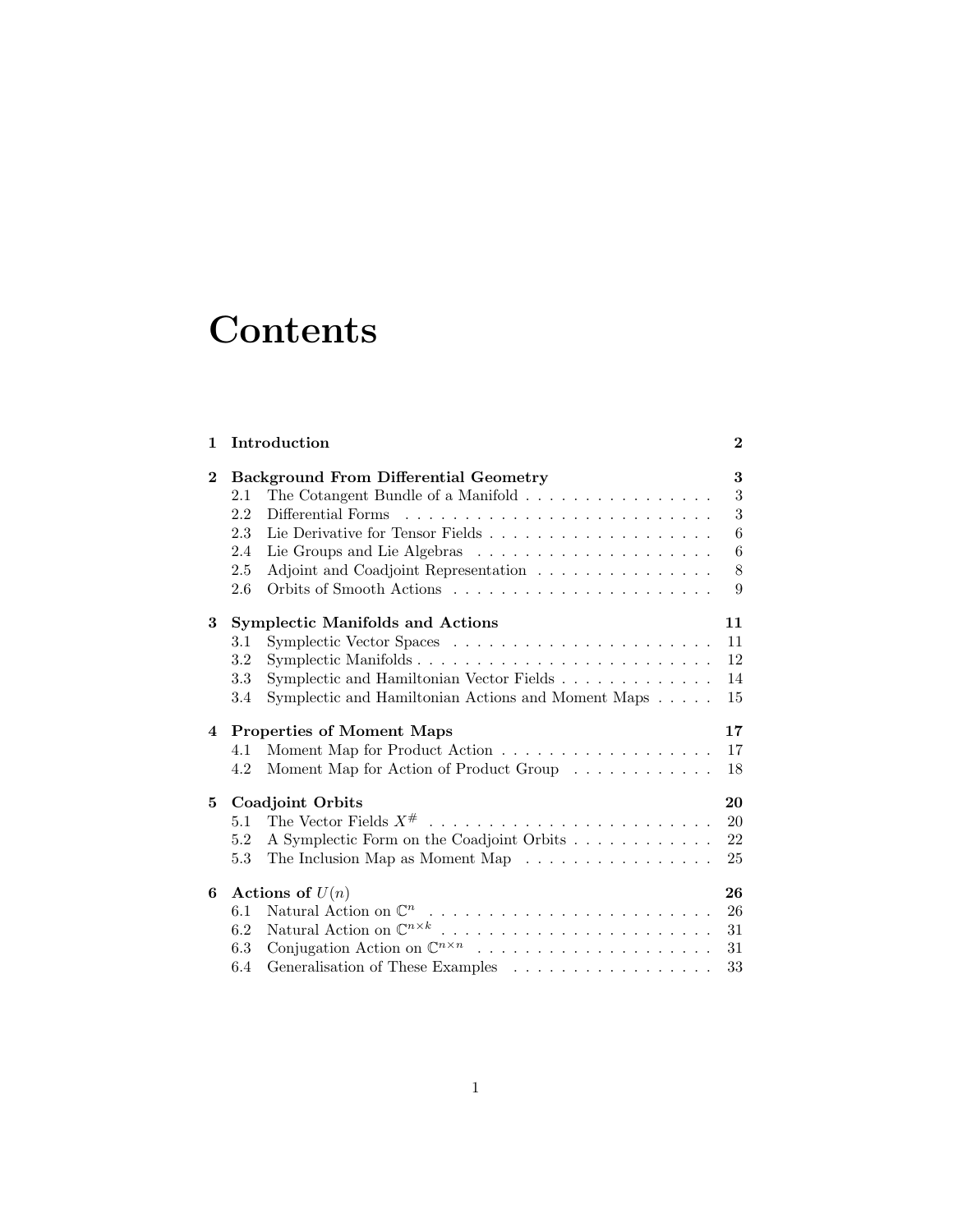# <span id="page-3-0"></span>Chapter 1

# Introduction

The idea of moment maps first appeared in the work [\[Lie90\]](#page-36-0) of Sophus Lie. It was then further developed in the 1960s by Bertram Kostant, Jean-Marie Souriau and Alexander Kirillow. Souriau was also first to give a formal definition and a name to the object we call today a moment map. In his paper [\[Sou70\]](#page-36-1), which is written in French, he defined it as "moment". The name for this comes from the fact that an important first example of moment maps is the linear momentum, which is called "moment linéaire" in French. Then, Marsden and Weinstein translated this to English in their paper [\[MW74\]](#page-36-2) as "moment". However, the English translation "moment map" of the French term "application moment" is physically incorrect, as it should rather be called momentum map. Nevertheless, the term "moment map" is widely used today. For more details on the history of moment maps, one can read [\[MR99,](#page-36-3) p. 369-370], which is also the source for this small introduction.

The main reference for this paper are the lecture notes [\[Sil06\]](#page-36-4), which are a general introduction to symplectic geometry. We primarily used the lectures 1–2, 18 and 21–22 as well as the homeworks 17 and 19.

In chapter [2,](#page-4-0) we introduce important general concepts from differential geometry that we will need later. In chapter [3,](#page-12-0) we then move on to introduce symplectic manifolds. There, we will also give the definition of what a hamiltonian action and a moment map is. After that, we will discuss in chapter [4](#page-18-0) two important properties of moment maps that will be used later. In chapter [5,](#page-21-0) we give an important example of a hamiltonian action, namely the coadjoint action of a Lie group on the coadjoint orbits. Finally, in chapter [6,](#page-27-0) we give further examples involving the group of unitary matrices  $U(n)$ .

I wish to express my sincere thanks to my supervisor, Professor Ana Cannas da Silva, for supervising this paper. She always helped me when I had troubles with my paper and answered all questions that came up. I also wish to thank Viera Klasovitá for proofreading this paper and giving me valuable comments.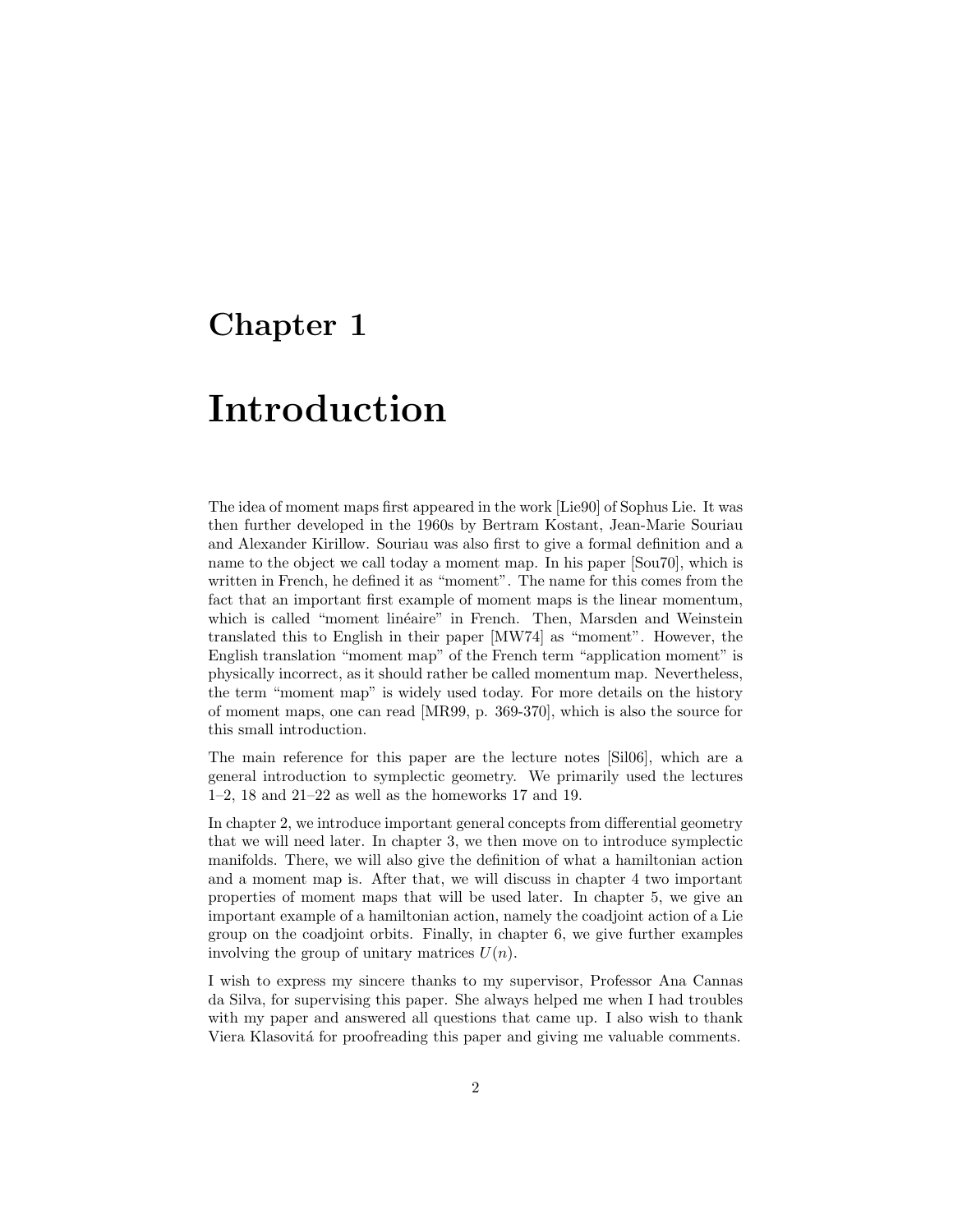# <span id="page-4-0"></span>Chapter 2

# Background From Differential Geometry

In this chapter, we will recall some important definitions and theorems from differential geometry that we will need later, including in particular the cotangent bundle, differential forms, the Lie derivative, Lie groups, Lie algebras, the adjoint and coadjoint representation of a Lie group and a few facts on orbits of smooth actions.

We will normally write M for a manifold and denote by  $m$  the dimension of  $M$ .

### <span id="page-4-1"></span>2.1 The Cotangent Bundle of a Manifold

Let M be a manifold. For  $p \in M$  we write  $T_pM$  for the tangent space of M at p and  $T_p^*M$  for the cotangent space of M at p. Recall that then the cotangent bundle is defined as the disjoint union of the cotangent spaces

$$
T^*M = \bigsqcup_{p \in M} T_p^*M.
$$

We write  $\pi: T^*M \to M$  for the map that sends  $T_p^*M$  to p. If  $(U, x)$  is a chart on M we have an associated chart  $(\tilde{x}, \pi^{-1}(U))$  on  $T^*M$  that is defined by  $\tilde{x}((p,\xi)) = (x(p), \sum_{i=1}^{m} dx_p^{i}(\xi)e_i)$ . One can show that these chart indeed form an atlas on  $T^*M$  and that  $T^*M$  is thus a manifold of dimension  $2m$ .

### <span id="page-4-2"></span>2.2 Differential Forms

In this section, we will recall the definition of differential forms and state some important results that we will use later.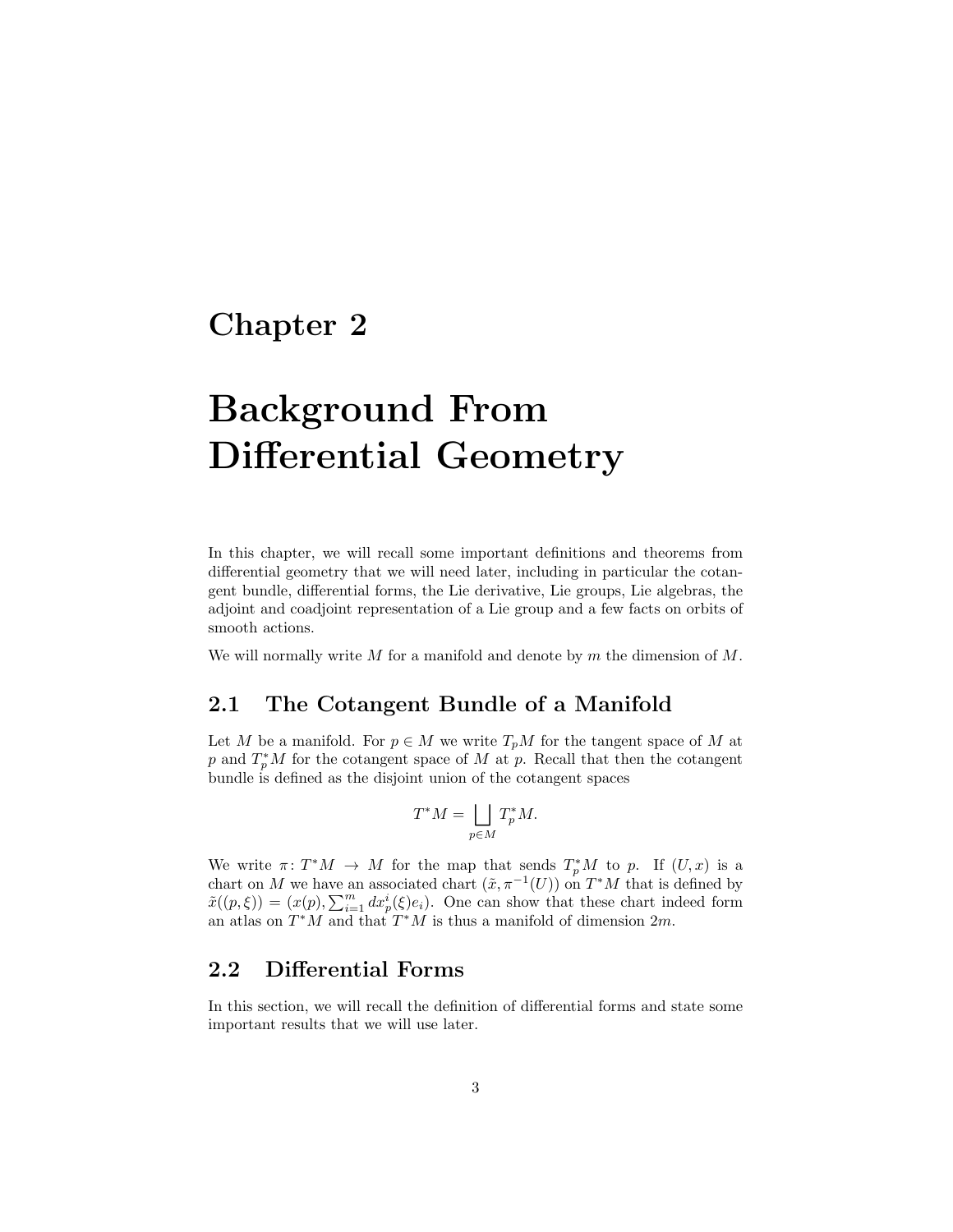We will define the general notion of a differential  $k$ -form, but later we will be mostly working with 1- and 2-forms. The following definitions and theorems follow [\[Mer20\]](#page-36-5), especially lectures 19, 21, 22 and 23.

**Definition 2.1.** A differential k-form or short k-form on a manifold  $M$  is a section of  $\Lambda^k T^*M$ . We denote by  $\Omega^k(M)$  the set of all differential k-forms on M.

We will now state two characterisations of differential forms. The proofs can be found in [\[Mer20,](#page-36-5) Proposition 19.24] and [\[Mer20,](#page-36-5) Theorem 21.5] respectively. Recall that a multilinear map  $\omega: V \times \cdots \times V \to \mathbb{R}$  is called  $(k)$ -)alternating if it vanishes whenever two arguments are equal, where  $k$  denotes the number of arguments of  $\omega$ .

**Theorem 2.2.** If  $\omega \in \Omega^k(M)$  and  $p \in M$ , then  $\omega_p$  can be thought of as an alternating map  $\omega_p : T_pM \times \ldots T_pM \to \mathbb{R}$ .

<span id="page-5-0"></span>**Theorem 2.3.** There is a canonical identification between  $\Omega^k(M)$  and alternating  $C^{\infty}(M)$ -multilinear functions

$$
\mathfrak{X}(M) \times \cdots \times \mathfrak{X}(M) \to C^{\infty}(M),
$$

where  $\mathfrak{X}(M)$  denotes the space of vector fields on M. This identification satisfies

$$
\omega(X_1,\ldots,X_k)(p) = \omega_p(X_1(p),\ldots,X_k(p)).
$$

Note that we write  $C^{\infty}(M)$  for smooth functions from M to R.

We will later need the following lemma relating the wedge product of two differential 1-forms with the original differential forms. It can be shown using the formula  $\omega(X, Y)(p) = \omega_p(X(p), Y(p))$  from the theorem above and then [\[Mer20,](#page-36-5) Corollary 22.19].

<span id="page-5-1"></span>**Lemma 2.4.** Let  $\omega, \theta \in \Omega^1(M)$ . Then for  $X, Y \in \mathfrak{X}(M)$  we have

$$
(\omega \wedge \theta)(X, Y) = \omega(X)\theta(Y) - \omega(Y)\theta(X).
$$

We will now define three operations on differential forms, namely the Lie derivative, the exterior differential and the interior product. We will then state some important relations between them, which will be used later. We will also define the pullback of a differential form and give an equivalent definition of the Lie derivative. More details on these can be found in [\[Mer20\]](#page-36-5), especially in lectures 21 and 22, which are also the main reference for the following. For all the definitions we use Theorem [2.3](#page-5-0) from above.

**Definition 2.5.** For a vector field  $X \in \mathfrak{X}(M)$  we define the Lie derivative  $\mathcal{L}_X \colon \Omega^k(M) \to \Omega^k(M)$  as follows

$$
\mathcal{L}_X\omega(Y_1,\ldots,Y_k)=X(\omega(Y_1,\ldots,Y_k))-\sum_{i=1}^k\omega(Y_1,\ldots,Y_{i-1},[X,Y_i],Y_{i+1},\ldots,Y_k),
$$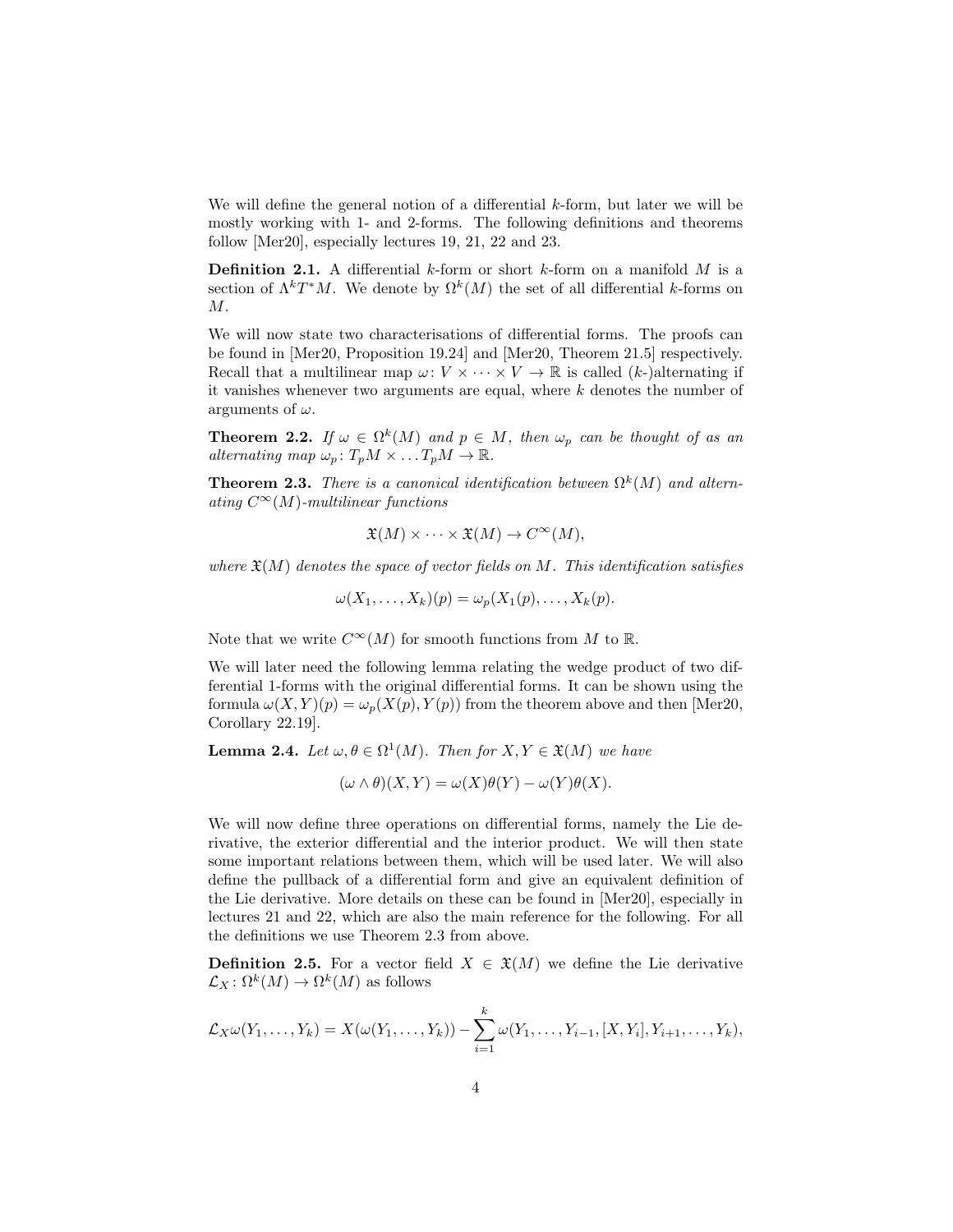for  $\omega \in \Omega^k(M)$  and  $Y_1, \ldots, Y_k \in \mathfrak{X}(M)$ .

<span id="page-6-3"></span>**Definition 2.6.** We define the exterior differential  $d: \Omega^k(M) \to \Omega^{k+1}(M)$  as follows

$$
d\omega(Y_1, \ldots, Y_{k+1}) = \sum_{i=1}^{k+1} (-1)^{i+1} Y_i(\omega(Y_1, \ldots, Y_{i-1}, Y_{i+1}, \ldots, Y_k)) + \sum_{1 \le i < j \le k+1} (-1)^{i+j} \omega([Y_i, Y_j], Y_1, \ldots, Y_{i-1}, Y_{i+1}, \ldots, Y_{j-1}, Y_{j+1}, \ldots, Y_k),
$$

for  $Y_1, \ldots, Y_{k+1} \in \mathfrak{X}(M)$ .

**Definition 2.7.** For a vector field  $X \in \mathfrak{X}(M)$  we define the interior product  $\iota_X \colon \Omega^k(M) \to \Omega^{k-1}(M)$  as follows

$$
\iota_X\omega(Y_1,\ldots,Y_{k-1})=\omega(X,Y_1,\ldots,Y_{k-1}),
$$

for  $Y_1, \ldots, Y_{k-1} \in \mathfrak{X}(M)$ . We also define  $\iota_X : \Omega^0(M) \to \Omega^{-1}(M)$  to be the zero map.

We first give an alternative formula for the Lie derivative. A proof can be found in [\[Mer20,](#page-36-5) Theorem 23.12].

<span id="page-6-1"></span>**Lemma 2.8.** For  $X \in \mathfrak{X}(M)$  we have

$$
\mathcal{L}_X = d \circ \iota_X + \iota_X \circ d.
$$

We will later also need a formula for the interior product  $\iota_{[X,Y]}$ .

<span id="page-6-2"></span>**Lemma 2.9.** For  $X, Y \in \mathfrak{X}(M)$  we have

$$
\iota_{[X,Y]} = \mathcal{L}_X \circ \iota_Y - \iota_Y \circ \mathcal{L}_X.
$$

A proof of this lemma can be found in [\[Mer20,](#page-36-5) Corollary 23.11].

We will now define the pullback of a differential form. For this let  $\varphi: M \to N$ be a smooth function and let  $\omega \in \Omega^k(N)$ .

**Definition 2.10.** For  $k > 0$ , the pullback of  $\omega$  is the differential form  $\varphi^* \omega \in$  $\Omega^k(M)$  defined by

$$
(\varphi^*\omega)_p(\xi_1,\ldots,\xi_k)=\omega_p(D\varphi(p)\xi_1,\ldots,D\varphi(p)\xi_k),
$$

for  $\xi_1,\ldots,\xi_k\in T_pM$ . For 0-forms, we define the pullback  $\varphi^*\omega$  as  $\omega\circ\varphi$ , which makes sense since  $\Omega^0(M) = C^{\infty}(M)$ .

We will later also need the following result about the Lie derivative, whose proof can be found in [\[Mer20,](#page-36-5) Proposition 22.14].

<span id="page-6-0"></span>**Lemma 2.11.** Let X be a vector field with flow  $\Phi_t$ . Then for  $\omega \in \Omega^k(M)$  the Lie derivative satisfies  $\mathcal{L}_X \omega = \frac{d}{dt}\big|_{t=0} \Phi_t^* \omega$ , where  $\Phi_t^* \omega$  is the pullback of  $\omega$  as defined above.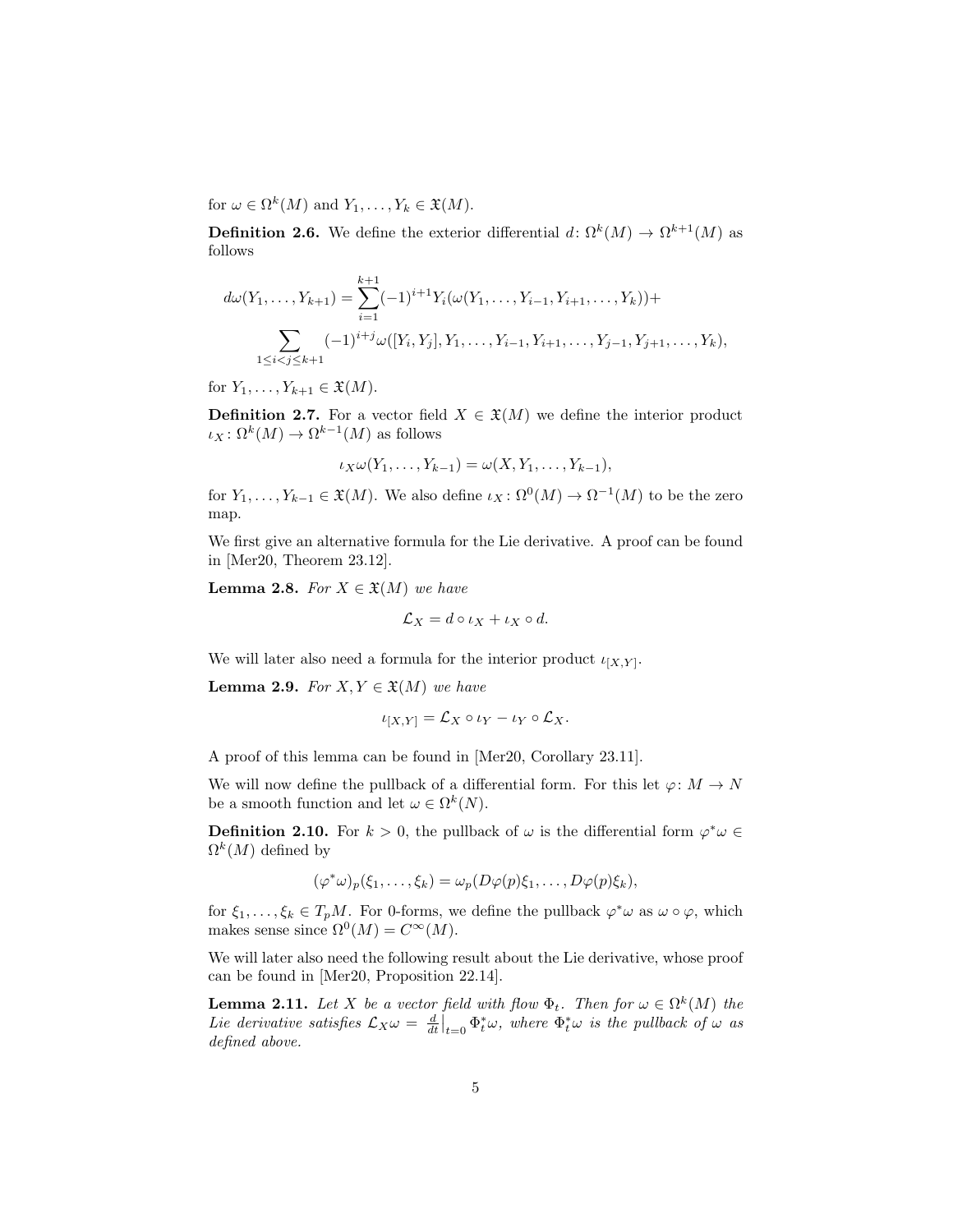If we apply this lemma to 0-forms, i.e. smooth functions, then we get the following equivalent definition of the Lie derivative applied to smooth functions.

<span id="page-7-2"></span>**Lemma 2.12.** For a vector field X the Lie derivative  $\mathcal{L}_X \colon C^\infty(M) \to C^\infty(M)$ can be alternatively defined as

$$
(\mathcal{L}_X f)(p) = \lim_{t \to 0} \frac{f \circ \Phi_t(p) - f(p)}{t}
$$

.

### <span id="page-7-0"></span>2.3 Lie Derivative for Tensor Fields

One can also define the Lie derivative in a more general setting, namely for tensor fields. We do not need this in full generality, but we will need it for vector fields (i.e. tensors of type  $(1,0)$ ). The reference for this section is [\[Mer20,](#page-36-5) Lecture 10].

**Definition 2.13.** Let X be a vector field with flow  $\Phi_t$ . We define the Lie derivative of X on vector fields  $Y \in \mathfrak{X}(M)$  as follows

$$
(\mathcal{L}_X Y)(p) = \left. \frac{d}{dt} \right|_{t=0} D\Phi_{-t}(\Phi_t(p)) Y(\Phi_t(p)).
$$

One has the following equivalent definition of  $\mathcal{L}_X Y$ , whose proof can be found in [\[Mer20,](#page-36-5) Proposition 10.4].

<span id="page-7-3"></span>**Lemma 2.14.** For  $X, Y \in \mathfrak{X}(M)$  we have

$$
\mathcal{L}_X(Y) = [X, Y].
$$

### <span id="page-7-1"></span>2.4 Lie Groups and Lie Algebras

In this section, we will shortly repeat what a Lie group and a Lie algebra is and how we can get a Lie algebra from a Lie group. We start with two definitions. The reference for the following is again [\[Mer20\]](#page-36-5), in particular lectures 8, 11 and 12.

**Definition 2.15.** A Lie group is a manifold  $G$  that is also a group in the algebraic sense, where multiplication and inversion are smooth maps.

Definition 2.16. A Lie algebra is a vector space g together with a bilinear operation

$$
\mathfrak{g}\times\mathfrak{g}\to\mathfrak{g},\ (v,w)\mapsto[v,w],
$$

called the Lie bracket, that is antisymmetric and satisfies the following identity

$$
[u,[v,w]] + [v,[w,u]] + [w,[u,v]] = 0, \,\forall u,v,w \in \mathfrak{g},
$$

which is also called the Jacobi identity.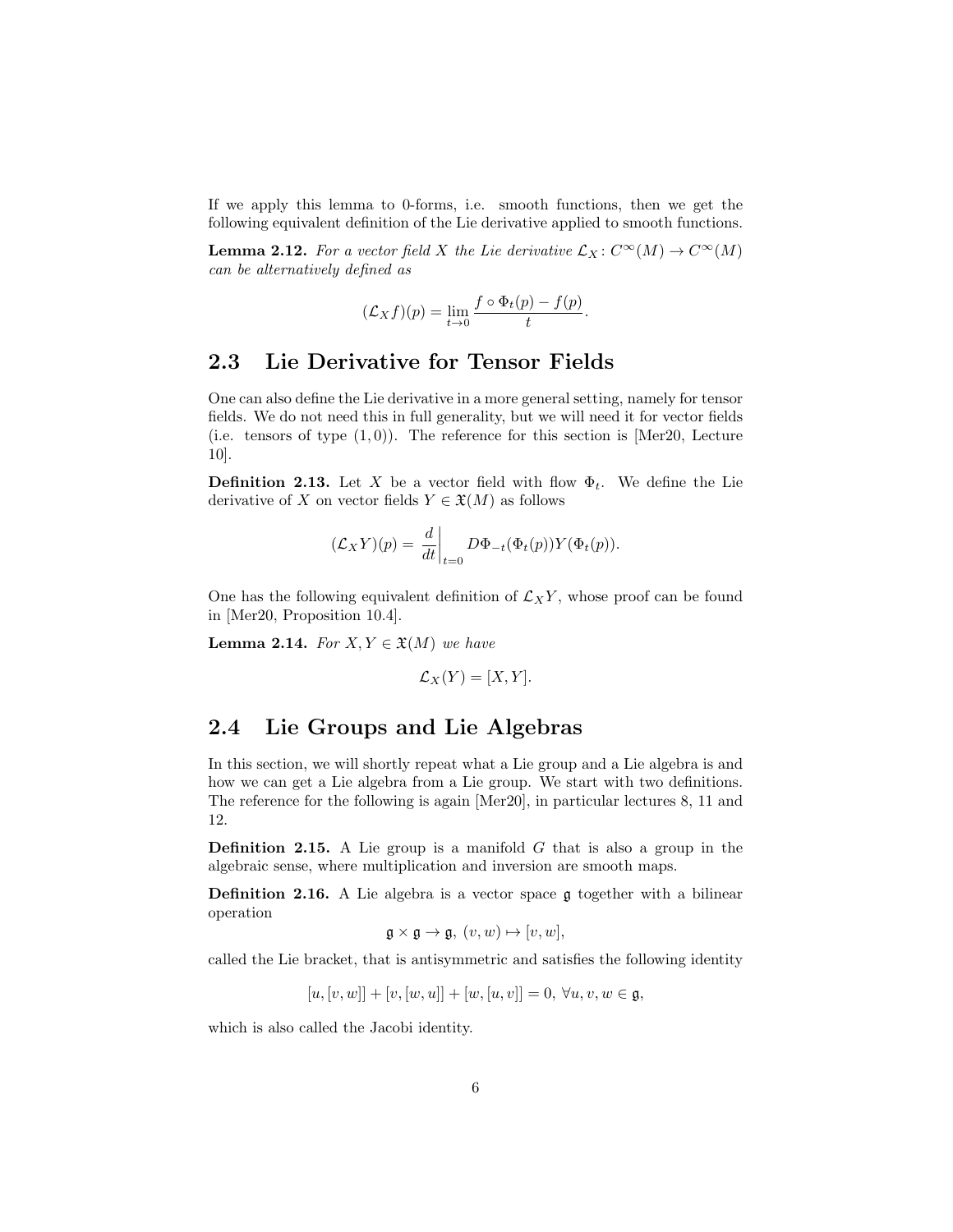Now, given a Lie group  $G$  we define its Lie algebra as follows. A vector field  $X \in \mathfrak{X}(G)$  is called left-invariant if  $Dl_q(h)(X(h)) = X(gh)$  for all  $g, h \in G$ , where  $l_q: G \to G$  is left multiplication by g. Then the Lie algebra of G is defined as the vector space of left-invariant vector fields. We denote it by g. The Lie bracket is the normal commutator of vector fields. We sometimes also denote this space of left invariant vector fields by  $\mathfrak{X}^l(G)$ .

We can alternatively define  $\mathfrak g$  as the tangent of  $G$  at the identity element, i.e.  $\mathfrak{g} = T_e G$ . One can show that the map

$$
eval_e: \mathfrak{X}^l(G) \to T_eG, X \mapsto X(e)
$$

is a vector space isomorphism and with this define a Lie bracket on  $T_eG$ , which then shows that one can indeed define  $\mathfrak{g}$  as  $T_eG$ .

Later, we will use both definitions interchangeably as, depending on the context, one definition is easier to work with than the other.

We will also need the Lie algebra of the unitary matrices. Recall for this that

$$
U(n) := \left\{ A \in \mathbb{C}^{n^2} \mid A^*A = I_n \right\},\
$$

where  $A^*$  denotes the conjugate transpose of A and  $I_n$  is the  $n \times n$  identity matrix. First of all, we need that this is a Lie group.

**Lemma 2.17.**  $U(n)$  is a Lie subgroup of  $GL(n, \mathbb{C})$ .

Recall that a Lie subgroup is a subgroup that is in addition a Lie group itself and an immersed submanifold.

Proof. This can for example be shown using the Closed Subgroup Theorem that states that the closed subgroups of a Lie group are exactly the embedded Lie subgroups. A proof of this theorem can be found in [\[Lee13,](#page-36-6) Theorem 20.12].

Another proof would be to use a similar technique as in [\[Mer20,](#page-36-5) Proposition 10.18], that is to consider the map

$$
\varphi: GL(n, \mathbb{C}) \to Sym(n, \mathbb{C}), A \mapsto AA^*,
$$

where Sym $(n, \mathbb{C})$  are all matrices  $A \in \mathbb{C}^{n \times n}$  with  $A = A^*$ . Then one can show that  $I_n$  is a regular value and thus  $U(n) = \varphi^{-1}(I_n)$  is an embedded submanifold of  $GL(n, \mathbb{C})$  by the Implicit Function Theorem. From this it then follows that it is a Lie subgroup, e.g. by [\[Mer20,](#page-36-5) Proposition 10.15]. The strategy to prove that  $I_n$  is a regular value is to show that  $\varphi$  has constant rank and then it is enough to show that  $D\varphi(I_n)$  is surjective. For this, we can identify  $T_{I_n} GL(n, \mathbb{C})$  with  $T_{I_n} \mathbb{C}^{n \times n} \cong \mathbb{C}^{n \times n}$  as  $GL(n, \mathbb{C})$  is an open subset of the vector space  $\mathbb{C}^{n \times n}$ . Also, one can identify  $T_I \text{Sym}(n, \mathbb{C})$  with  $\text{Sym}(n, \mathbb{C})$  as it is a vector space. Then one can show that under these identifications  $\varphi$  maps  $A \in \mathbb{C}^{n \times n}$  to  $A + A^* \in \text{Sym}(n, \mathbb{C})$ , which is surjective as for  $A \in \text{Sym}(n, \mathbb{C})$  we have  $A = \varphi(\frac{1}{2}A)$ .  $\Box$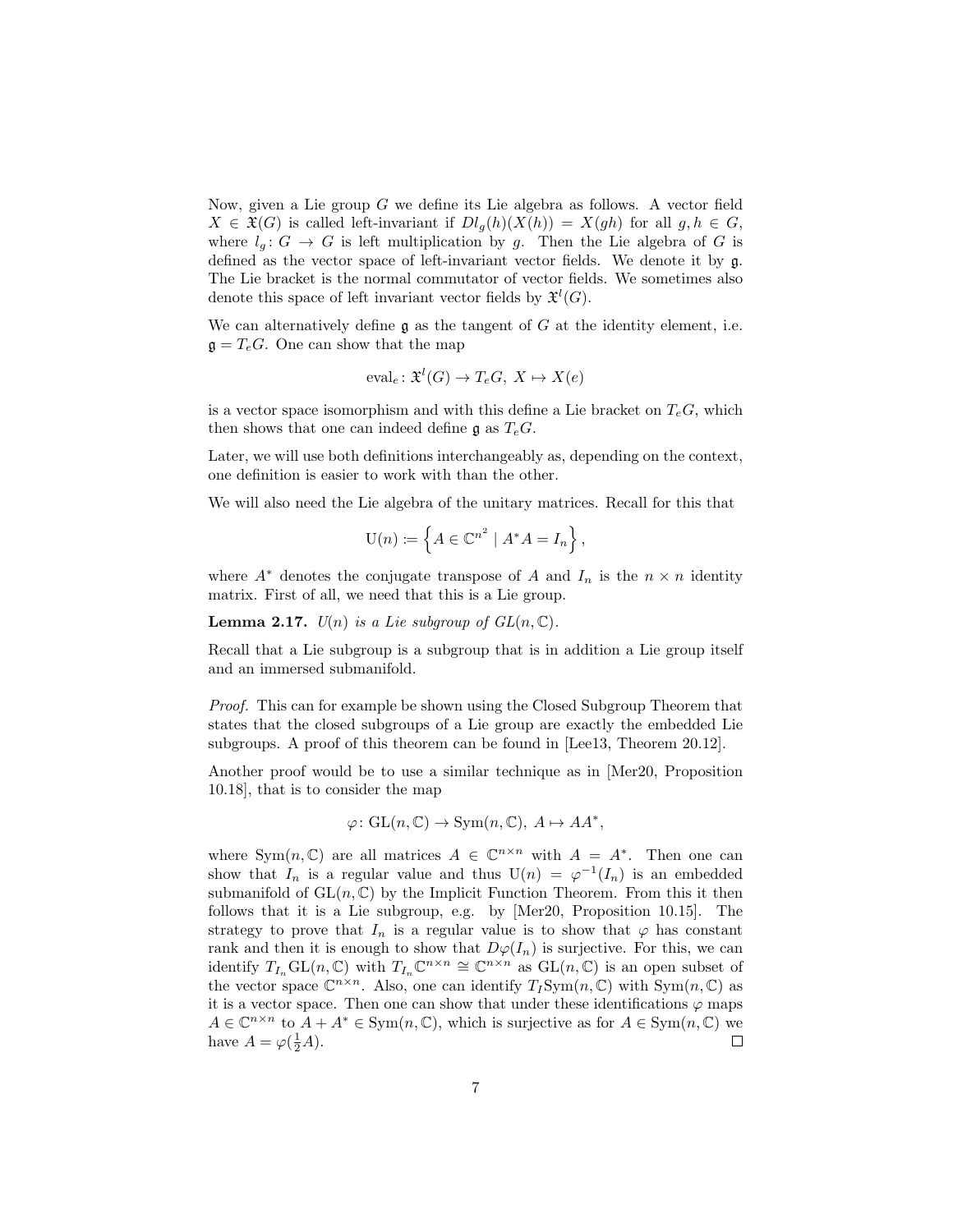We denote the Lie algebra of  $U(n)$  as  $u(n)$ . As  $U(n)$  is a Lie subgroup of  $GL(n,\mathbb{C})$ ,  $\mathfrak{u}(n)$  can be seen as a Lie subalgebra of the Lie algebra  $\mathfrak{gl}(n,\mathbb{C})$ , i.e. a vector subspace that is closed under the Lie bracket. As we have seen in the proof above,  $\mathfrak{gl}(n,\mathbb{C})$  can be identified with all matrices  $\mathbb{C}^{n\times n}$ . Thus, it makes sense to describe the Lie algebra  $\mathfrak{u}(n)$  as set of matrices in  $\mathbb{C}^{n \times n}$ .

<span id="page-9-1"></span>**Lemma 2.18.** The Lie algebra  $u(n)$  is the set of all skew-hermitian matrices, i.e. all  $A \in \mathbb{C}^{n \times n}$  with  $A^* = -A$ .

Proof. As in the proof above, we consider the map

 $\varphi: GL(n, \mathbb{C}) \to Sym(n, \mathbb{C}), A \mapsto A + A^*$ .

We have argued there that  $I_n$  is a regular value. Using now [\[Mer20,](#page-36-5) Proposition 6.15] we get that the tangent space  $T_{I_n}(\mathrm{U}(n))$ , which is the Lie algebra  $\mathfrak{u}(n)$ , can be identified with the kernel of the map  $D\varphi(I_n)$ . Using the same identification as above,  $D\varphi(I_n)$  is  $A \mapsto A+A^*$  and thus this kernel is the set of skew-hermitian matrices as claimed.  $\Box$ 

## <span id="page-9-0"></span>2.5 Adjoint and Coadjoint Representation

Let  $G$  be a Lie group. Then  $G$  acts on itself by conjugation, that is we consider the action  $G \to \text{Diff}(G)$ ,  $c_g(h) = ghg^{-1}$ . The derivative of this action at the identity gives the so-called adjoint representation, a linear action of  $G$  on its Lie algebra.

**Definition 2.19.** The action Ad:  $G \rightarrow GL(\mathfrak{g})$ ,  $g \mapsto \mathrm{Ad}_g = Dc_g(e)$  is called the adjoint action or adjoint representation.

By dualising this, we get an action of  $G$  on  $\mathfrak{g}^*$ , the coadjoint representation. Here and also later we will write  $\langle \xi, X \rangle = \xi(X)$  for  $\xi \in \mathfrak{g}^*$  and  $X \in \mathfrak{g}$ . With this we can now give the formal definition of the coadjoint representation.

**Definition 2.20.** The coadjoint action or coadjoint representation  $\text{Ad}^*$ :  $G \rightarrow$  $GL(\mathfrak{g}^*)$  is defined as

$$
\langle \mathrm{Ad}_g^*\xi, X \rangle = \langle \xi, \mathrm{Ad}_{g^{-1}}X \rangle
$$

for  $g \in G$ ,  $\xi \in \mathfrak{g}^*$  and  $X \in \mathfrak{g}$ .

In the case of matrix Lie groups we get the following lemma.

<span id="page-9-2"></span>**Lemma 2.21.** For G a matrix Lie group (i.e. a Lie subgroup of  $GL(n)$ ), the adjoint action  $Ad<sub>g</sub>$  is the conjugation  $A \mapsto gAg^{-1}$ .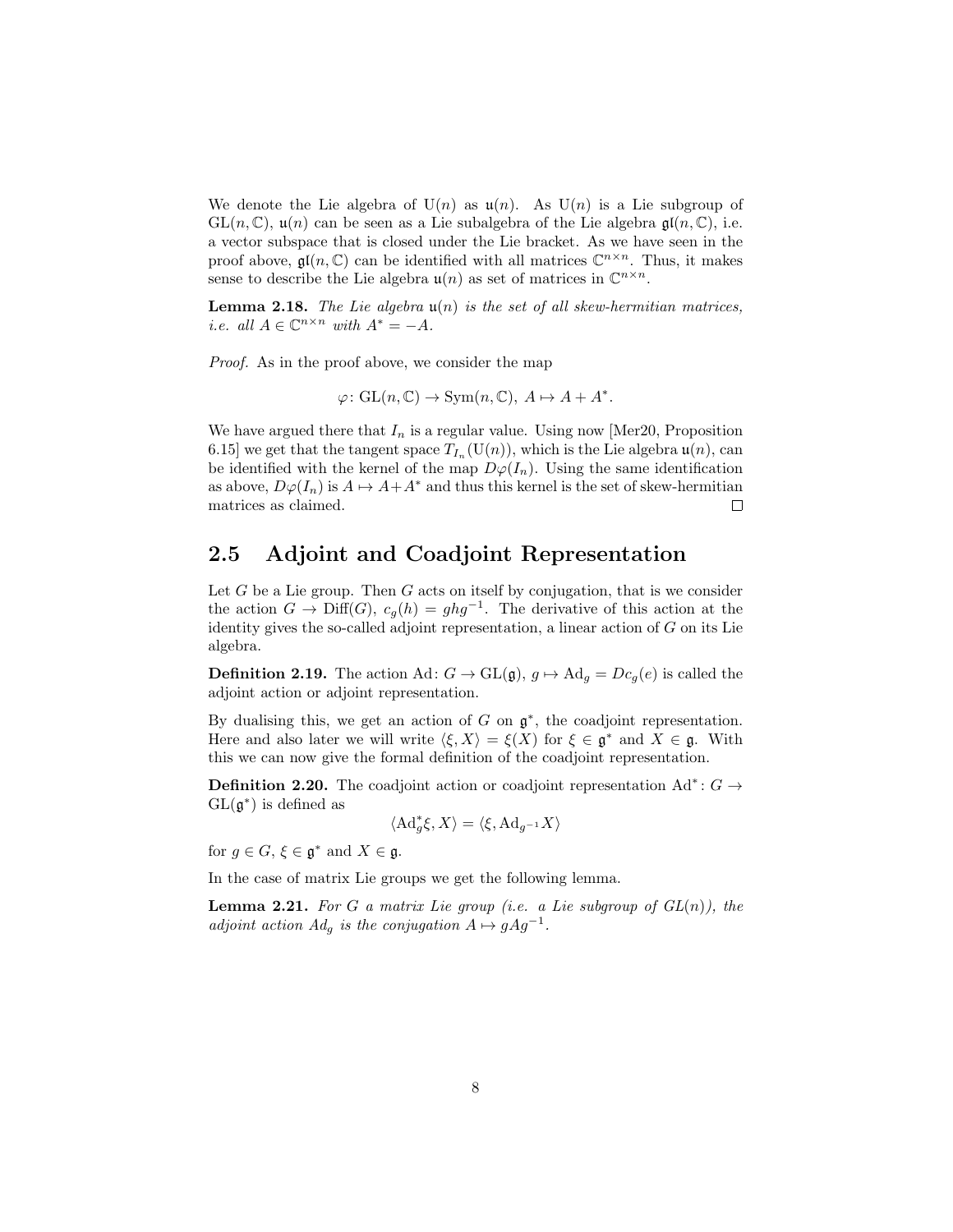*Proof.* Let  $A \in \mathfrak{g}$ . Let  $\gamma$  be an curve with  $A = \frac{d}{dt}\Big|_{t=0} \gamma(t)$ . Then

$$
\begin{aligned} \text{Ad}_g A &= Dc_g(e) \left. \frac{d}{dt} \right|_{t=0} \gamma(t) \\ &= \left. \frac{d}{dt} \right|_{t=0} (c_g \circ \gamma)(t) \\ &= \left. \frac{d}{dt} \right|_{t=0} g \gamma(t) g^{-1} \\ &= g \left( \left. \frac{d}{dt} \right|_{t=0} \gamma(t) \right) g^{-1} \\ &= g A g^{-1}, \end{aligned}
$$

where in the second to last equality we used that G is a Lie subalgebra of  $GL(n)$ and thus the multiplication is normal matrix multiplication and we can take  $g$ respectively  $g^{-1}$  out of the derivative.  $\Box$ 

### <span id="page-10-0"></span>2.6 Orbits of Smooth Actions

In this section we will look at the orbits of a smooth action  $\Psi: G \times M \to M$ . The reference for this section is [\[Wan16\]](#page-36-7), especially Lemma 1.3 and Proposition 2.2 of it. In the following, our goal is to show that the orbit

$$
G \cdot p = \{ \Psi(g, p) \mid g \in G \}
$$

is a manifold and describe the tangent vectors.

For  $p \in M$  and  $g \in G$ , we consider the maps

$$
\Psi^p \colon G \to M, \ \Psi^p(h) = \Psi(h, p)
$$

and

$$
\Psi_g \colon M \to M, \ \Psi_g(q) = \Psi(g, q).
$$

Remark. We will use this notation, especially  $\Psi_q$ , also later in this paper, often without comment. Also, we will usually denote actions by Ψ.

We now want to argue that the orbits are manifolds. For this, note that we have the following equality of functions

$$
\Psi^p \circ l_g = \Psi_g \circ \Psi^p.
$$

By taking the derivative at e and noting that  $Dl_g(e)$  and  $D\Psi_g(\Psi^p(g))$  are diffeomorphisms, we get that  $D\Psi^p(g)$  and  $D\Psi^p(e)$  have the same rank. Thus, we can apply the Constant Rank Theorem to the function  $\Psi^p: G \to M$  and conclude that the image of it is indeed a manifold. The Constant Rank Theorem can for example be found in [\[Mer20,](#page-36-5) Corollary 6.19]. As the image of  $\Psi^p$  is the orbit of p, we get the following lemma.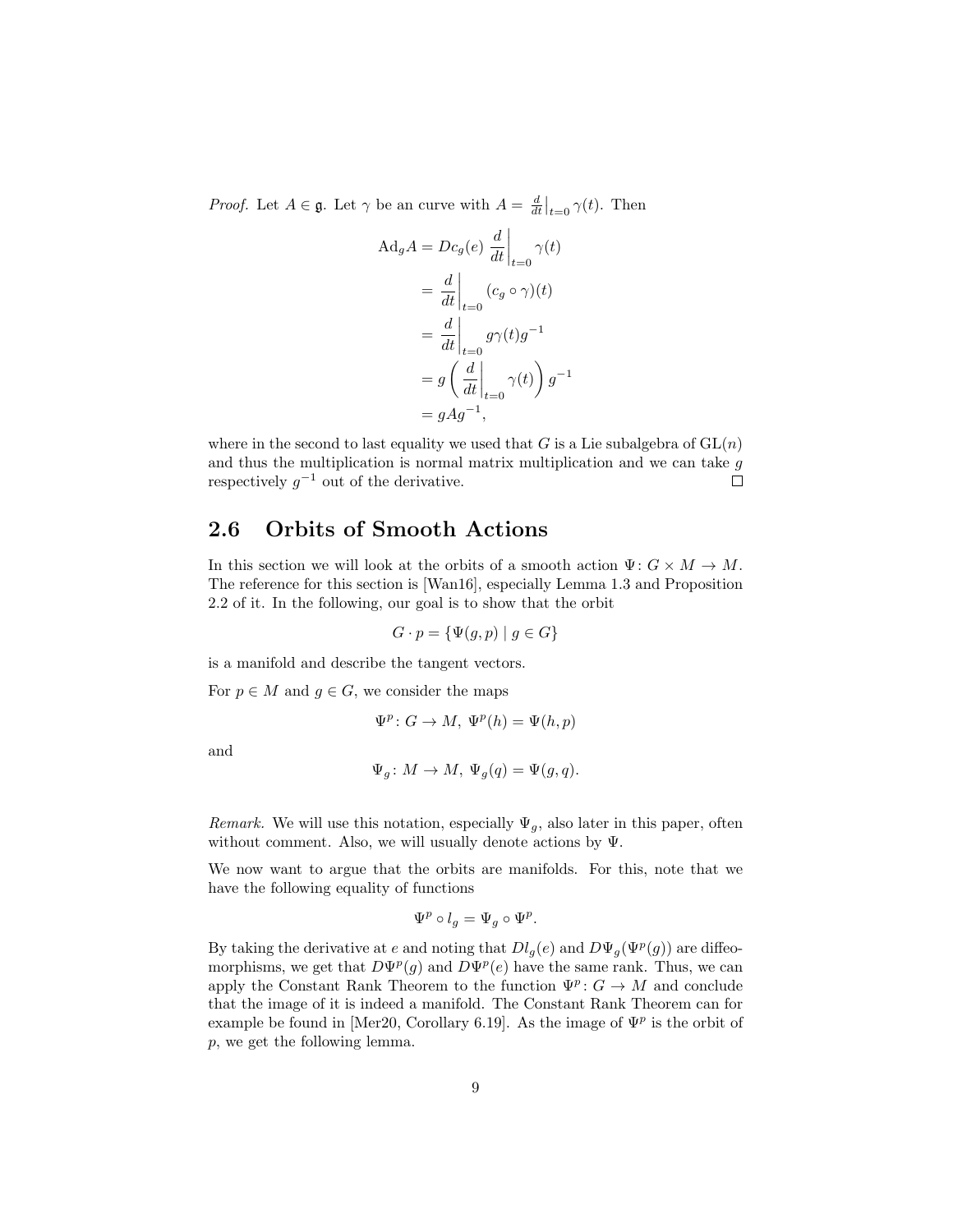#### <span id="page-11-1"></span>**Lemma 2.22.** The orbit  $G \cdot p$  is a manifold.

Now that we know that the orbit is a manifold, we can say even more. It in fact holds that the orbit  $G \cdot p$  is diffeomorphic to  $G/G_p$ , where  $G_p = \{g \in$  $G | \Psi_g(p) = p$  denotes the stabiliser of p. The diffeomorphism  $\Phi$  is given by  $\Phi(gG_p) = \Psi_q(p)$ . All this follows from a more general theorem that can be found in [\[Mer20,](#page-36-5) Theorem 13.12]. We also state this as a lemma, so that we can reference to it later.

<span id="page-11-2"></span>**Lemma 2.23.** The orbit  $G \cdot p$  is diffeomorphic to  $G/G_p$  with the diffeomorphism being  $gG_p \mapsto \Psi_q(p)$ .

Using this, we get that the map  $\Psi^p: G \to G \cdot p$  is the concatenation of the quotient map  $G \to G/H$  and the diffeomorphism from above. Thus, we get that  $\Psi^p$  is a submersion and hence the tangent space  $T_p(G \cdot p)$  is the image of  $T_e(G) \cong \mathfrak{g}$  under the map  $D\Psi^p$ . So, let  $X \in \mathfrak{X}^{\ell}(G)$ . Using the isomorphism  $\mathfrak{X}^l(G) \to T_e(G)$  we get that elements of  $T_p(G \cdot p)$  are of the form

$$
D\Psi^{p}(X(e))(f) = X(e)(f \circ \Psi^{p})
$$
  
=  $\frac{d}{dt}\Big|_{t=0} f(\Psi_{\exp(tX)}(p))$   
=  $\left(\frac{d}{dt}\Big|_{t=0} \Psi_{\exp(tX)}(p)\right)(f),$ 

for  $f \in C^{\infty}(G \cdot p)$ . Note that here and also later, we denote by  $\exp(tX)$  the integral curve of  $X$  starting at the identity. To get the second equality note that we have  $X(e) = \dot{\gamma}(0)$ , where  $\gamma(t) = \exp(tX)$ , and thus we get

$$
X(e)(f \circ \Psi^p) = \dot{\gamma}(0)(f \circ \Psi^p) = \left. \frac{d}{dt} \right|_{t=0} f \circ \Psi^p \circ \gamma(t) = \left. \frac{d}{dt} \right|_{t=0} f(\Psi_{\exp(tX)}(p)).
$$

We also state this as a lemma.

<span id="page-11-0"></span>**Lemma 2.24.** The elements of the tangent space  $T_p(G \cdot p)$  are of the form

$$
\left. \frac{d}{dt} \right|_{t=0} \Psi_{exp(tX)}(p)
$$

for  $X \in \mathfrak{g}$ .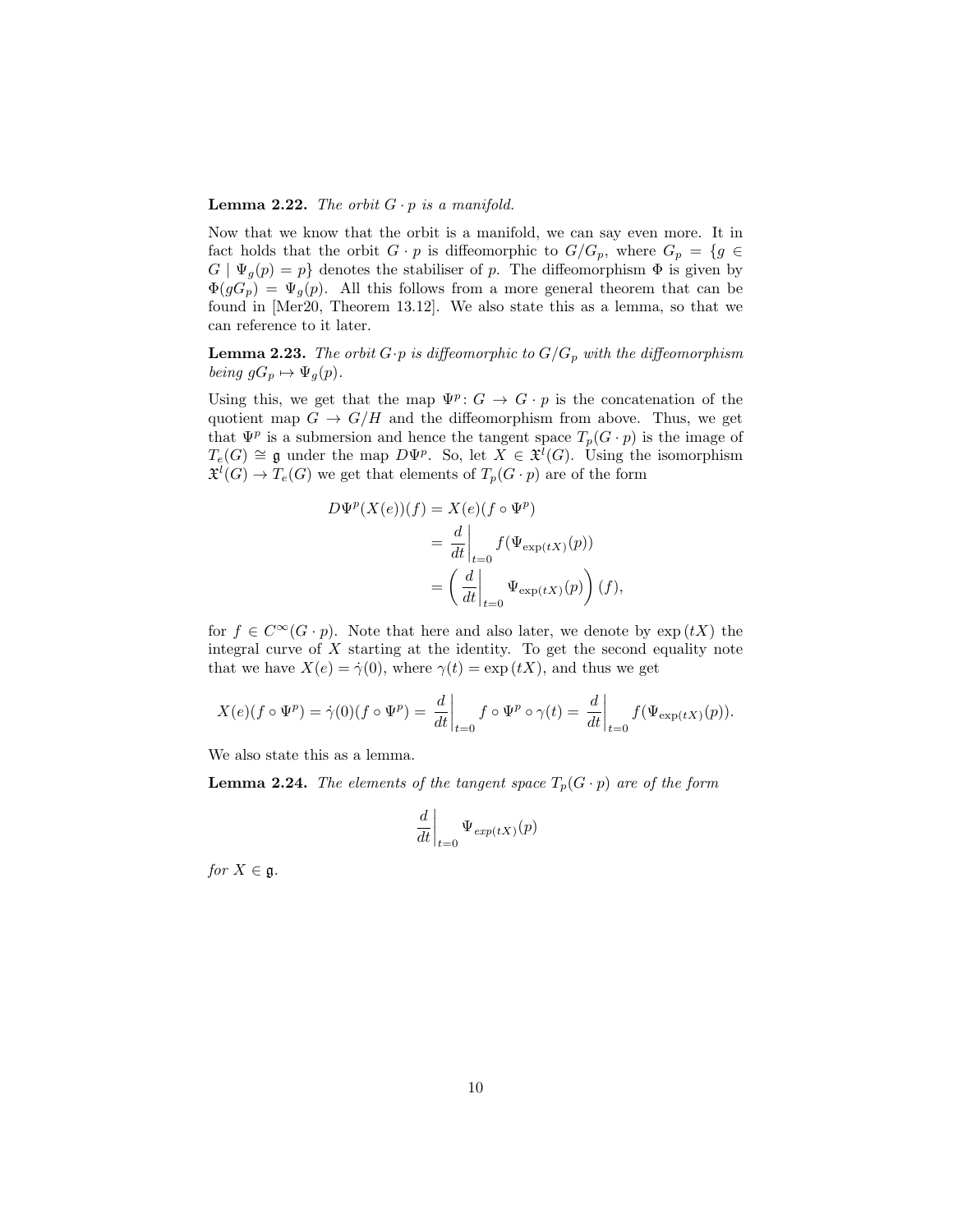# <span id="page-12-0"></span>Chapter 3

# Symplectic Manifolds and Actions

In this chapter, we will first define symplectic vector spaces and manifolds and then move on to define symplectic actions and moment maps.

## <span id="page-12-1"></span>3.1 Symplectic Vector Spaces

Let V be a vector space. Recall that a bilinear map  $\Omega: V \times V \to \mathbb{R}$  is called skew-symmetric if for all  $u, v \in V$  we have  $\Omega(u, v) = -\Omega(v, u)$ . Note that skewsymmetric is the same as 2-alternating. Skew-symmetric maps can be written in a standard form as the following theorem shows. A proof can be found in [\[Sil06,](#page-36-4) Theorem 1.1].

<span id="page-12-2"></span>**Theorem 3.1.** Let  $\Omega: V \times V \to \mathbb{R}$  be skew-symmetric. Then there is a basis  $e_1, \ldots, e_n, f_1, \ldots, f_n, u_1, \ldots, u_k$  of V such that

$$
\Omega(e_i, f_j) = \delta_{ij}
$$
  
\n
$$
\Omega(e_i, u_l) = 0
$$
  
\n
$$
\Omega(f_j, u_l) = 0
$$

for  $1 \leq i, j \leq n$  and  $1 \leq l \leq k$ .

**Definition 3.2.** A skew-symmetric bilinear map  $\Omega: V \times V \to \mathbb{R}$  is called symplectic or non-degenerate if there is no non-zero  $u \in V$  such that for all  $v \in V$ we have  $\Omega(u, v) = 0$ , i.e. the set  $U := \{u \in V \mid \omega(u, v) = 0 \,\forall v \in V\}$  is equal to  $\{0\}$ . The vector space V is then called a symplectic vector space.

Using Theorem [3.1](#page-12-2) we can show the following important property of symplectic vector spaces.

<span id="page-12-3"></span>**Corollary 3.3.** A symplectic vector space  $V$  is even-dimensional.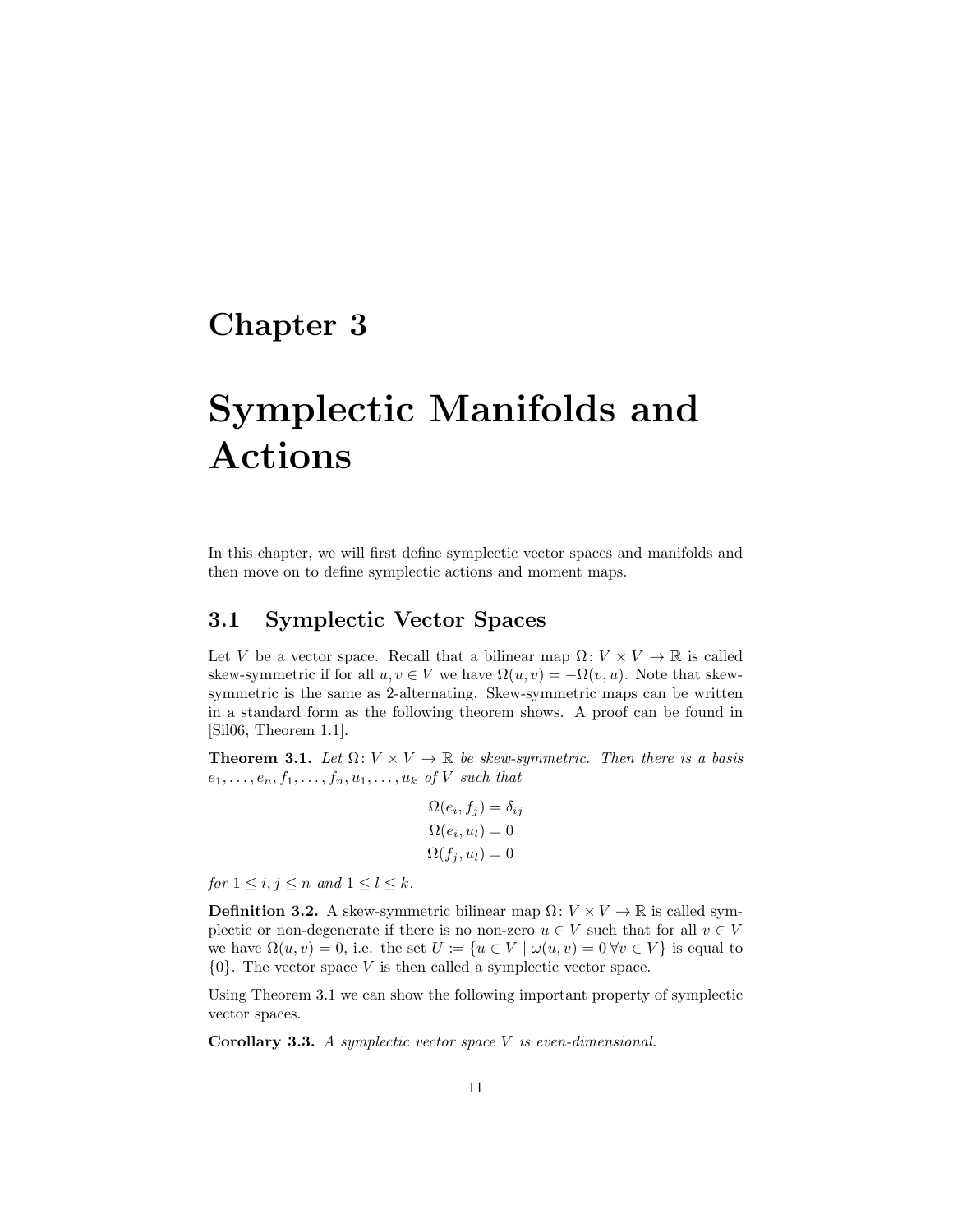Proof. Take the standard form from Theorem [3.1.](#page-12-2) Then

$$
\{0\} = U = \text{span}(\{u_1, \ldots, u_k\}).
$$

Thus,  $k = 0$  and

$$
\dim(V) = 2n + k = 2n
$$

 $\Box$ 

is even.

We will now give an example of a symplectic vector space.

<span id="page-13-1"></span>**Example 3.4.** Consider the vector space  $\mathbb{R}^{2n}$ . Then we can define the following symplectic map on  $\mathbb{R}^{2n}$ 

$$
\Omega \colon \mathbb{R}^{2n} \times \mathbb{R}^{2n} \to \mathbb{R}, \ \Omega(v_i, v_j) = \begin{cases} 1 & \text{if } j = i + n \\ -1 & \text{if } j = i - n \\ 0 & \text{otherwise} \end{cases}
$$

where  $\{v_i\}_{i=1}^{2n}$  is the standard basis of  $\mathbb{R}^{2n}$ , i.e.  $(v_i)_j = \delta_{ij}$ . The basis from Theorem [3.1](#page-12-2) would then be  $e_i = v_i$  and  $f_i = v_{i+n}$ .

### <span id="page-13-0"></span>3.2 Symplectic Manifolds

We can now define what a symplectic manifold is. For this, we will first define symplectic 2-forms.

**Definition 3.5.** A 2-form  $\omega \in \Omega^2(M)$  is called symplectic if  $\omega$  is closed (i.e.  $d\omega = 0$  and  $\omega_p$ :  $T_p M \times T_p M \to \mathbb{R}$  is a symplectic map for every  $p \in M$ .  $(M, \omega)$ is then called a symplectic manifold.

We will also often omit the map  $\omega$  and just call M a symplectic manifold. We can now show the following.

Corollary 3.6. Symplectic manifolds are even-dimensional.

Proof. Let M be a symplectic manifold. Using Corollary [3.3,](#page-12-3) we get that the dimension of  $T_pM$  is even. As the dimensions of  $T_pM$  and M are equal, we get that also M is even-dimensional.  $\Box$ 

**Example 3.7.** Similar to Example [3.4](#page-13-1) we can give the manifold  $\mathbb{R}^{2n}$  the structure of a symplectic manifold. Namely, we can define the following 2-form

$$
\omega = \sum_{i=1}^{n} dx^{i} \wedge dx^{i+n}.
$$

Then  $\omega$  is closed and  $\omega_p$  is a symplectic map. A basis for  $T_pM$  as in Theorem [3.1](#page-12-2) is for example

$$
e_i = \frac{\partial}{\partial x^i}\Big|_p
$$
 and  $f_i = \frac{\partial}{\partial x^{i+n}}\Big|_p$ .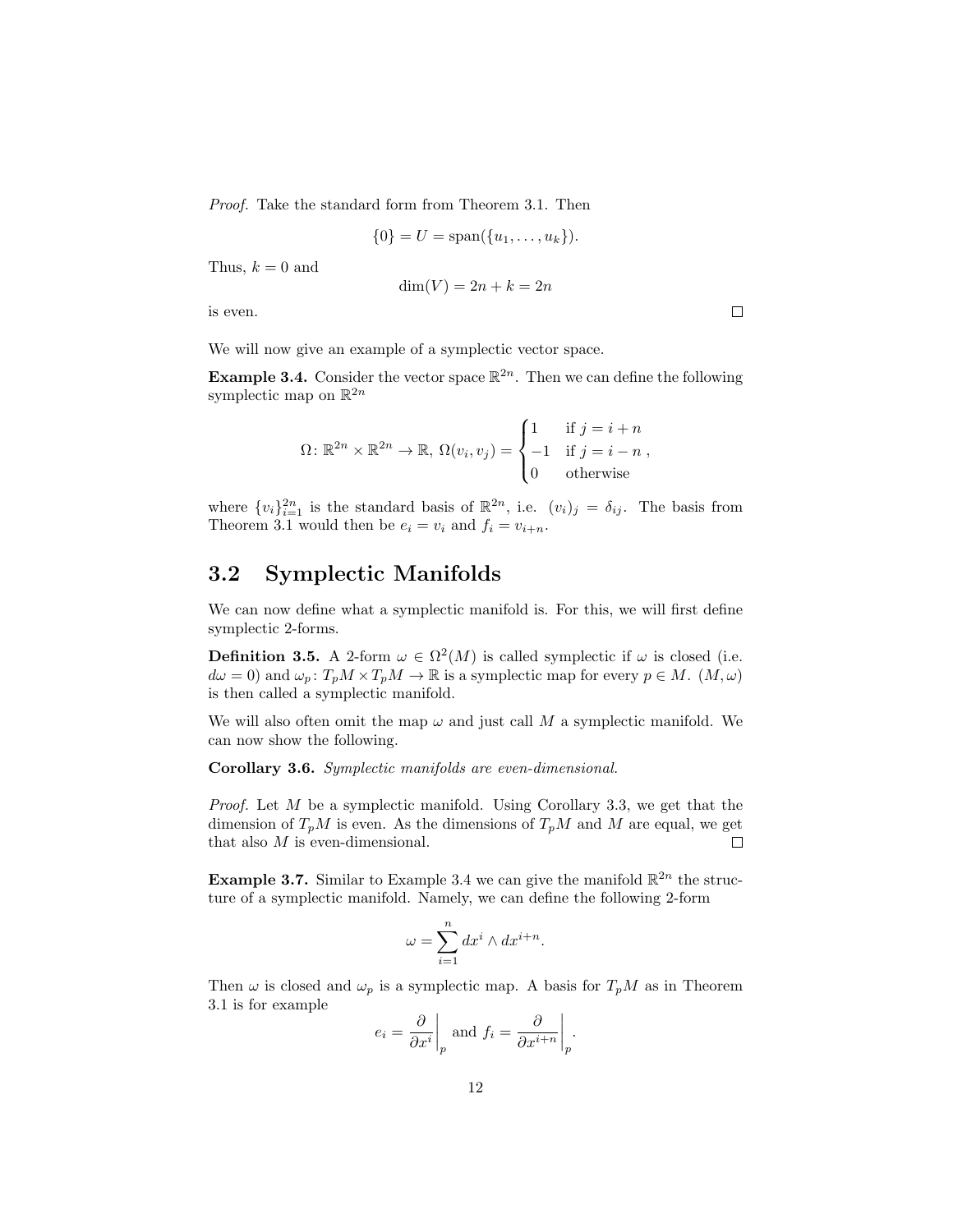The following example gives another important example of symplectic manifolds, namely we will show that any cotangent space is a symplectic manifold. The example follows [\[Sil06,](#page-36-4) Lecture 2].

Example 3.8. Recall from Section [2.1](#page-4-1) that the cotangent bundle  $T^*M$  is a manifold and that we can construct a chart a follows. If  $(U, x)$  is a chart on M, then for  $p \in M$  and  $\xi \in T_p^*M$  we can write  $\xi$  as sum  $\xi = \sum_{i=1}^n \xi_i (dx^i)_p$ . This defines functions  $\xi_i: T^*U \to \mathbb{R}$ . Then  $(x^1, \ldots, x^m, \xi_1, \ldots, \overline{\xi_m})$  is a coordinate chart on  $T^*M$ . We now claim that we can define a 2-form on  $T^*M$  using the definition

$$
\omega = \sum_{i=1}^{m} dx^{i} \wedge d\xi_{i}
$$

on U. For this we first need to show that the definition of  $\omega$  does not depend on the chart that we choose. For this, note first that

$$
\omega = -d \left( \sum_{i=1}^m \xi_i dx^i \right).
$$

We define

$$
\alpha \coloneqq \sum_{i=1}^m \xi_i dx^i
$$

and claim that  $\alpha$  is independent of the choice of chart. This will then imply that  $\omega$  is and directly show that  $\omega$  is closed.

So let  $(U, x)$  and  $(V, y)$  be two coordinate charts on M with  $U \cap V \neq \emptyset$ . Also let  $(x^1, \ldots, x^m, \xi_1, \ldots, \xi_m)$  be the chart on  $T^*M$  we get using  $(U, x)$  and let  $(y^1, \ldots, y^m, \zeta_1, \ldots, \zeta_m)$  be the one we get using  $(V, y)$ . Then we have

$$
\zeta_j = \sum_{i=1}^m \xi_i \left( \frac{\partial x^i}{\partial y^j} \right)
$$

and

$$
dx^{i} = \sum_{j=1}^{m} \left(\frac{\partial x^{i}}{\partial y^{j}}\right) dy^{j}.
$$

From this it follows that

$$
\sum_{i=1}^{m} \xi_i dx^i = \sum_{j=1}^{m} \zeta_j dy^j
$$

and thus  $\alpha$  is independent of the chart we use. It remains to show that  $\omega_p$  is non-degenerate but this follows as  $\omega_p(\zeta,\zeta') = \sum_{i=1}^m (d\xi_i \wedge dx^i)_p(\zeta,\zeta')$  can be zero for all  $\zeta'$  only if  $\zeta = 0$ , which shows exactly non-degeneracy of  $\omega$ .

The following definition describes what it means for a diffeomorphism between symplectic manifolds to preserve the symplectic structure.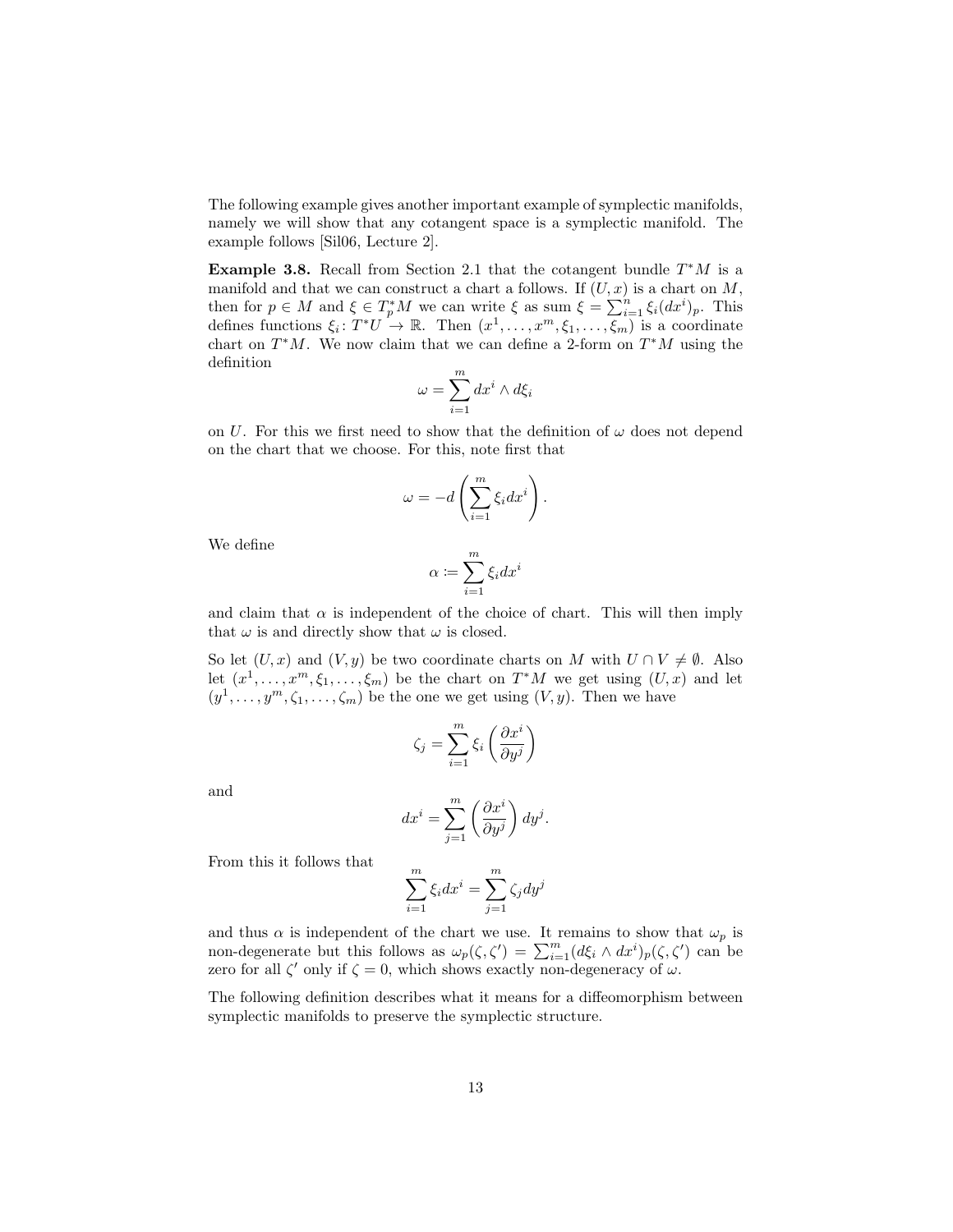**Definition 3.9.** A diffeomorphism  $\varphi$  between two symplectic manifolds  $(M_1, \omega_1)$ and  $(M_2, \omega_2)$  is called a symplectomorphism if in addition  $\varphi^* \omega_2 = \omega_1$ . The manifolds are then called symplectomorphic. We denote by  $Sympl(M, \omega)$  the group of symplectomorphism from M to itself.

## <span id="page-15-0"></span>3.3 Symplectic and Hamiltonian Vector Fields

In this section, we are going to define symplectic and hamiltonian vector fields.

So let  $(M, \omega)$  be a symplectic manifold and let  $H : M \to \mathbb{R}$  be a smooth function. Then dH is an element of  $\Omega^1(H)$ . By non-degeneracy of the 2-form  $\omega$ , there is a unique vector field  $X_H \in \mathfrak{X}(M)$  with  $\iota_{X_H} \omega = dH$ .

**Definition 3.10.** The vector field  $X_H$  is called a hamiltonian vector field with hamiltonian function H.

A vector field that is preserving the symplectic form is called symplectic.

**Definition 3.11.** The vector field X is called symplectic if  $\mathcal{L}_X \omega = 0$ .

There are several equivalent definition of symplectic and hamiltonian vector fields that we will discuss in the following.

For hamiltonian vector fields we can give the following lemma, whose proof is immediate from the definition.

<span id="page-15-1"></span>**Lemma 3.12.** A vector field X is hamiltonian if and only if  $\iota_X \omega$  is exact.

For the case of symplectic vector fields we can show the following.

<span id="page-15-2"></span>**Lemma 3.13.** Let  $(M, \omega)$  be a symplectic manifold and let  $X \in \mathfrak{X}(M)$ . Also, let  $\rho_t: M \to M$  be the flow of X. Then the following are equivalent:

- 1. X is symplectic, i.e.  $\mathcal{L}_X \omega = 0$ ,
- 2.  $\rho_t^* \omega = \omega$  for all t, and
- 3.  $\iota_X \omega$  is closed.

#### Proof.

" $1. \Rightarrow 2."$  By Lemma [2.11,](#page-6-0) we get that

$$
\frac{d}{dt}\Big|_{t=t_0} \rho_t^* \omega = \frac{d}{dt}\Big|_{t=0} \rho_{t_0+t}^* \omega
$$

$$
= \rho_{t_0}^* \frac{d}{dt}\Big|_{t=0} \rho_t^* \omega
$$

$$
= \rho_{t_0}^* \mathcal{L}_X \omega = 0.
$$

As  $\rho_0^* \omega = \omega$ , we can conclude that  $\rho_t^* \omega = \omega$  for all t.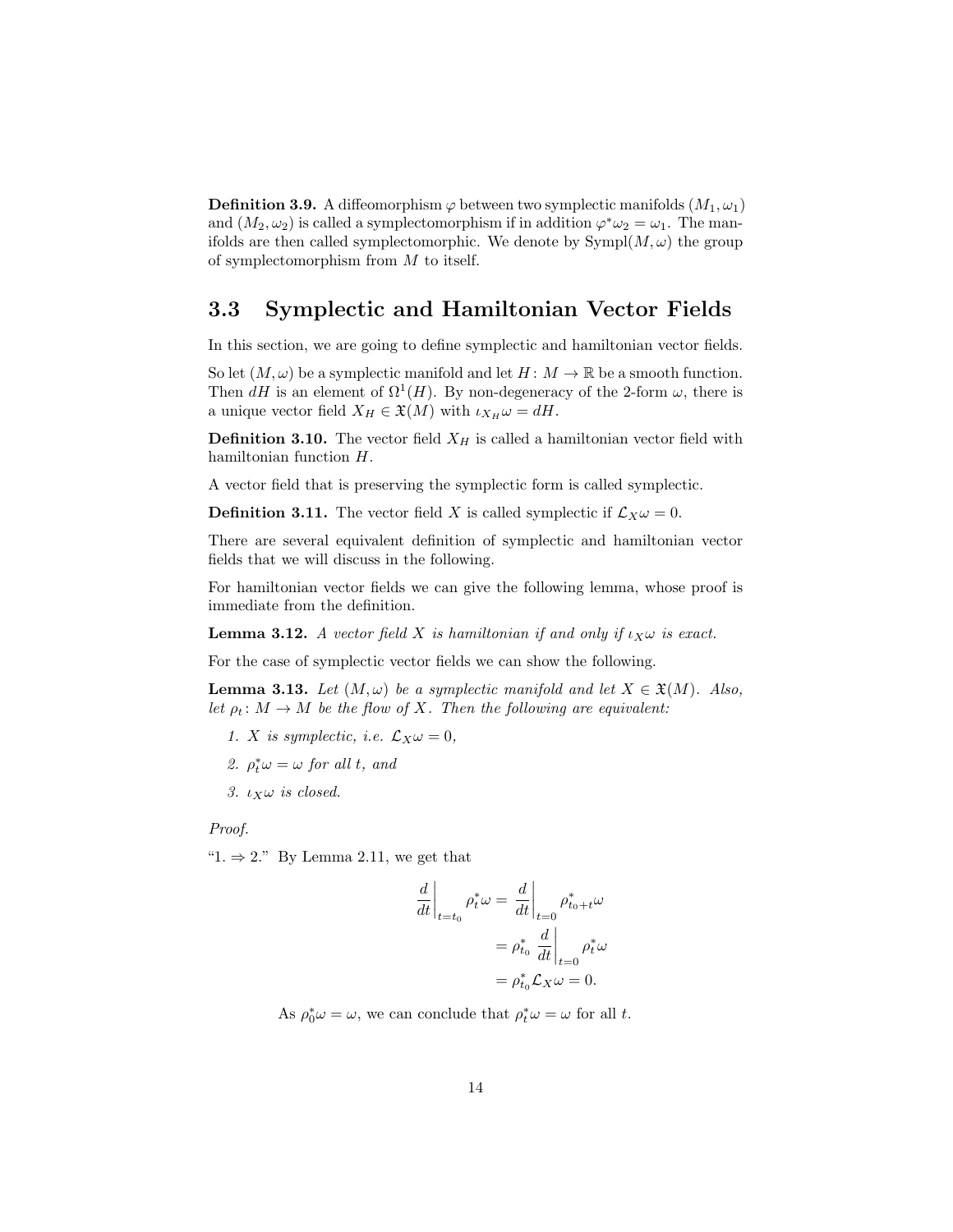"2.  $\Rightarrow$  1." Similar as above, we have

$$
0 = \left. \frac{d}{dt} \right|_{t=0} \rho_t^* \omega = \mathcal{L}_X \omega,
$$

as wanted.

"1.  $\Rightarrow$  3." Using Lemma [2.8](#page-6-1) and the fact that  $d\omega = 0$ , we get

$$
0 = \mathcal{L}_X \omega = d\iota_X \omega + \iota_X d\omega = d\iota_X \omega,
$$

so  $d\iota_X \omega$  is closed.

"3.  $\Rightarrow$  1." As above, by closedness of  $\iota_X\omega$ , we have

 $0 = d\iota_X \omega = \mathcal{L}_X \omega,$ 

as wanted.

So, in particular, we get that hamiltonian vector fields are also symplectic. We denote the symplectic respectively hamiltonian vector field by  $\mathfrak{X}^{\text{sympl}}(M)$  and  $\mathfrak{X}^{\text{ham}}(M)$  respectively.

We can prove the following lemma.

**Lemma 3.14.** If  $X, Y \in \mathfrak{X}^{sympl}(M)$ , then  $[X, Y] \in \mathfrak{X}^{ham}(M)$ .

*Proof.* Using Lemma [3.12,](#page-15-1) it is enough to show that  $\iota_{[X,Y]} \omega$  is exact. For this, we compute, using Lemmas [2.8](#page-6-1) and [2.9,](#page-6-2)

$$
\iota_{[X,Y]} \omega = \mathcal{L}_X \iota_Y \omega - \iota_Y \mathcal{L}_X \omega = d(\iota_X \iota_Y \omega) + \iota_X d(\iota_Y \omega) - \iota_Y d(\iota_X \omega) - \iota_Y \iota_X d\omega.
$$

By Lemma [3.13,](#page-15-2)  $\iota_X \omega$  and  $\iota_Y \omega$  are closed. Also,  $\omega$  is closed, so we get that

$$
\iota_{[X,Y]}\omega = d\iota_X \iota_Y \omega
$$

is exact, which completes the proof.

<span id="page-16-0"></span>3.4 Symplectic and Hamiltonian Actions and Moment Maps

In this section, we will define symplectic and hamiltonian actions of Lie groups on symplectic manifolds.

**Definition 3.15.** Let G be a Lie group and  $(M, \omega)$  a symplectic manifold. An action  $\Psi: G \to \text{Diff}(M)$  is called symplectic if the image of  $\Psi$  is contained in the subgroup  $Sympl(M, \omega) \subseteq Diff(M)$ . We also say that G acts by symplectomorphisms.

 $\Box$ 

 $\Box$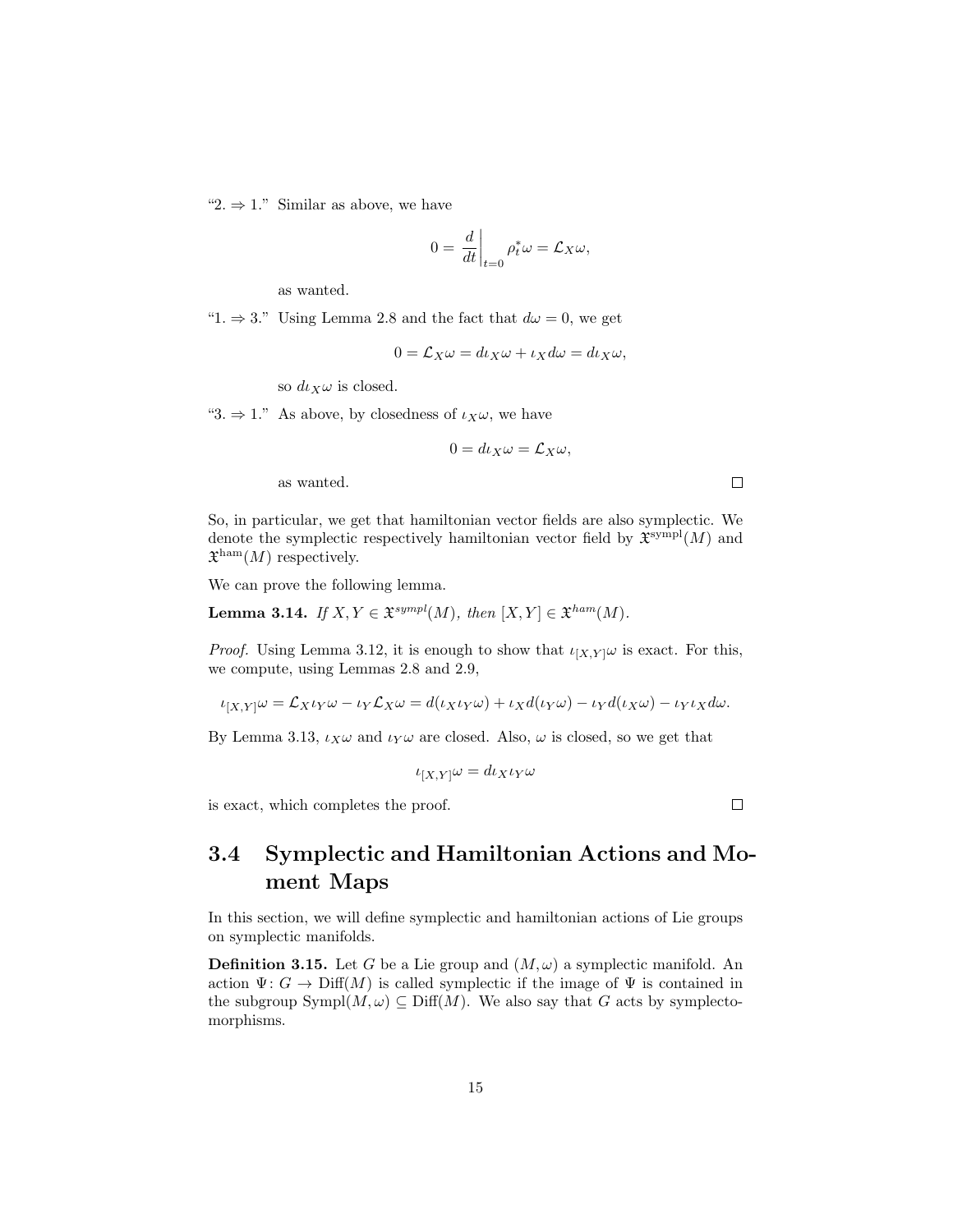We have a bijective correspondence between complete symplectic vector fields on M and symplectic actions of  $\mathbb R$  on M. The correspondence is given by

$$
X \longmapsto (t \mapsto (\Phi_X)_t)
$$
 and  $X_p = \frac{d\Psi_t(p)}{dt}\Big|_{t=0} \longleftarrow \Psi.$ 

Here, we denote the flow of the vector field X at time t by  $(\Phi_X)_t$ . Recall that we denote the integral curve of X starting at the identity by  $\exp(tX)$ , i.e. we have

$$
\exp(tX) = (\Phi_X)_t(e).
$$

Using this, we can define a hamiltonian action for the special case  $G = \mathbb{R}$ .

<span id="page-17-1"></span>**Definition 3.16.** A symplectic action  $\Psi$  of R on a symplectic manifold  $(M,\omega)$ is called hamiltonian if the corresponding vector field  $X$  as above is hamiltonian.

By Lemma [3.12,](#page-15-1) this is equivalent to the existence of a function  $H: M \to \mathbb{R}$  with  $dH = \iota_X \omega$ . We now want to generalise this definition of hamiltonian actions to general Lie groups G. We get the following definition.

<span id="page-17-2"></span>**Definition 3.17.** Let G be a Lie group and  $(M, \omega)$  a symplectic manifold. A symplectic action  $\Psi: G \to \text{Sympl}(M, \omega)$  is called hamiltonian if there exists a map  $\mu: M \to \mathfrak{g}^*$  such that the following two conditions are satisfied.

- <span id="page-17-0"></span>1. For any  $X \in \mathfrak{g}$ , let  $\mu^X \colon M \to \mathbb{R}$ ,  $\mu^X(p) = \langle \mu(p), X \rangle$  be the component of  $\mu$  along X and let  $X^{\#}$  be the vector field with  $X^{\#}_{p} = \frac{d}{dt}\Big|_{t=0} \Psi_{\exp(tX)}(p).$ Then  $d\mu^X = \iota_{X^{\#}}\omega$ , i.e.  $\mu^X$  is a hamiltonian function for  $X^{\#}$ .
- 2.  $\mu$  is  $(\Psi, \text{Ad}^*)$ -equivariant, i.e.  $\mu \circ \Psi_g = \text{Ad}_g^* \circ \mu$  for any  $g \in G$ .

Then the tuple  $(M, \omega, G, \mu)$  is called hamiltonian G-space and the map  $\mu$  is called a moment map.

This indeed generalises the definition from above for  $G = \mathbb{R}$  as we argue in the following. In this case,  $\mathfrak g$  and  $\mathfrak g^*$  are both isomorphic to  $\mathbb R$ . By linearity, it is enough to check condition [1](#page-17-0) for  $X = 1$ . For this X we have  $\mu^X = \mu$  using the identification  $\mathfrak{g}^* \cong \mathbb{R}$ . Also, we have that  $X^{\#}$  is the vector field as above in Definition [3.16](#page-17-1) as  $\exp(tX)$  is the integral curve that goes through 0 for  $t = 0$ and has derivative 1, which gives  $\exp(tX) = t$  in this case. So summarised, condition [1](#page-17-0) is in this case that there is a function  $\mu$  such that  $d\mu = \iota_{X^{\#}}\omega$ , where  $X^{\#}$  is the vector field as above in Definition [3.16.](#page-17-1) So, by Lemma [3.12,](#page-15-1) we get that the existence of such a function  $\mu$  that satisfies condition [1](#page-17-0) is equivalent to the action being hamiltonian in the sense of Definition [3.16.](#page-17-1) Also, here the coadjoint action is trivial as  $\mathbb R$  is commutative, thus the only thing that is left to check is that an action that is hamiltonian in the sense of Definition [3.16](#page-17-1) satisfies  $\mu \circ \Psi_t = \mu$ , which is the same as  $\mathcal{L}_{X^{\#}} \mu = 0$  by Lemma [2.12.](#page-7-2) But this is true as by Lemma [2.8](#page-6-1)

$$
\mathcal{L}_{X^{\#}}\mu = d\iota_{X^{\#}}\mu + \iota_{X^{\#}}d\mu = 0 + \iota_{X^{\#}}\iota_{X^{\#}}\omega = 0.
$$

So, Definition [3.17](#page-17-2) indeed generalises Definition [3.16.](#page-17-1)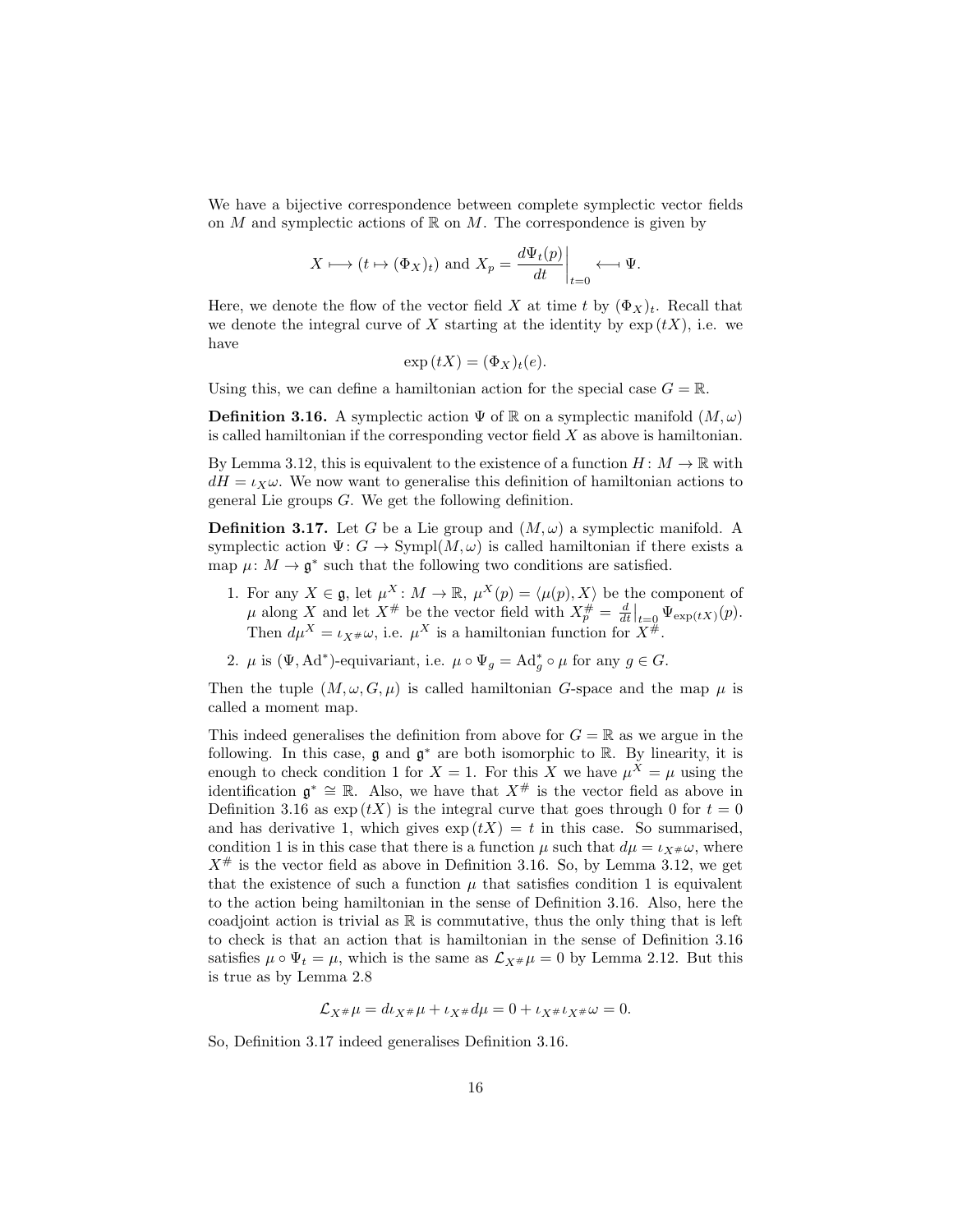# <span id="page-18-0"></span>Chapter 4

# Properties of Moment Maps

In this chapter, we discuss two properties of moment maps. The first propertry we will consider is the action of a Lie group G on a product manifold  $M_1 \times M_2$ , where we have a hamiltonian action of  $G$  on the manifolds  $M_i$ . Then, we will also consider the action of a product Lie group  $G \times H$  on some manifold M, where we have a hamiltonian action of  $G$  and  $H$  on the manifold  $M$ . Note that this action is a priori not well-defined and we will need the condition that the actions commute in order to define this action.

### <span id="page-18-1"></span>4.1 Moment Map for Product Action

So, let G be a Lie group that acts on two symplectic manifolds  $(M_1, \omega_1)$  and  $(M_2, \omega_2)$  and assume that these action are hamiltonian with moment maps  $\mu_1$ and  $\mu_2$  respectively. We want to prove the following lemma.

<span id="page-18-2"></span>**Lemma 4.1.** The action of G on  $M_1 \times M_2$  given by  $g \cdot (p_1, p_2) = (g \cdot p_1, g \cdot p_2)$ is hamiltonian with moment map given by

$$
\mu\colon M_1\times M_2\to\mathfrak{g}^*,\ (p_1,p_2)\mapsto\mu_1(p_1)+\mu_2(p_2),
$$

where  $M_1 \times M_2$  is a symplectic manifold with symplectic form  $\omega = \rho_1^* \omega_1 + \rho_2^* \omega_2$ for  $\rho_i \colon M_1 \times M_2 \to M_i$  the projections.

*Proof.* For  $p = (p_1, p_2) \in M_1 \times M_2$  and  $X \in \mathfrak{g}$  we compute the function  $\mu^X$ 

$$
\mu^X(p) = \langle \mu(p), X \rangle = \langle \mu_1(p_1), X \rangle + \langle \mu_2(p_2), X \rangle = \mu_1^X(p_1) + \mu_2^X(p_2).
$$

The vector field  $X^{\#}$  as in Definition [3.17](#page-17-2) satisfies

$$
X^{\#} = X^{1,\#} \times X^{2,\#},
$$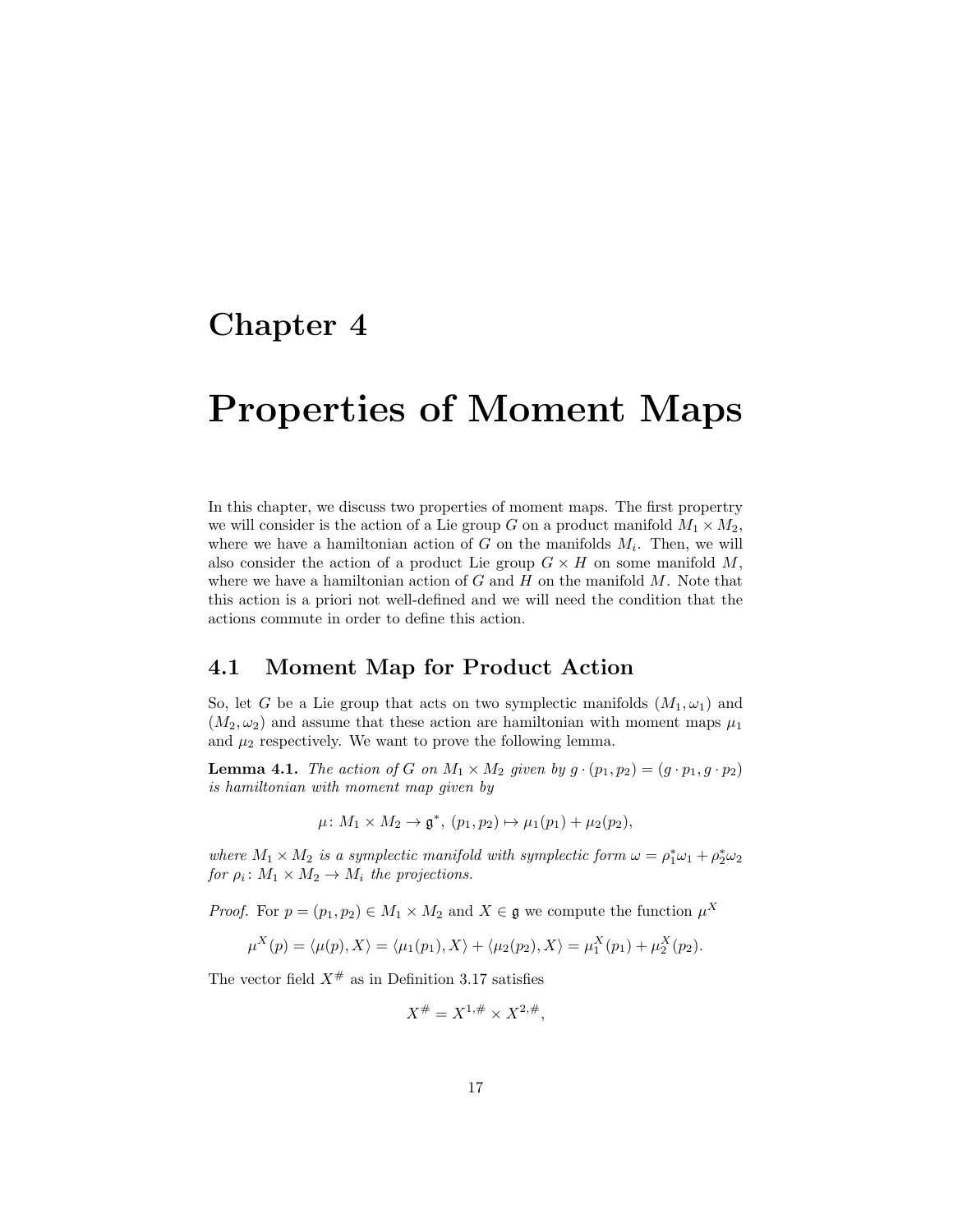where the  $X^{i,\#}$  are the vector fields of Definition [3.17](#page-17-2) for the actions on  $M_i$ . This is true as the flow of a product vector field is given by the product of the flows, so  $X^{1,\#} \times X^{2,\#}$  has flow  $(\Psi_1 \times \Psi_2)_{\exp(tX)}$ , as wanted.

Now, let  $Y_1 \in \mathfrak{X}(M_1)$  and  $Y_2 \in \mathfrak{X}(M_2)$ . Then we can compute, using the formula for  $\mu^X$  from above,

$$
d\mu^{X}(Y_1 \times Y_2) = d\mu_1^{X}(Y_1) + d\mu_2^{X}(Y_2).
$$

Also, using the definition of the symplectic form on  $M_1 \times M_2$ , we can compute

$$
\iota_{X^\#}\omega = \iota_{X^{1,\#}\times X^{2,\#}}(\rho_1^*\omega_1 + \rho_2^*\omega_2),
$$

which evaluated at  $Y_1 \times Y_2$  gives

$$
\omega_1(X^{1,\#}, Y_1) + \omega_2(X^{2,\#}, Y_2).
$$

Now, as the original actions were hamiltonian, we get that

$$
d\mu_i^X = \iota_{X^{i,\#}} \omega_i.
$$

Using that the  $Y_i$  were arbitrary, we can conclude from this that

$$
d\mu^X = \iota_{X^\#}\omega,
$$

which shows that the action of G on  $M_1 \times M_2$  is also hamiltonian with the claimed moment map.  $\Box$ 

### <span id="page-19-0"></span>4.2 Moment Map for Action of Product Group

Let G and H be Lie groups that act on the same symplectic manifold  $(M, \omega)$ . Call these action  $\Psi^1$  and  $\Psi^2$  and assume that both are hamiltonian with moment maps  $\mu_1$  and  $\mu_2$  respectively. Assume furthermore that the actions commute. Then the action of the product group  $G \times H$  on M defined by  $(g, h) \cdot p =$  $\Psi_g^1(\Psi_h^2(p))$  is well-defined. We now want to show the following lemma.

<span id="page-19-1"></span>Lemma 4.2. If the moment maps are invariant with respect to the other action (i.e.  $\mu_1 \circ \Psi_h^2 = \mu_1$  and  $\mu_2 \circ \Psi_g^1 = \mu_2$ ), then the action of the product group as defined above is hamiltonian with moment map

$$
\mu\colon M\to (\mathfrak{g}\times\mathfrak{h})^*\cong \mathfrak{g}^*\times\mathfrak{h}^*,\ p\mapsto \mu_1(p)\oplus\mu_2(p).
$$

*Proof.* We want to verify the conditions of Definition [3.17.](#page-17-2) So let  $X_1 \times X_2 \in \mathfrak{g} \times \mathfrak{h}$ . Then the vector field  $\check{X}^{\#}$  has flow  $\Psi_{\exp(t(X_1\times X_2))} = \Psi_{(\exp(tX_1), \exp(tX_2))}$ , so we get

$$
X_p^{\#} = \frac{d}{dt}\bigg|_{t=0} \Psi^1_{\exp(tX_1)}(\Psi^2_{\exp(tX_2)}(p)).
$$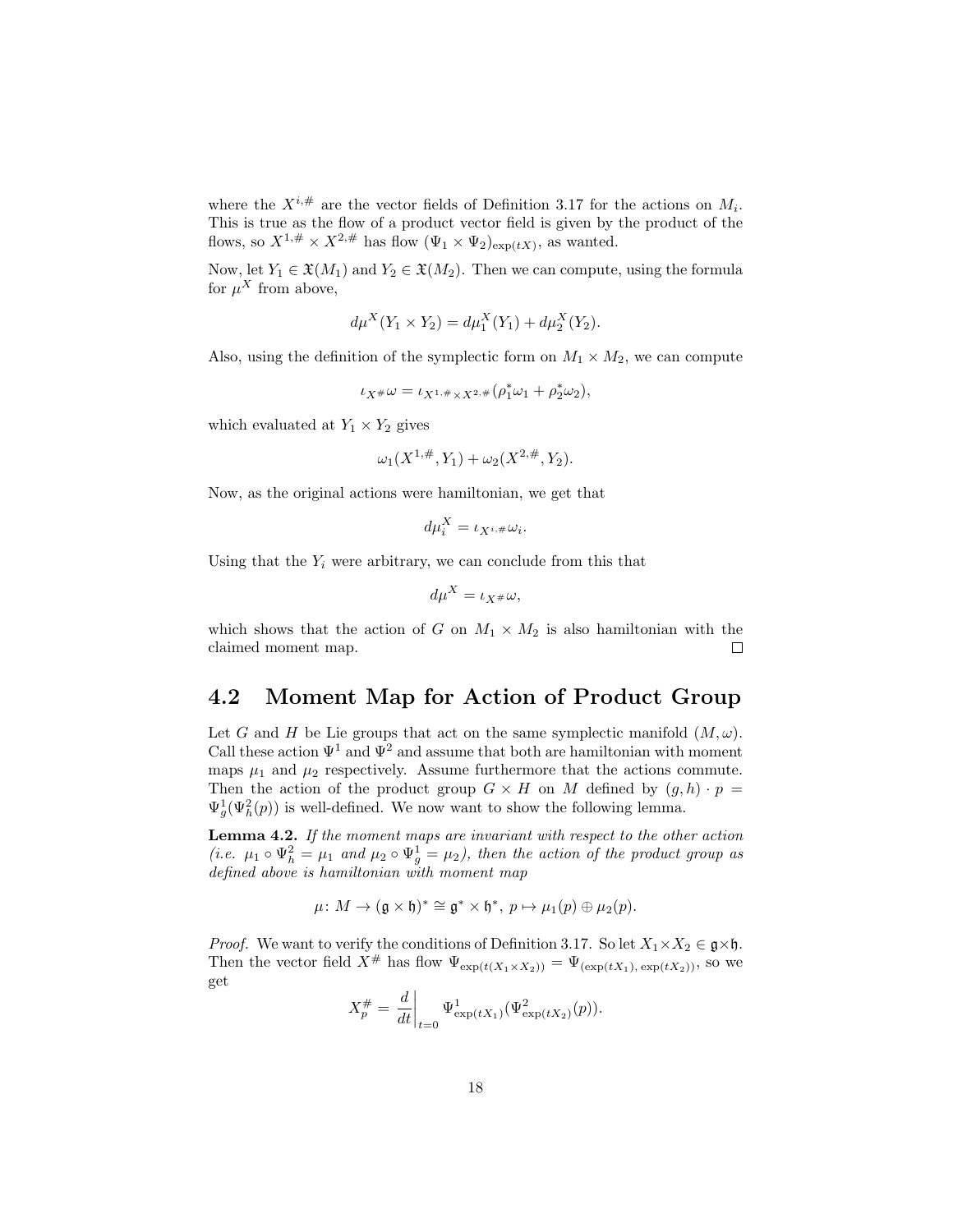We now use the chain rule in the form that for a function  $F(x, y)$  the derivative  $\frac{d}{dt}\Big|_{t=0} F(t,t) = \frac{\partial F}{\partial x}(0,0) + \frac{\partial F}{\partial y}(0,0)$  together with the fact that the actions commute to get

$$
X_p^{\#} = \left(\frac{d}{dt}\bigg|_{t=0} \Psi_{\exp(tX_1)}^1\right) \left(\Psi_{\exp(0X_2)}^2(p)\right) + \left(\frac{d}{dt}\bigg|_{t=0} \Psi_{\exp(tX_2)}^2\right) \left(\Psi_{\exp(0X_1)}^1(p)\right).
$$

As  $\exp(0)$  is the identity and  $\frac{d}{dt}\Big|_{t=0} \Psi^i_{\exp(tX_i)}(p) = X_p^{i,\#}$ , where  $X^{i,\#}$  denotes the vector field of Definition [3.17](#page-17-2) for the action  $\Psi^i$ , we get

$$
X_p^{\#} = X_p^{1,\#} + X_p^{2,\#}.
$$

On the other hand,

$$
\mu^{X_1 \times X_2}(p) = \langle \mu(p), X_1 \times X_2 \rangle = \mu_1^{X_1}(p) + \mu_2^{X_2}(p)
$$

by definition of the map  $\mu$ . So, together we get that

$$
d\mu^{X} = d\mu_{1}^{X_{1}} + d\mu_{2}^{X_{2}} = \iota_{X^{1, \#}} \omega + \iota_{X^{2, \#}} \omega = \iota_{X^{1, \#} + X^{2, \#}} \omega = \iota_{X^{\#}} \omega
$$

as the actions  $\Psi^i$  are hamiltonian. So it remains to show that the map  $\mu$  is equivariant with respect to  $\Psi$  and  $\mathrm{Ad}^*$ . For  $(g,h) \in G \times H$  and  $p \in M$ , we get, using commutativity of the actions and invariance of the moment maps with respect to the other action,

$$
\mu \circ \Psi_{(g,h)}(p) = \mu(\Psi_g^1(\Psi_h^2(p))) \n= \mu_1(\Psi_h^2(\Psi_g^1(p))) \oplus \mu_2(\Psi_g^1(\Psi_h^2(p))) \n= \mu_1(\Psi_g^1(p)) \oplus \mu_2(\Psi_h^2(p)).
$$

As the original actions are hamiltonian, we get furthermore that

$$
\mu_1(\Psi_g^1(p)) \oplus \mu_2(\Psi_h^2(p)) = \mathrm{Ad}_g^*(\mu_1(p)) \oplus \mathrm{Ad}_h^*(\mu_2(p)) \n= (\mathrm{Ad}_g^* \times \mathrm{Ad}_h^*)(\mu_1(p) \oplus \mu_2(p)) \n= \mathrm{Ad}_{(g,h)}^* \circ \mu(p).
$$

So, summarised we get, as  $p$  was arbitrary,

$$
\mu \circ \Psi_{(g,h)} = \mathrm{Ad}^*_{(g,h)} \circ \mu,
$$

which is exactly what we wanted to show.

 $\Box$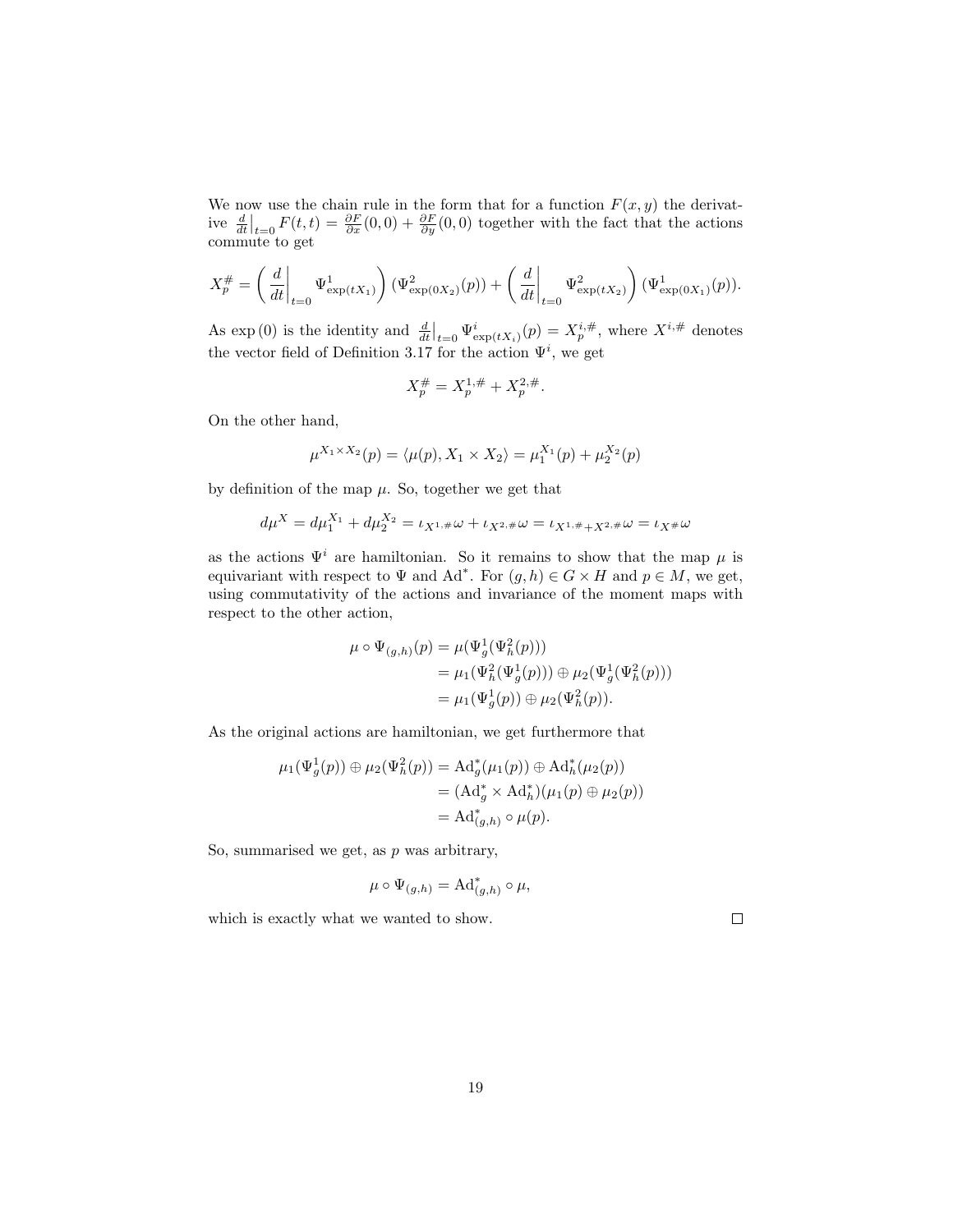# <span id="page-21-0"></span>Chapter 5

# Coadjoint Orbits

In this chapter, we want to show that the coadjoint action of a Lie group  $G$  on the coadjoint orbits is hamiltonian with the moment map being the inclusion map. For this, we will first consider the vector fields  $X^{\#}$  as in Definition [3.17.](#page-17-2) Then we will show that the coadjoint orbits are symplectic manifolds and write down explicitly a symplectic form. In the end, we can then show that the action is indeed hamiltonian. For the whole chapter, let  $G$  be any Lie group and let  $X \in \mathfrak{g}$  be a left-invariant vector field. The reference for this chapter is [\[Sil06,](#page-36-4) Homework 17, ex. 1-5, Homework 19, ex. 3].

## <span id="page-21-1"></span>5.1 The Vector Fields  $X^{\#}$

We define  $X^{\#} \in \mathfrak{X}(\mathfrak{g}^*)$  as in the definition of moment maps

$$
X_{\xi}^{\#} = \left. \frac{d}{dt} \right|_{t=0} \mathrm{Ad}^*_{\exp(tX)} \xi, \ \xi \in \mathfrak{g}^*.
$$

We also need a similar vector field  $X_{\#} \in \mathfrak{X}(\mathfrak{g})$ 

$$
(X_{\#})_Y = \frac{d}{dt}\Big|_{t=0} \text{Ad}_{\exp(tX)}Y, \ Y \in \mathfrak{g}.
$$

We will now show two lemmas that give a more explicit description of these vector fields.

<span id="page-21-2"></span>Lemma 5.1.

$$
(X_{\#})_Y = [X, Y].
$$

*Proof.* Let  $Y \in \mathfrak{g}$ . Then, by definition we have

$$
X_{\#}(Y) = \frac{d}{dt}\bigg|_{t=0} \text{Ad}_{\exp(tX)}Y(e) \in T_e \mathfrak{g} \simeq \mathfrak{g},
$$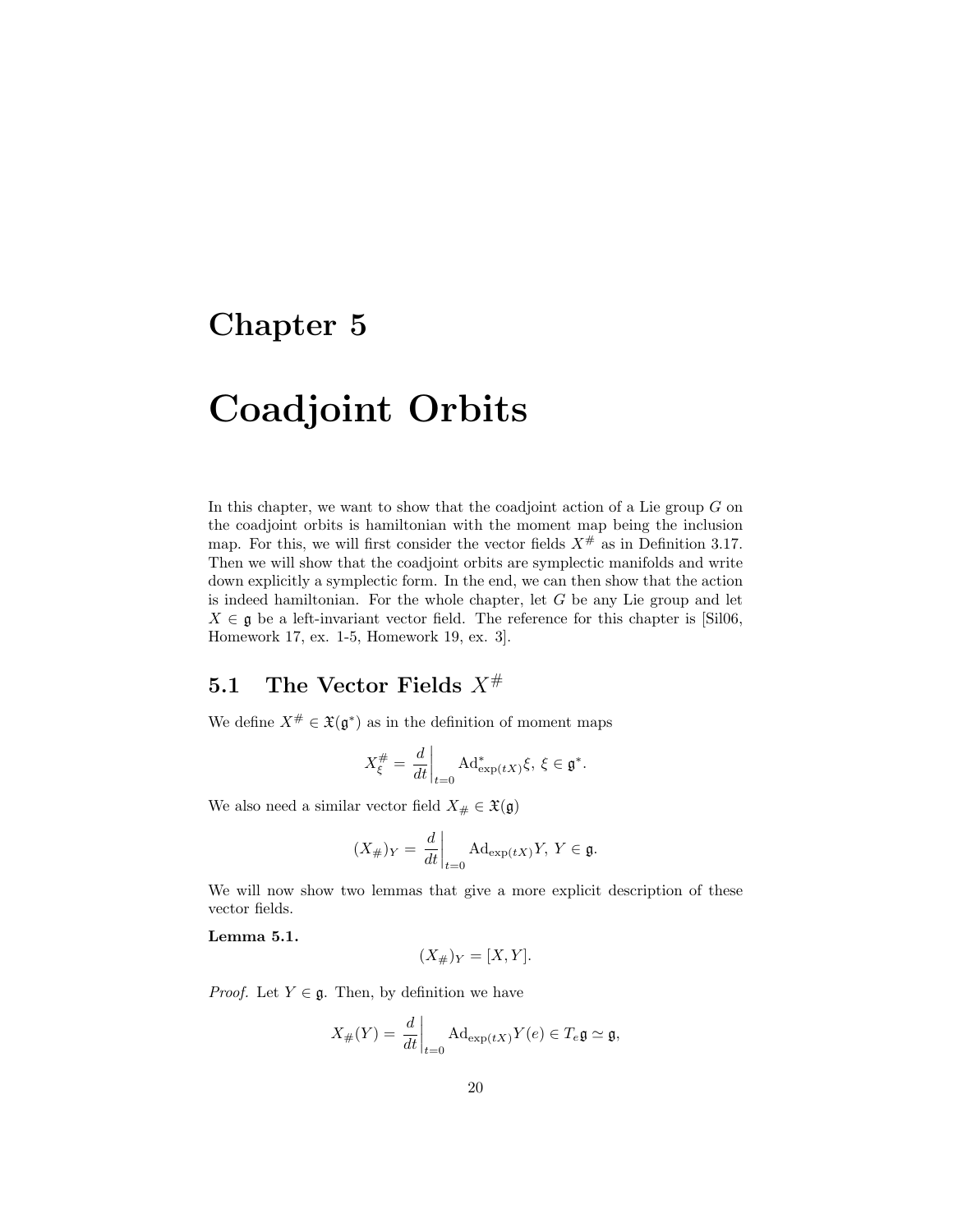where we identify  $Y \in \mathfrak{X}^l(G)$  with  $Y(e) \in T_eG$  to apply the adjoint action. Now, by the definition of this action, we have

$$
Ad_{\exp(tX)} = Dc_{\exp(tX)}(e),
$$

where  $c_g = r_{g^{-1}} \circ l_g : G \to G$  denotes the conjugation by g. Thus, applying the chain rule, we get

$$
\frac{d}{dt}\bigg|_{t=0} \operatorname{Ad}_{\exp(tX)} Y(e) = \frac{d}{dt}\bigg|_{t=0} Dr_{\exp(tX)^{-1}}(\exp(tX)) \circ Dl_{\exp(tX)}(e)Y(e).
$$

As  $Y \in \mathfrak{g}$  is left-invariant, we get that

$$
Dl_{\exp(tX)}(e)Y(e) = Y(\exp(tX)).
$$

Thus, we get

$$
X_{\#}(Y) = \frac{d}{dt}\Big|_{t=0} Dr_{\exp(tX)^{-1}}(\exp(tX)) \circ Dl_{\exp(tX)}(e)Y(e)
$$

$$
= \frac{d}{dt}\Big|_{t=0} Dr_{\exp(tX)^{-1}}(\exp(tX))Y(\exp(tX)),
$$

which is equal to  $\mathcal{L}_X(Y)(e) = [X, Y](e)$  by Lemma [2.14](#page-7-3) and the fact that the flow of the left invariant vector field X is  $r_{\exp(tX)}$ . A proof of this fact can be found in [\[Mer20,](#page-36-5) Proposition 12.2(iv)]. Hence, identifying again the tangent vector  $[X, Y](e) \in T_eG$  with its associated left-invariant vector field  $[X, Y]$ , we conclude that  $X_{\#}(Y) = [X, Y].$  $\Box$ 

For the next lemma note that  $T_{\xi}(\mathfrak{g}^*) \cong \mathfrak{g}^*$  as  $\mathfrak{g}^*$  is a vector space. For  $Z \in T_{\xi}(\mathfrak{g}^*)$ and  $Y \in \mathfrak{g}$  we then write  $\langle Z, Y \rangle := Z(Y)$ , where we think of Z as an element in  $\mathfrak{g}^*$  .

<span id="page-22-0"></span>Lemma 5.2.

$$
\left\langle X_{\xi}^{\#}, Y\right\rangle = \left\langle \xi, [Y, X] \right\rangle, \ \forall Y \in \mathfrak{g}.
$$

*Proof.* We have  $X_{\xi}^{\#} = \frac{d}{dt}\big|_{t=0} A d_{\exp(tX)}^* \xi$  by definition. Now, for any  $Y \in \mathfrak{g}$  we can compute

$$
\left\langle X_{\xi}^{\#}, Y \right\rangle = \left\langle \left. \frac{d}{dt} \right|_{t=0} \text{Ad}_{\exp(tX)}^{*} \xi, Y \right\rangle = \left. \frac{d}{dt} \right|_{t=0} \left\langle \text{Ad}_{\exp(tX)}^{*} \xi, Y \right\rangle
$$
  

$$
= \left. \frac{d}{dt} \right|_{t=0} \left\langle \xi, \text{Ad}_{\exp(-tX)} Y \right\rangle = \left\langle \xi, \left. \frac{d}{dt} \right|_{t=0} \text{Ad}_{\exp(t(-X))} Y \right\rangle,
$$

where we used in the second to last equality the fact that  $\exp(tX)^{-1} = \exp(-tX)$ . Now, using Lemma [5.1,](#page-21-2) we get that

$$
\left. \frac{d}{dt} \right|_{t=0} \mathrm{Ad}_{\exp(t(-X))} Y = [-X, Y] = [Y, X].
$$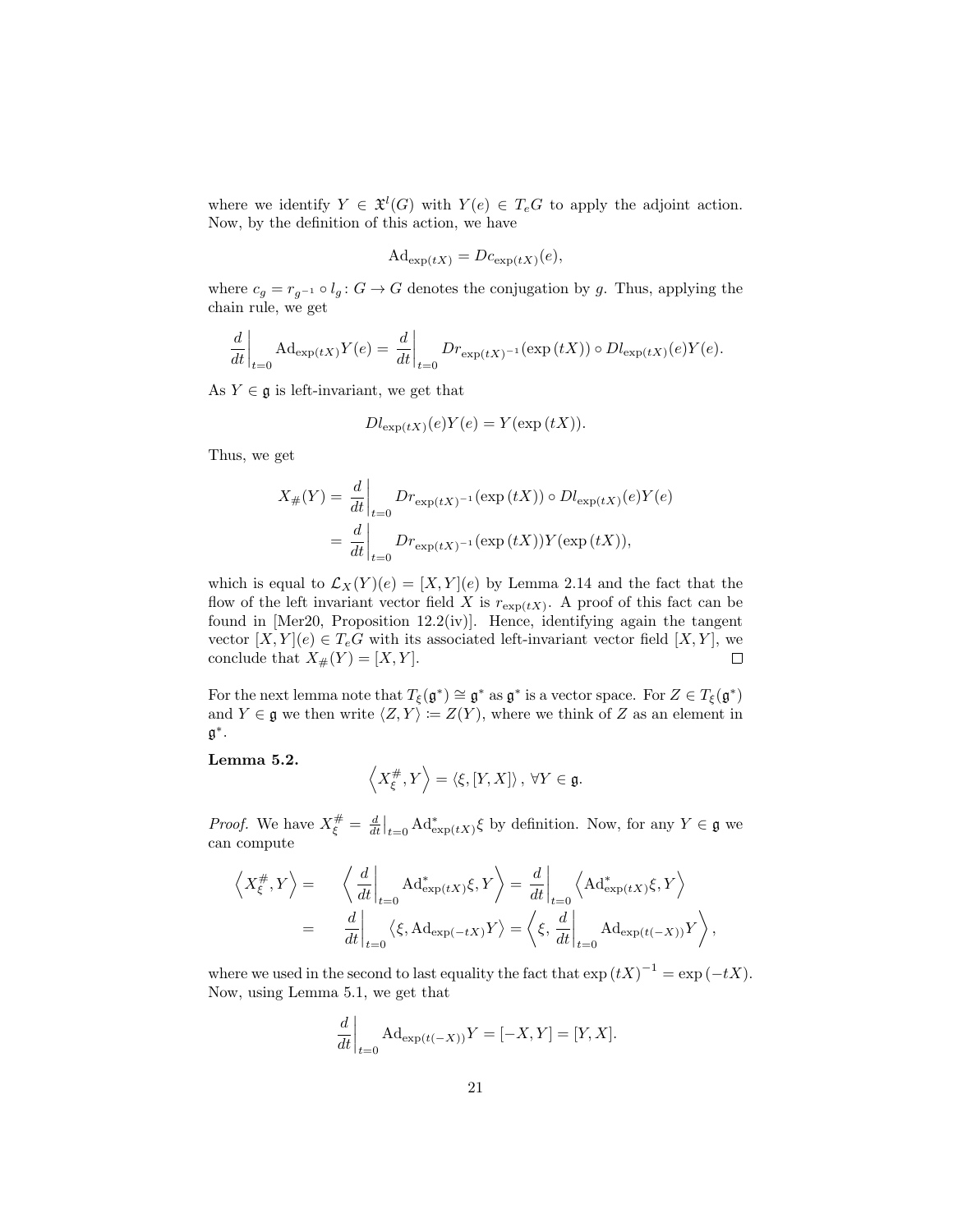So we can conclude that

$$
\langle X_{\xi}^{\#}, Y \rangle = \langle \xi, \frac{d}{dt} \Big|_{t=0} \text{Ad}_{\exp(t(-X))} Y \rangle = \langle \xi, [Y, X] \rangle,
$$

 $\Box$ 

as wanted.

We will later study the restriction of the coadjoint action on the coadjoint orbits  $G \cdot \xi$ , for  $\xi \in \mathfrak{g}^*$ . For this, we also need the following consequence of Lemma [2.24.](#page-11-0)

<span id="page-23-1"></span>**Lemma 5.3.** The space of vector fields  $\mathfrak{X}(G \cdot \xi)$  is  $C^{\infty}(G \cdot \xi)$ -generated by the vector fields  $\{X^{\#} \mid X \in \mathfrak{g}\}.$ 

Proof. In order to prove this, note that the expression for the tangent space  $T_{\xi}(G\cdot\xi)$  from Lemma [2.24](#page-11-0) specialises to the following in the case of the coadjoint action

$$
\left. \frac{d}{dt} \right|_{t=0} \mathrm{Ad}^*_{\exp(tX)} \xi,
$$

which is exactly the definition of  $X_{\xi}^{\#}$ . So we get that the tangent space  $T_{\xi}(G \cdot \xi)$ is generated by  $\left\{X_{\xi}^{\#} \mid X \in \mathfrak{g}\right\}$ . If we now take a basis  $X_1, \ldots, X_n$  of the Lie algebra **g**, then we get that  $T_{\xi}(G \cdot \xi)$  is generated by  $\left\{(X_1)_{\xi}^{\#}, \ldots, (X_n)_{\xi}^{\#}\right\}$ . Hence, any vector field  $X \in \mathfrak{X}(G \cdot \xi)$  can be written as

$$
X = \sum_{i=1}^{n} f_i X_i^{\#},
$$

where the  $f_i: G \cdot \xi \to \mathbb{R}$  are smooth functions, which is exactly what we wanted.  $\Box$ 

## <span id="page-23-0"></span>5.2 A Symplectic Form on the Coadjoint Orbits

In this section, we want to show that the coadjoint orbit  $G \cdot \xi$  for  $\xi \in \mathfrak{g}^*$  is a symplectic manifold. The orbit of a smooth action is in general a manifold by Lemma [2.22,](#page-11-1) so it remains to show that we can define a symplectic form on it. For this, we first define the following skew-symmetric bilinear form on g

$$
\omega_{\xi} \colon \mathfrak{g} \times \mathfrak{g} \to \mathbb{R}, \, \omega_{\xi}(X, Y) \coloneqq \langle \xi, [X, Y] \rangle \, .
$$

Denote by  $G_{\xi}$  the stabiliser of  $\xi$ . This is in fact a Lie subgroup of G. For a proof of this, see for example [\[Mer20,](#page-36-5) Proposition 13.3]. We now show that the kernel of the map  $X \mapsto \omega_{\xi}(X, \cdot)$  is the Lie algebra  $\mathfrak{g}_{\xi}$  of the Lie group  $G_{\xi}$ .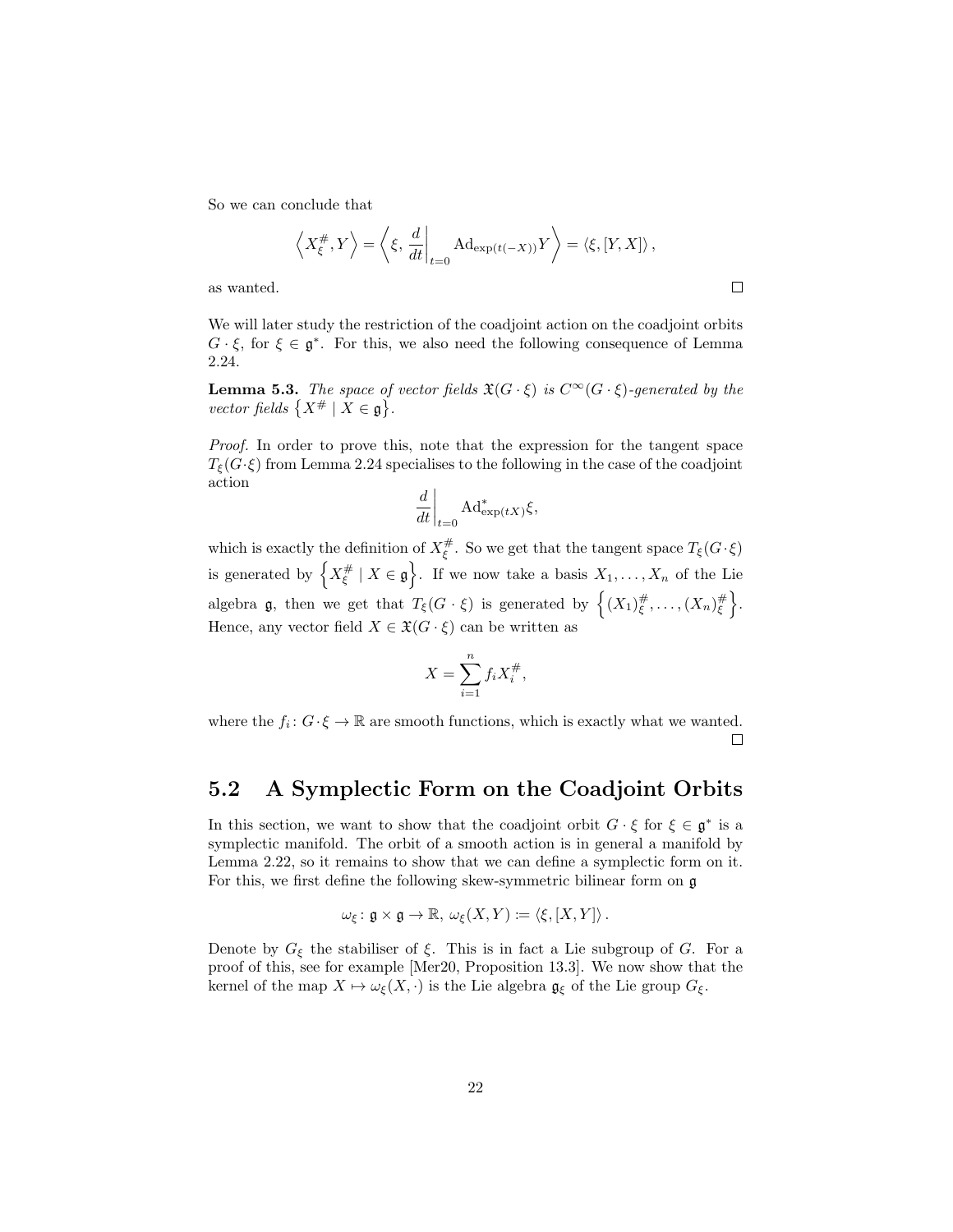For fixed  $X \in \mathfrak{g}$ , using Lemma [5.2,](#page-22-0) we have that

$$
\omega_{\xi}(X, Y) = 0 \quad \forall Y \in \mathfrak{g} \iff \left\langle X_{\xi}^{\#}, Y \right\rangle = 0 \quad \forall Y \in \mathfrak{g}
$$

$$
\iff \left\langle \frac{d}{dt} \Big|_{t=0} \text{Ad}^{*}_{\exp(tX)} \xi, Y \right\rangle = 0 \quad \forall Y \in \mathfrak{g}
$$

$$
\iff \left\langle \frac{d}{dt} \Big|_{t=t_0} \text{Ad}^{*}_{\exp(tX)} \xi, Y \right\rangle = 0 \quad \forall Y \in \mathfrak{g}, \forall t_0
$$

$$
\iff \left\langle \frac{d}{dt} \Big|_{t=t_0} \text{Ad}^{*}_{\exp(tX)} \xi = 0 \quad \forall t_0,
$$

where in the second to last equivalence we used that

$$
\langle \mathrm{Ad}^*_{\exp((t_0+t)X)} \xi, Y \rangle = \langle \mathrm{Ad}^*_{\exp(tX)} \xi, \mathrm{Ad}_{\exp(-t_0X)} Y \rangle.
$$

Now, we furthermore have that

$$
\left. \frac{d}{dt} \right|_{t=t_0} \text{Ad}^*_{\exp(tX)} \xi = 0 \quad \forall t_0 \quad \Longleftrightarrow \quad \text{Ad}^*_{\exp(tX)} \xi = \xi \quad \forall t
$$
\n
$$
\iff \quad \exp(tX) \in G_{\xi} \quad \forall t.
$$

Using the fact that  $\exp(tX)$  is the flow of X, we get that

$$
\exp(tX) \in G_{\xi} \quad \forall t \quad \Longleftrightarrow \quad X \in \mathfrak{g}_{\xi}.
$$

Summarised, we get that

$$
\omega_{\xi}(X,Y) = 0 \quad \forall Y \in \mathfrak{g} \quad \Longleftrightarrow \quad X \in \mathfrak{g}_{\xi},
$$

as wanted.

The goal in the following is to show that  $\omega_{\xi}$  in fact defines a 2-form on the tangent space of  $G \cdot \xi$ . So we would like  $\omega_{\xi}$  to define a map  $T_{\xi}(G \cdot \xi) \times T_{\xi}(G \cdot \xi) \to$ R. For this, note that the orbit through  $\xi$  is diffeomorphic to  $G/G_{\xi}$ ; see Lemma [2.23.](#page-11-2) Using this, we get that

$$
T_{\xi}(G \cdot \xi) \cong T_e(G/G_{\xi}) \cong \mathfrak{g}/\mathfrak{g}_{\xi}.
$$

By the argumentation above, we have that  $\omega_{\xi} : \mathfrak{g} \times \mathfrak{g} \to \mathbb{R}$  is 0 on  $\mathfrak{g}_{\xi} \times \mathfrak{g}$  and  $\mathfrak{g} \times \mathfrak{g}_{\xi}$ , we get that  $\omega_{\xi}$  induces a map  $\mathfrak{g}/\mathfrak{g}_{\xi} \times \mathfrak{g}/\mathfrak{g}_{\xi} \to \mathbb{R}$ , as wanted. Now, the kernel of the original map  $X \mapsto \omega_{\xi}(X, \cdot)$  was exactly  $\mathfrak{g}_{\xi}$ , so we get that the map

$$
\omega_{\xi} \colon \mathfrak{g}/\mathfrak{g}_{\xi} \times \mathfrak{g}/\mathfrak{g}_{\xi} \to \mathbb{R}
$$

is in fact non-degenerate. As this works for any element in the orbit of  $\xi$ , we have defined a 2-form  $\omega \in \Omega^2(G \cdot \xi)$  with  $\omega_{\xi}$  being non-degenerate.

To show that  $\omega$  is a symplectic form, it remains to show the following lemma, namely that  $\omega$  is closed.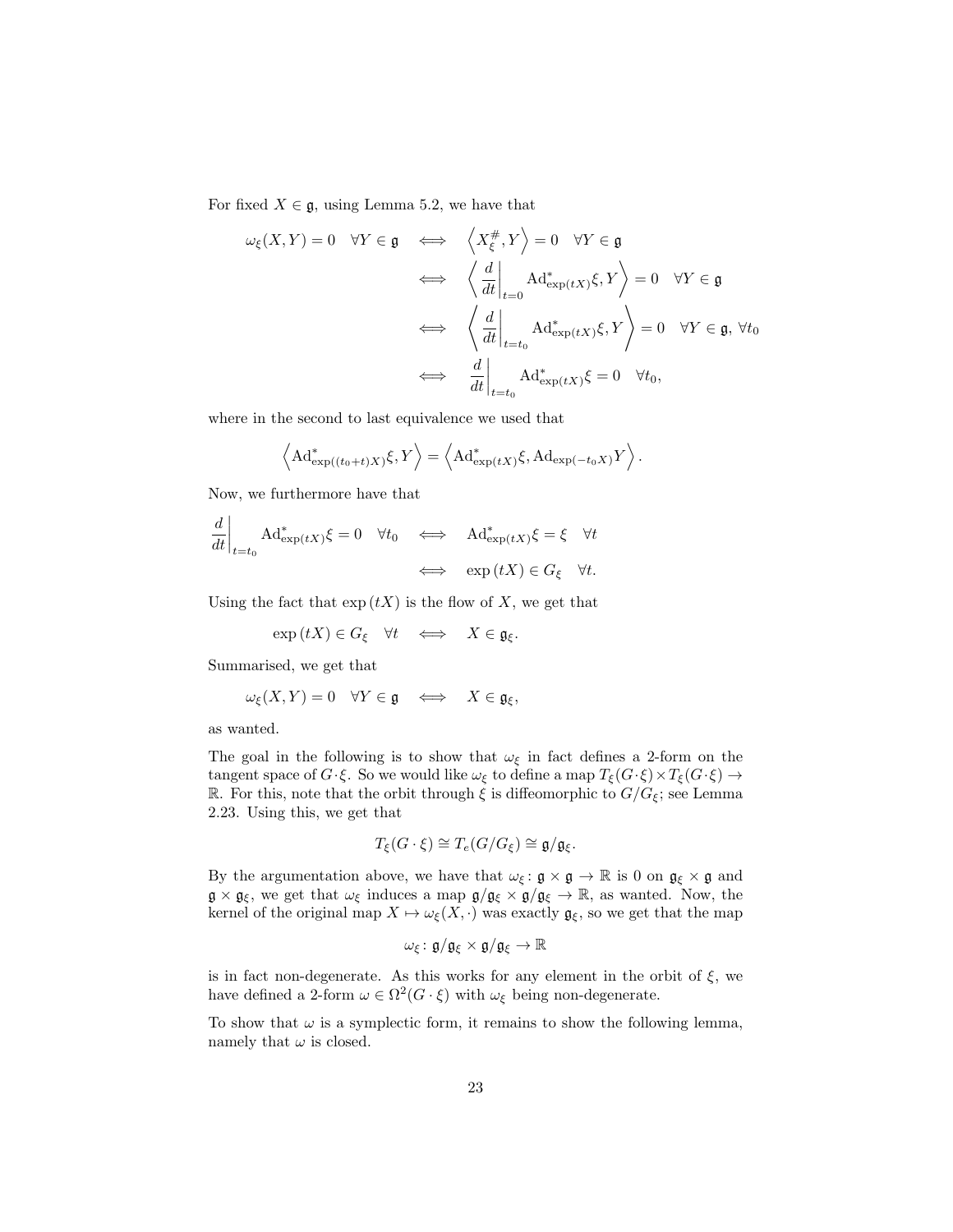**Lemma 5.4.** The 2-form  $\omega$  as defined above is closed.

Proof. Using Theorem [2.3](#page-5-0) and Lemma [5.3,](#page-23-1) it is enough to show that

$$
d\omega(X^\#, Y^\#, Z^\#)=0
$$

for any  $X, Y, Z \in \mathfrak{g}$ . Using Definition [2.6,](#page-6-3) we get that for  $\xi \in \mathfrak{g}^*$ 

$$
d\omega_{\xi}(X^{\#}, Y^{\#}, Z^{\#}) = X_{\xi}^{\#}(\omega(Y^{\#}, Z^{\#})) - Y_{\xi}^{\#}(\omega(X^{\#}, Z^{\#})) + Z_{\xi}^{\#}(\omega(X^{\#}, Y^{\#}))
$$
  

$$
- \omega_{\xi}([X^{\#}, Y^{\#}], Z^{\#}) + \omega_{\xi}([X^{\#}, Z^{\#}], Y^{\#}) - \omega_{\xi}([Y^{\#}, Z^{\#}], X^{\#}).
$$

For the second line we can compute, using the definition of  $\omega_{\xi}$ ,

$$
\omega_{\xi}([X^{\#},Y^{\#}],Z^{\#})=\langle \xi, [[X^{\#},Y^{\#}],Z^{\#}] \rangle
$$

.

We can use this also for the other two terms on the second line and thus get that the second line in the above expression is equal to zero as by the Jacobi identity we have

$$
-[[X^{\#}, Y^{\#}], Z^{\#}] + [[X^{\#}, Z^{\#}], Y^{\#}] - [[Y^{\#}, Z^{\#}], X^{\#}]
$$
  
= -([[X^{\#}, Y^{\#}], Z^{\#}] + [[Y^{\#}, Z^{\#}], X^{\#}] + [[Z^{\#}, X^{\#}], Y^{\#}]) = 0.

So, it remains to show that

$$
X_{\xi}^{\#}(\omega(Y^{\#}, Z^{\#})) - Y_{\xi}^{\#}(\omega(X^{\#}, Z^{\#})) + Z_{\xi}^{\#}(\omega(X^{\#}, Y^{\#})) = 0.
$$

For this we compute

$$
X_{\xi}^{\#}(\omega(Y^{\#}, Z^{\#})) = \frac{d}{dt}\Big|_{t=0} \omega(Y^{\#}, Z^{\#}) \circ \mathrm{Ad}^{*}_{\exp(tX)}(\xi) \quad \text{(definition of } X^{\#})
$$
\n
$$
= \frac{d}{dt}\Big|_{t=0} \left\langle \mathrm{Ad}^{*}_{\exp(tX)}(\xi), [Y, Z] \right\rangle \quad \text{(definition of } \omega)
$$
\n
$$
= \frac{d}{dt}\Big|_{t=0} \left\langle \xi, \mathrm{Ad}_{\exp(-tX)}[Y, Z] \right\rangle \quad \text{(definition of } \mathrm{Ad}^{*})
$$
\n
$$
= \left\langle \xi, (-X_{\#})_{[Y, Z]} \right\rangle \quad \text{(definition of } X_{\#})
$$
\n
$$
= \left\langle \xi, [-X, [Y, Z]] \right\rangle \quad \text{(Lemma 5.1)}
$$
\n
$$
= \left\langle \xi, [[Y, Z], X] \right\rangle.
$$

Now, by a similar argument as for the second line, also the first line of the expression for  $d\omega_{\xi}(X^{\#}, Y^{\#}, Z^{\#})$  vanishes by the Jacobi identity. So we have indeed that

$$
d\omega(X^\#, Y^\#, Z^\#)=0,
$$

which shows that the 2-form  $\omega$  is closed.

Summarised, we get the following theorem.

 $\Box$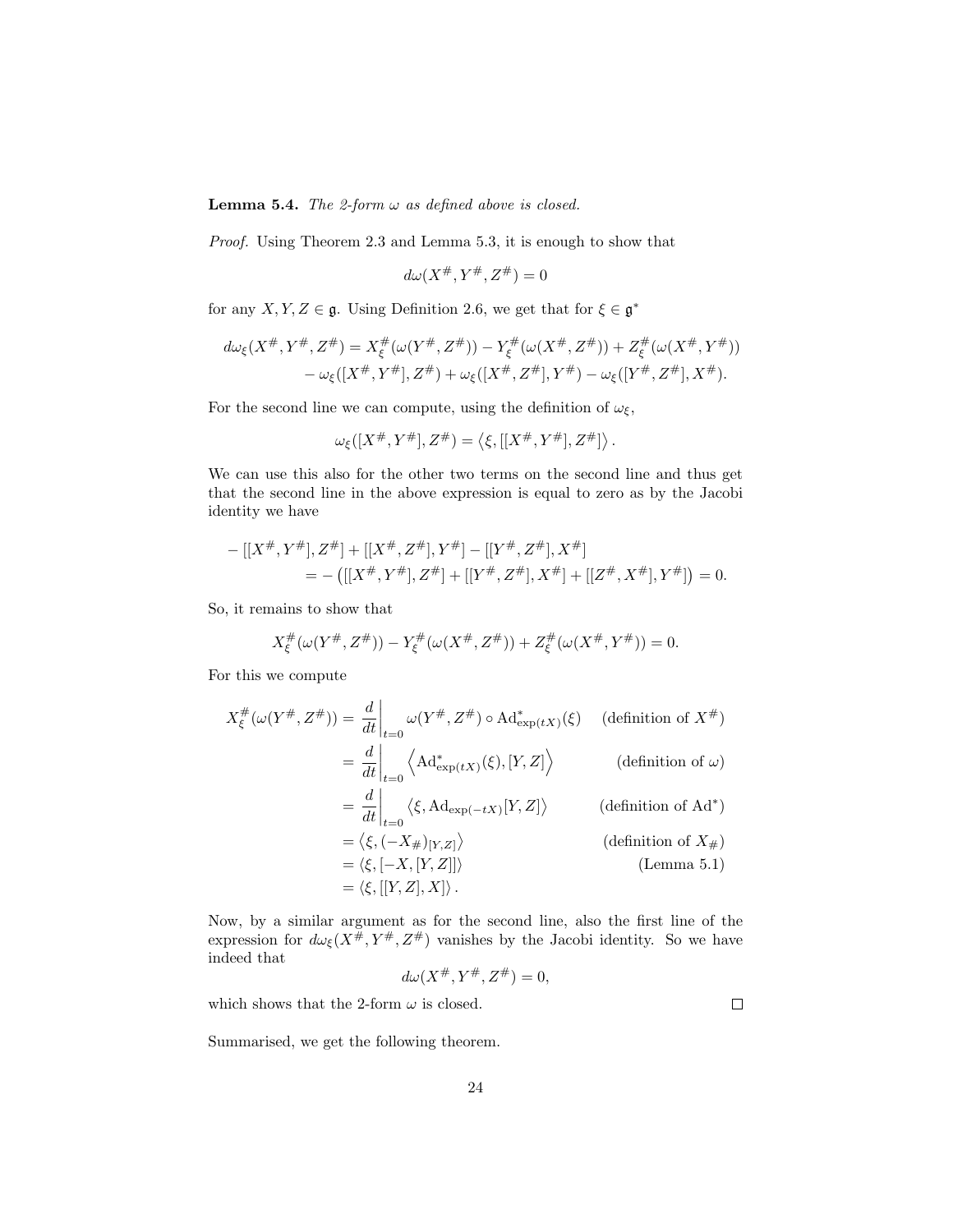**Theorem 5.5.** The orbit  $G \cdot \xi$  of the coadjoint action is a symplectic manifold with the symplectic form  $\omega \in \Omega^2(G \cdot \xi)$  defined by

$$
\omega_{\xi}(X,Y)=\langle \xi,[X,Y]\rangle,
$$

where  $X, Y \in \mathfrak{g}$  and we use the identification  $T_{\xi}(G \cdot \xi) \cong \mathfrak{g}/\mathfrak{g}_{\xi}$ .

## <span id="page-26-0"></span>5.3 The Inclusion Map as Moment Map

In this section, we show that the inclusion map  $i: G \cdot \xi \to g^*$  is a moment map for the coadjoint action. For this we check the two properties in Definition [3.17.](#page-17-2) The second one is clear as the action we consider is (the restriction of) the coadjoint action. So it remains to check the first condition.

For  $X \in \mathfrak{g}$ , we define the map  $i^X : G \cdot \xi \to \mathbb{R}$  as in Definition [3.17,](#page-17-2) i.e.

$$
i^X(\eta) = \langle i(\eta), X \rangle, \quad \eta \in G \cdot \xi.
$$

We now need to compute  $di^X$ . For  $Y^{\#} \in \mathfrak{X}(G \cdot \xi)$  as in Section [5.1](#page-21-1) and  $\eta \in G \cdot \xi$ we get

$$
di^{X}(Y^{\#})(\eta) = Y_{\eta}^{\#}(i^{X})
$$
  
=  $\frac{d}{dt}\Big|_{t=0}$   $(Ad^{*}_{exp(tY)}\eta) (i^{X})$   
=  $\frac{d}{dt}\Big|_{t=0}$   $i^{X} \circ Ad^{*}_{exp(tY)}\eta$   
=  $\frac{d}{dt}\Big|_{t=0}$   $\Big\langle i(Ad^{*}_{exp(tY)}\eta), X \Big\rangle$   
=  $\langle Y^{\#}(\eta), X \rangle$   
=  $\langle \eta, [X, Y] \rangle$ ,

where in the second to last equality we used that  $i$  is the inclusion and in the last one we used Lemma [5.2.](#page-22-0) On the other hand, we have

$$
\iota_{X^{\#}}\omega(Y^{\#})(\eta) = \omega_{\eta}(X^{\#}, Y^{\#}) = \langle \eta, [X, Y] \rangle,
$$

where the last equality used the definition of  $\omega_{\eta}$ . As  $\eta \in G \cdot \xi$  was arbitrary and the vector fields  $Y^{\#} C^{\infty}(G \cdot \xi)$ -generate  $\mathfrak{X}(G \cdot \xi)$  by Lemma [5.3,](#page-23-1) we get that

$$
di^X = \iota_X \# \omega,
$$

as required in Definition [3.17.](#page-17-2)

Summarised, we get the following theorem, which is what we wanted to show in this chapter.

Theorem 5.6. The coadjoint action on the coadjoint orbits is hamiltonian with moment map the inclusion  $i: G \cdot \xi \to \mathfrak{g}^*$ . Thus,  $(G \cdot \xi, \omega, G, i)$  is a hamiltonian G-space.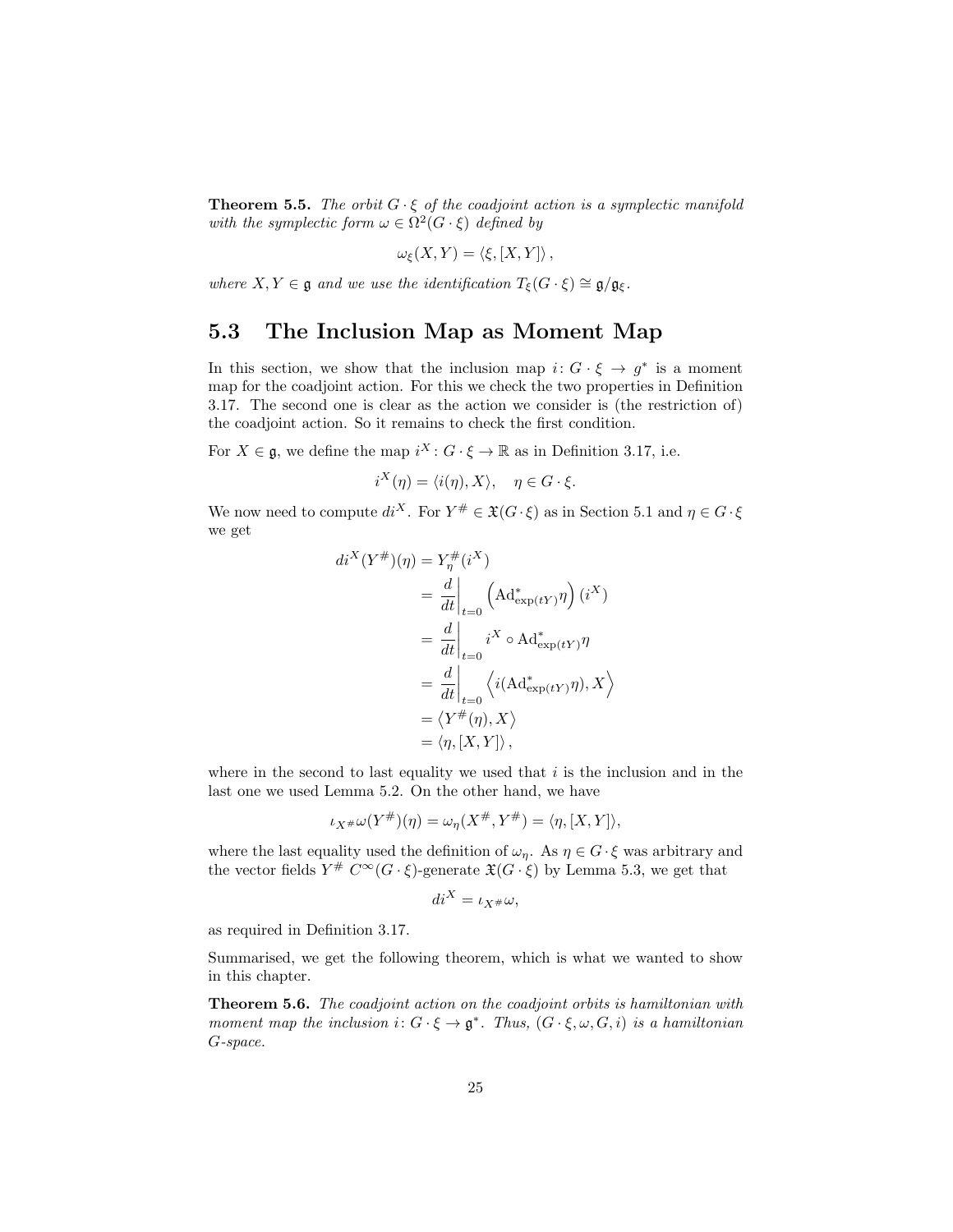# <span id="page-27-0"></span>Chapter 6

# Actions of  $U(n)$

In this chapter we are going to look at some natural actions of the unitary matrices  $U(n)$  and show that they are hamiltonian. Recall from Lemma [2.18](#page-9-1) that the Lie algebra of  $U(n)$  is the set of skew-hermitian matrices, i.e.  $A \in \mathbb{C}^{n \times n}$ with  $A^* = -A$ , and is denoted by  $\mathfrak{u}(n)$ .

# <span id="page-27-1"></span>6.1 Natural Action on  $\mathbb{C}^n$

In this section we consider the action of  $U(n)$  on  $\mathbb{C}^n$ , where  $A \cdot p = Ap$  is given by normal matrix-vector multiplication.  $\mathbb{C}^n$  is a symplectic manifold via the identification

$$
\mathbb{C}^n \cong \mathbb{R}^{2n}, \ p + iq \mapsto \begin{pmatrix} p \\ q \end{pmatrix}.
$$

If we denote the real coordinates by  $x^j$  and the imaginary coordinates by  $y^j$ , i.e.  $x^j(p+iq) = p_j$  and  $y^j(p+iq) = q_j$ , a symplectic form on  $\mathbb{C}^n$  is given by

$$
\omega \coloneqq \sum_{j=1}^n dx^j \wedge dy^j.
$$

We want to prove the theorem.

<span id="page-27-2"></span>**Theorem 6.1.** The action of  $U(n)$  on  $\mathbb{C}^n$  as described above is hamiltonian with moment map

$$
\mu\colon \mathbb{C}^n\to \mathfrak{u}(n)^*,\ z\mapsto \frac{i}{2}tr(zz^* \cdot),
$$

where tr denotes the trace of a matrix.

Throughout the proof, we will write  $g = h + ik$  for a matrix in  $U(n)$  and  $X = V + iW$  for a matrix in  $\mathfrak{u}(n)$ . Note that, as X is skew-hermitian, we have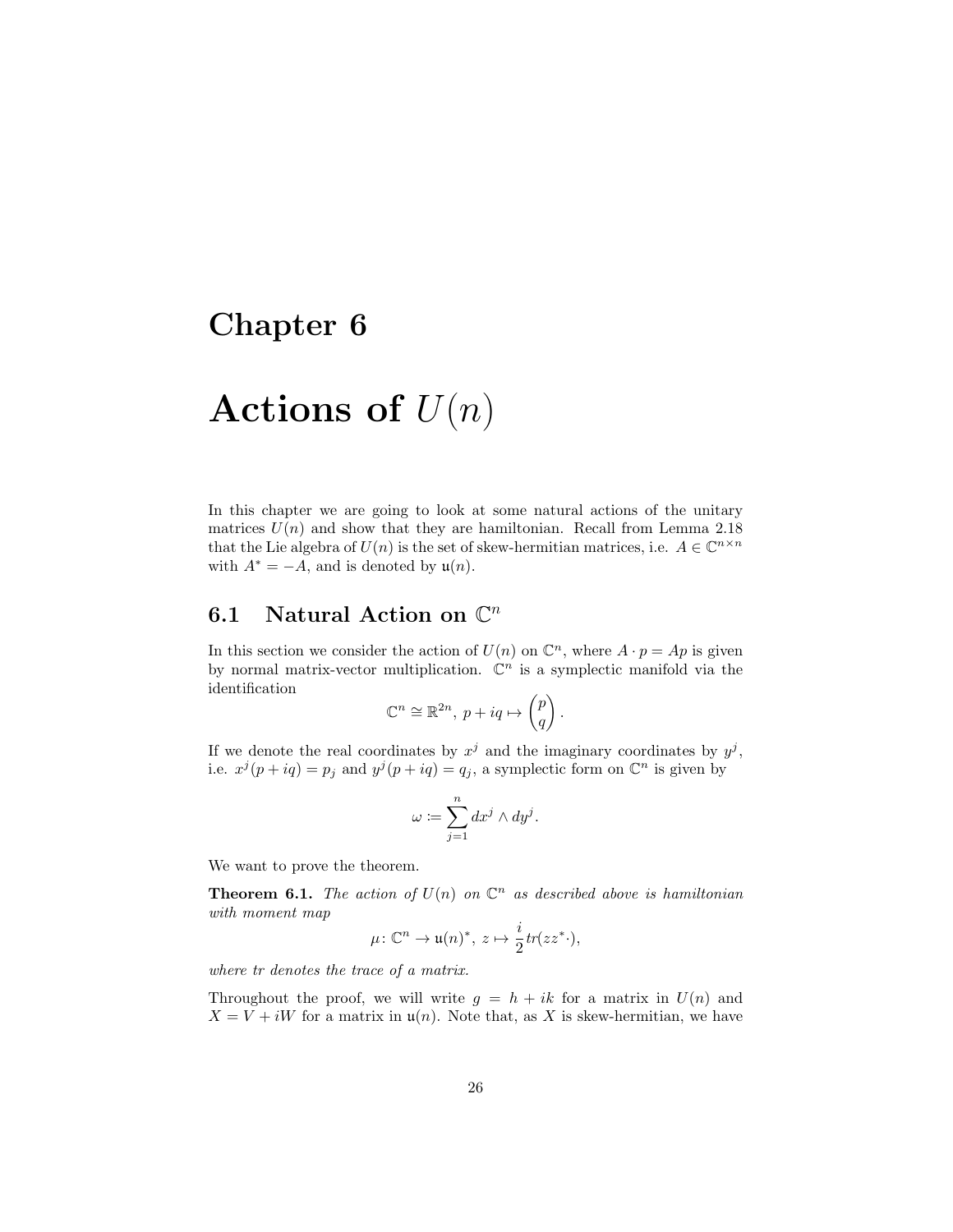$V = -V^T$  and  $W = W^T$ . Also, we will sometimes identify  $z = p + iq \in \mathbb{C}^n$  with the vector  $\binom{p}{q}$ q , depending on what is better for the calculation we want to do.

We first prove the following lemma.

<span id="page-28-0"></span>**Lemma 6.2.** The map  $\mu^X$  as in Definition [3.17](#page-17-2) satisfies

$$
\mu^X(z) = z^T \begin{pmatrix} -\frac{1}{2}W & -\frac{1}{2}V \\ \frac{1}{2}V & -\frac{1}{2}W \end{pmatrix} z.
$$

Proof. We compute

$$
\mu^{X}(z) = \langle \mu(z), X \rangle = \frac{i}{2} \text{tr}(zz^*X).
$$

Note that

$$
\overline{\text{tr}(zz^*X)} = \text{tr}((zz^*X)^*) = \text{tr}(X^*zz^*) = \text{tr}(zz^*X^*) = -\text{tr}(zz^*X)
$$

as the trace is invariant under cyclic permutations and as  $X$  is skew-hermitian. Thus,  $tr(zz^*X)$  is imaginary. This also shows that the map  $\mu$  as defined in Theorem [6.1](#page-27-2) is well-defined, i.e. evaluated at an element in  $\mathfrak{u}(n)$  it gives a real number.

We have, using again the invariance of the trace under cyclic permutation and using that the trace of a complex number is the number itself,

$$
tr(zz^*X) = tr(z^*Xz) = z^*Xz = (p - iq)^T(V + iW)(p + iq).
$$

Now, as this is imaginary, note that only the terms with an  $i$  remain, so we get

$$
z^*Xz = p^T(iVq + iWp) + (-i)q^T(Vp - Wq).
$$

Thus, for  $\mu^X(z)$  we get

$$
\mu^{X}(z) = \frac{i}{2} \text{tr}(zz^{*} X)
$$
  
=  $\frac{i}{2} (p^{T} (iVq + iWp) + (-i)q^{T} (Vp - Wq))$   
=  $-\frac{1}{2} p^{T} Vq - \frac{1}{2} p^{T} Wp + \frac{1}{2} q^{T} Vp - \frac{1}{2} q^{T} Wq.$ 

Now, note that  $p = (I_n \ 0) z$  and  $q = (0 \ I_n) z$ . So we can rewrite the above formula further to get

$$
p^T V q = z^T \begin{pmatrix} I_n \\ 0 \end{pmatrix} V \begin{pmatrix} 0 & I_n \end{pmatrix} z = z^T \begin{pmatrix} 0 & V \\ 0 & 0 \end{pmatrix} z.
$$

Similarly, we get for the other three terms

$$
p^T W p = z^T \begin{pmatrix} I_n \\ 0 \end{pmatrix} W \begin{pmatrix} I_n & 0 \end{pmatrix} z = z^T \begin{pmatrix} W & 0 \\ 0 & 0 \end{pmatrix} z,
$$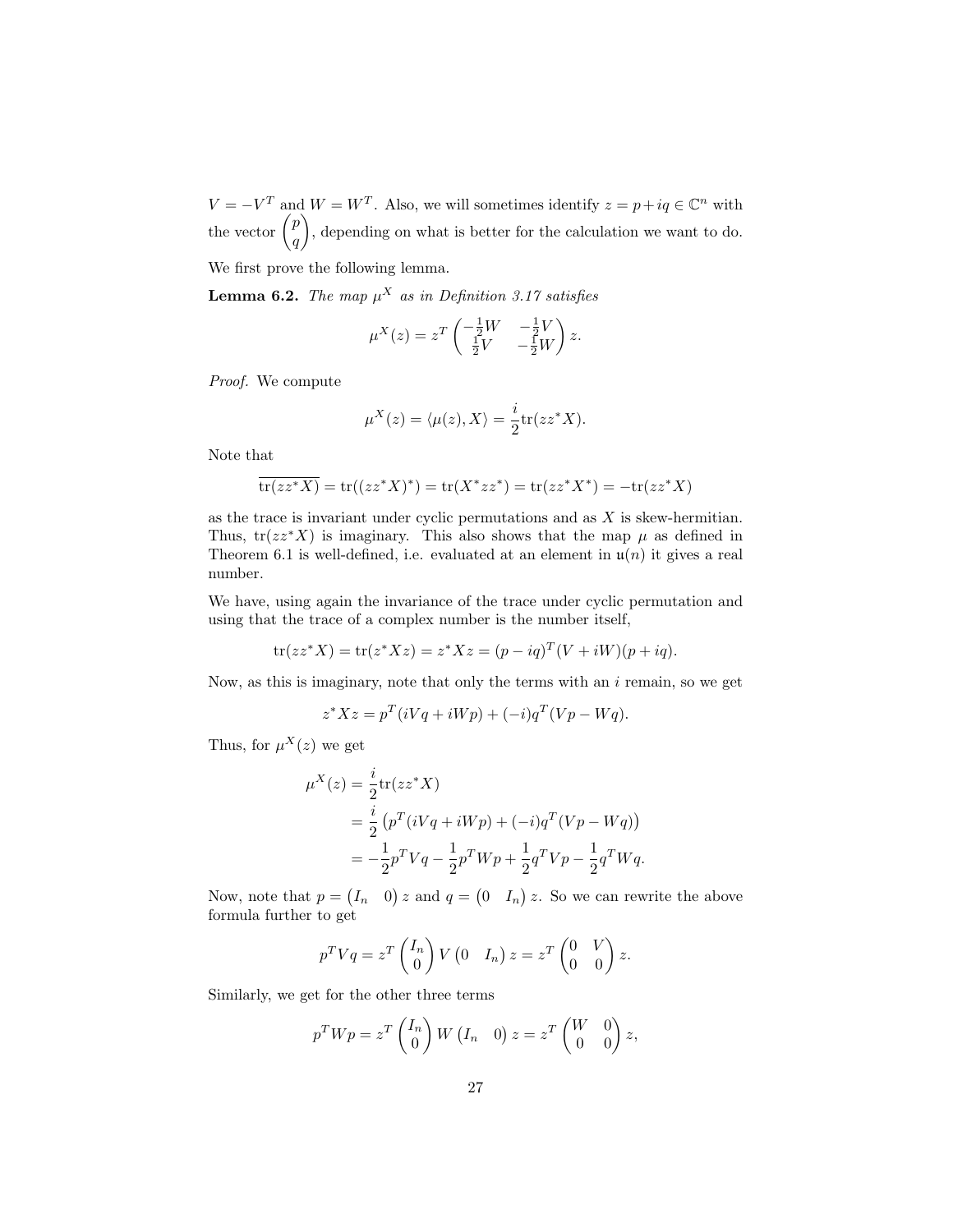$$
q^T V p = z^T \begin{pmatrix} 0 \\ I_n \end{pmatrix} V (I_n \quad 0) z = z^T \begin{pmatrix} 0 & 0 \\ V & 0 \end{pmatrix} z,
$$
  

$$
q^T W q = z^T \begin{pmatrix} 0 \\ I_n \end{pmatrix} W (0 \quad I_n) z = z^T \begin{pmatrix} 0 & 0 \\ 0 & W \end{pmatrix} z.
$$

Together, we have

$$
\mu^{X}(z) = -\frac{1}{2}p^{T}Vq - \frac{1}{2}p^{T}Wp + q^{T}Vp - q^{t}Wq
$$
  
=  $\frac{1}{2}z^{T}\left(-\begin{pmatrix}0&V\\0&0\end{pmatrix}-\begin{pmatrix}W&0\\0&0\end{pmatrix}+\begin{pmatrix}0&0\\V&0\end{pmatrix}-\begin{pmatrix}0&0\\0&W\end{pmatrix}\right)z$   
=  $\frac{1}{2}z^{T}\begin{pmatrix}-W&-V\\V&-W\end{pmatrix}z$ ,

as claimed.

We can now prove the theorem.

Proof of Theorem [6.1.](#page-27-2) Recall that in order to show that the action is hamiltonian, we need to show that  $\iota_{X}\mu\omega = d\mu^{X}$  and that  $\mu$  is equivariant. In the following we will first compute these two terms separately and show that they are equal. Afterwards, we will then also show that  $\mu$  is equivariant.

For the action we consider here the vector field  $X^{\#}$  as in Definition [3.17](#page-17-2) has flow  $\Psi_{\exp(tX)} = \Psi_{\exp(t(V+iW))}$ . Thus the flow at a point z is  $\exp(t(V+iW))$  z. In the case of matrix Lie groups, exp is normal matrix exponentiation. A proof of this fact can for example be found in [\[Mer20,](#page-36-5) Proposition 12.7]. Thus,  $X^{\#}(z)$ is

$$
X^{\#}(z) = \frac{d}{dt}\Big|_{t=0} \exp(t(V + iW)) z
$$
  
=  $(V + iW)\exp(0(V + iW)) z$   
=  $\begin{pmatrix} V & -W \\ W & V \end{pmatrix} z,$ 

where in the last step we identify  $\mathbb{C}^n$  with  $\mathbb{R}^{2n}$ . Thus, we can now compute  $\iota_{X^{\#}}\omega$ . For this let  $Y \in \mathfrak{X}(\mathbb{C}^n)$ . Denote  $Y_z$  by  $\tilde{z} \in \mathbb{R}^{2n}$ . Then we get, using

 $\Box$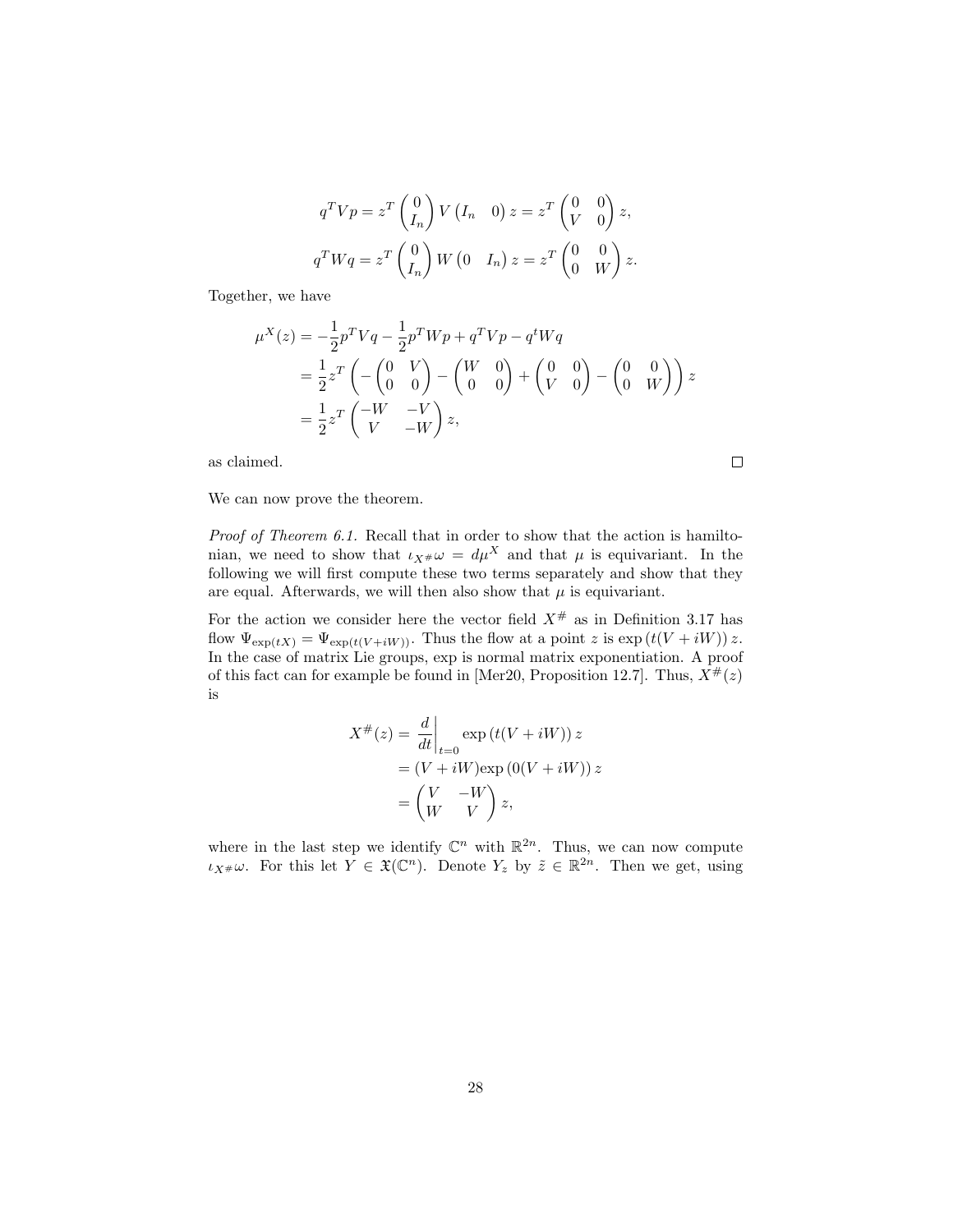Lemma [2.4,](#page-5-1)

$$
(i_{X^{\#}}\omega(Y))(z) = \omega(X^{\#}, Y)(z)
$$
  
=  $\sum_{j=1}^{n} dx^{j} \wedge dy^{j}(X^{\#}, Y)(z)$   
=  $\sum_{j=1}^{n} dx^{j}(X^{\#})(z)dy^{j}(Y)(z) - dx^{j}(Y)(z)dy^{j}(X^{\#})(z)$   
=  $\sum_{j=1}^{n} ((\begin{pmatrix} V & -W \\ W & V \end{pmatrix} z)_{j} \tilde{z}_{j+n} - ((\begin{pmatrix} V & -W \\ W & V \end{pmatrix} z)_{j+n} \tilde{z}_{j}$   
=  $\sum_{j=1}^{n} ((V - W) z)_{j} \tilde{z}_{j+n} + ((-W - V) z)_{j} \tilde{z}_{j}$   
=  $\sum_{j=1}^{2n} ((\begin{pmatrix} -W & -V \\ V & -W \end{pmatrix} z)_{j} \tilde{z}_{j}$   
=  $z^{T} (\begin{pmatrix} -W & -V \\ V & -W \end{pmatrix}^{T} \tilde{z}$   
=  $z^{T} (\begin{pmatrix} -W & -V \\ V & -W \end{pmatrix} \tilde{z}$ .

Now, we want to compute  $d\mu^X$ . Note that we can write  $Y_z$  as  $\frac{d}{dt}\big|_{t=0} z + t\tilde{z}$ . Then we get, using Lemma [6.2,](#page-28-0)

$$
(d\mu^{X}(Y))(z) = Y_{z}(\mu^{X})
$$
  
=  $\left(\frac{d}{dt}\Big|_{t=0} z + t\tilde{z}\right) (\mu^{X})$   
=  $\frac{d}{dt}\Big|_{t=0} \mu^{X}(z + t\tilde{z})$   
=  $\frac{d}{dt}\Big|_{t=0} (z + t\tilde{z})^{T} \left(\frac{-\frac{1}{2}W}{\frac{1}{2}V} - \frac{1}{2}W\right) (z + t\tilde{z})$   
=  $z^{T} \left(\frac{-\frac{1}{2}W}{\frac{1}{2}V} - \frac{1}{2}W\right) \tilde{z} + \tilde{z}^{T} \left(\frac{-\frac{1}{2}W}{\frac{1}{2}V} - \frac{1}{2}W\right) z$ 

Now note that these are real numbers, so they are equal to their transpose, so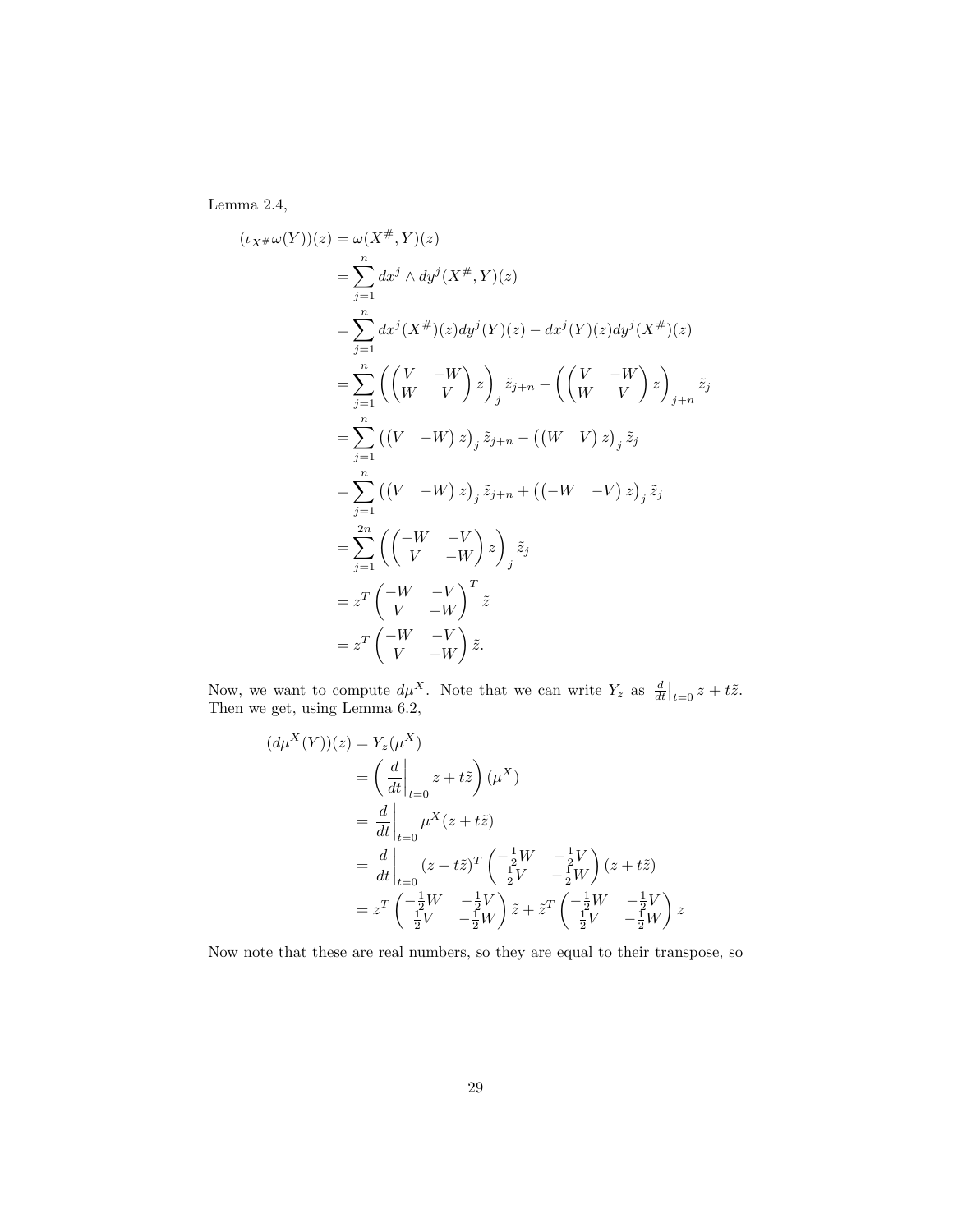we get that

$$
(d\mu^{X}(Y))(z) = z^{T} \begin{pmatrix} -\frac{1}{2}W & -\frac{1}{2}V \\ \frac{1}{2}V & -\frac{1}{2}W \end{pmatrix} \tilde{z} + \tilde{z}^{T} \begin{pmatrix} -\frac{1}{2}W & -\frac{1}{2}V \\ \frac{1}{2}V & -\frac{1}{2}W \end{pmatrix} z
$$
  
\n
$$
= z^{T} \begin{pmatrix} -\frac{1}{2}W & -\frac{1}{2}V \\ \frac{1}{2}V & -\frac{1}{2}W \end{pmatrix} \tilde{z} + z^{T} \begin{pmatrix} -\frac{1}{2}W & -\frac{1}{2}V \\ \frac{1}{2}V & -\frac{1}{2}W \end{pmatrix}^{T} \tilde{z}
$$
  
\n
$$
= z^{T} \begin{pmatrix} -\frac{1}{2}W & -\frac{1}{2}V \\ \frac{1}{2}V & -\frac{1}{2}W \end{pmatrix} \tilde{z} + z^{T} \begin{pmatrix} -\frac{1}{2}W & -\frac{1}{2}V \\ \frac{1}{2}V & -\frac{1}{2}W \end{pmatrix} \tilde{z}
$$
  
\n
$$
= z^{T} \begin{pmatrix} -W & -V \\ V & -W \end{pmatrix} \tilde{z}
$$

Comparing this with our expression for  $(\iota_{X^{\#}}\omega(Y))(z)$ , we get

$$
(\iota_{X^{\#}}\omega(Y))(z) = (d\mu^X(Y))(z).
$$

As  $z \in \mathbb{C}^n$  and  $Y \in \mathfrak{X}(\mathbb{C}^n)$  were arbirary, we can conclude that

$$
\iota_X \# \omega = d\mu^X.
$$

It remains now to show that  $\mu$  is equivariant. Let  $g \in U(n)$ ,  $z \in \mathbb{C}^n$  and  $X \in \mathfrak{u}(n)$ . Then we can compute

$$
\mu(\Psi_g(z))(X) = \mu(gz)(X) = \frac{i}{2} \text{tr}(gz(gz)^*X) = \frac{i}{2} \text{tr}(gzz^*g^*X).
$$

On the other hand, using Lemma [2.21](#page-9-2) and the definition of the coadjoint action, we get that

$$
Ad_g^*(\mu(z))(X) = \langle Ad_g^*(\mu(z)), X \rangle
$$
  
=  $\langle \mu(z), Ad_{g^{-1}}X \rangle$   
=  $\langle \mu(z), g^{-1}Xg \rangle$   
=  $\frac{i}{2} \text{tr}(zz^*g^{-1}Xg).$ 

Now, using that the trace is invariant under cyclic permutations and that  $g^* =$  $g^{-1}$  as  $g \in U(n)$ , we can conclude that

$$
\mu(\Psi_g(z))(X) = \mathrm{Ad}_g^*(\mu(z))(X).
$$

As  $X$  and  $z$  were arbitrary, this shows that

$$
\mu \circ \Psi_g = \mathrm{Ad}_g^* \circ \mu.
$$

Hence,  $\mu$  is equivariant and thus the action is hamiltonian with the claimed moment map.  $\Box$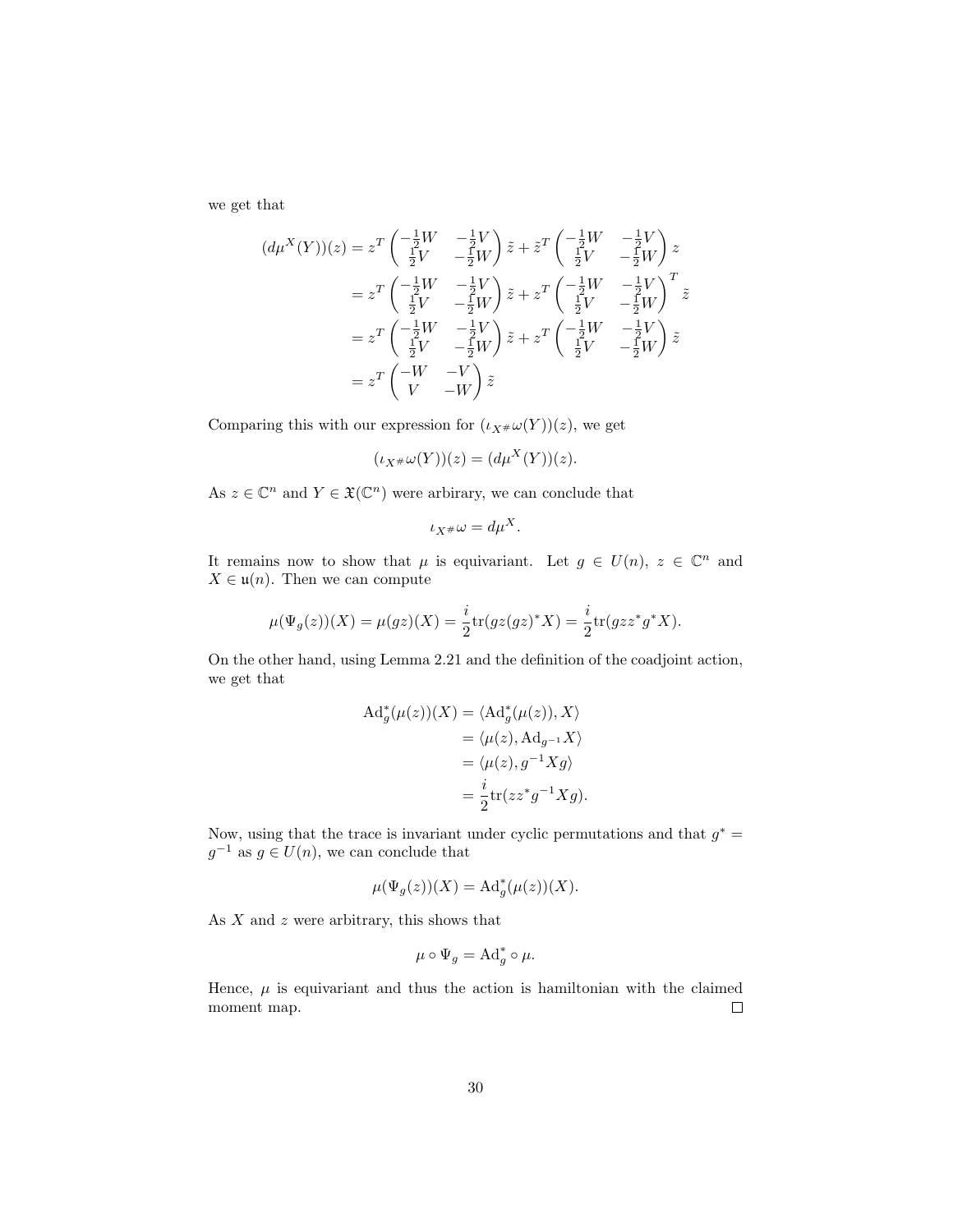# <span id="page-32-0"></span>6.2 Natural Action on  $\mathbb{C}^{n\times k}$

In this section, we will look at a generalisation of what we did before. We will specifically look at the natural action of  $U(n)$  on the set of  $(n \times k)$ -matrices over  $\mathbb{C}$ , i.e.  $g \cdot A = gA$  is just normal matrix multiplication. We want to prove the following theorem, whose proof will follow from Lemma [4.1](#page-18-2) and Theorem [6.1.](#page-27-2)

<span id="page-32-2"></span>**Theorem 6.3.** The action of  $U(n)$  on  $\mathbb{C}^{n \times k}$  as described above is hamiltonian with moment map

$$
\mu\colon \mathbb{C}^{n\times k}\to \mathfrak{u}(n)^*,\ A\mapsto \frac{i}{2}\operatorname{tr}(AA^* \cdot).
$$

*Proof.* We have that  $\mathbb{C}^{n \times k} = (\mathbb{C}^n)^k$  and the action of  $U(n)$  on  $(\mathbb{C}^n)^k$  is as the action in Lemma [4.1](#page-18-2) where the action of  $U(n)$  on  $\mathbb{C}^n$  is as in Theorem [6.1.](#page-27-2) So we can apply this lemma inductively  $k$  times and get that this action is indeed hamiltonian and that the moment map is given by

$$
A \in \mathbb{C}^{n \times k} \mapsto \mu(A) = \sum_{j=1}^{k} \mu'(A_j),
$$

where we denote by  $\mu'$  the moment map of Theorem [6.1](#page-27-2) and  $A_j$  denotes the  $j$ -th column of  $A$ . Thus, we have

$$
\mu(A) = \sum_{j=1}^{k} \frac{i}{2} \text{tr}(A_j A_j^*) = \frac{i}{2} \text{tr}(\sum_{j=1}^{k} A_j A_j^*).
$$

Thus, it is enough to show that

$$
\sum_{j=1}^k A_j A_j^* = A A^*.
$$

For this, we compute the  $(a, b)$ -th entry of these matrices. We have

$$
\left(\sum_{j=1}^k A_j A_j^*\right)_{ab} = \sum_{j=1}^k A_{aj} \overline{A}_{bj} = \sum_{j=1}^k A_{aj} A_{jb}^* = (AA^*)_{ab},
$$

which finishes the proof.

 $\Box$ 

# <span id="page-32-1"></span>6.3 Conjugation Action on  $\mathbb{C}^{n \times n}$

We now want to show that the action of  $U(n)$  on  $\mathbb{C}^{n \times n}$  by conjugation is hamiltonian. For this, we first want to look at the following action that is similar to the first two sections in this chapter

$$
\Psi: U(n) \times \mathbb{C}^{n \times n} \to \mathbb{C}^{n \times n}, g \cdot A = Ag^*.
$$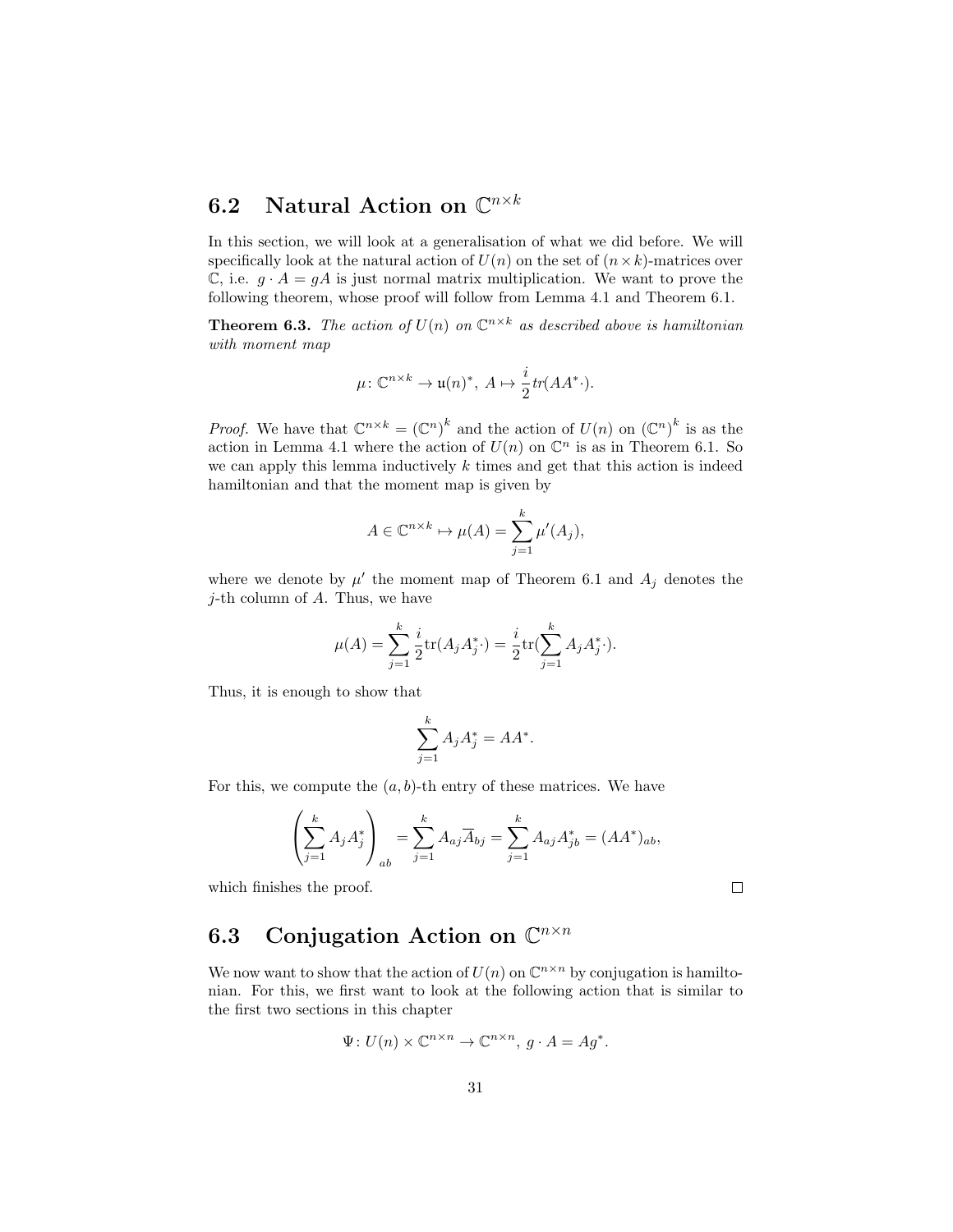We want to argue why this is hamiltonian with moment map  $\mu(A) = -\frac{i}{2} \text{tr}(A^*A \cdot)$ . For this, consider first the action of  $U(n)$  on  $\mathbb{C}^n$  defined by  $g \cdot z = (z^T g^*)^T = \overline{g}z$ . Similar to the Section [6.1,](#page-27-1) this action is hamiltonian with moment map  $\mu(z)$  =  $\frac{i}{2}$ tr(zz<sup>\*</sup>·) =  $-\frac{i}{2}$ tr( $\overline{z}z^T$ ·). Now, the action  $\Psi$  as above can be written as

$$
g \cdot A = \begin{pmatrix} \left(\overline{g} \cdot A_1^T\right)^T \\ \vdots \\ \left(\overline{g} \cdot A_n^T\right)^T \end{pmatrix},
$$

where the  $A_j$  are here the rows of A. Thus, we can as in Section [6.2](#page-32-0) use Lemma [4.1](#page-18-2) to get that the action is hamiltonian with moment map

$$
\mu(A) = -\frac{i}{2} \sum_{j=1}^{n} \text{tr}(\overline{A_j^T} A_j \cdot).
$$

To prove our claim about the action  $\Psi$ , it remains to show that  $\sum_{j=1}^{n} A_j^* A_j =$  $A^*A$ , but this works exactly the same as in the proof of Theorem [6.3.](#page-32-2) So, we have indeed that the action of  $U(n)$  on  $\mathbb{C}^{n \times n}$  given by  $g \cdot A = Ag^*$  is hamiltonian with moment map

$$
\mu(A) = -\frac{i}{2} \text{tr}(A^*A \cdot).
$$

We will now move on to prove the following theorem.

**Theorem 6.4.** The action of  $U(n)$  on  $\mathbb{C}^{n \times n}$  by conjugation (i.e.  $g \cdot A = g A g^*$ ) is hamiltonian with moment map

$$
\mu\colon \mathbb{C}^{n\times n}\to \mathfrak{u}(n)^*,\ A\mapsto \frac{i}{2} \text{tr}([A,A^*]\cdot).
$$

Proof. We can write our action as the composition of the two commuting actions  $g \cdot A = gA$  and  $g \cdot A = Ag^*$ . We have seen before that these are hamiltonian. We want to apply Lemma [4.2](#page-19-1) to get that the action of  $U(n) \times U(n)$  on  $\mathbb{C}^{n \times n}$ given by  $(g, h) \cdot A = gAh^*$  is also hamiltonian with moment map

$$
\mu\colon \mathbb{C}^{n\times n}\to \mathfrak{u}(n)^*\times \mathfrak{u}(n)^*,\ A\mapsto \mu_1(A)\oplus \mu_2(A),
$$

where  $\mu_1$  and  $\mu_2$  are the moment maps of the actions  $g \cdot A = gA$  and  $g \cdot A = Ag^*$ . For this to work, we need to check that we can really apply Lemma [4.2,](#page-19-1) i.e. we need to show that the moment maps are invariant with respect to the other action. But this is true, as for  $g \in U(n)$  we have

$$
\mu_1(Ag^*) = \frac{i}{2} \text{tr}((Ag^*)(Ag^*)^* \cdot)
$$
  
=  $\frac{i}{2} \text{tr}(Ag^*(g^*)^* A^* \cdot)$   
=  $\frac{i}{2} \text{tr}(AA^* \cdot)$   
=  $\mu_1(A),$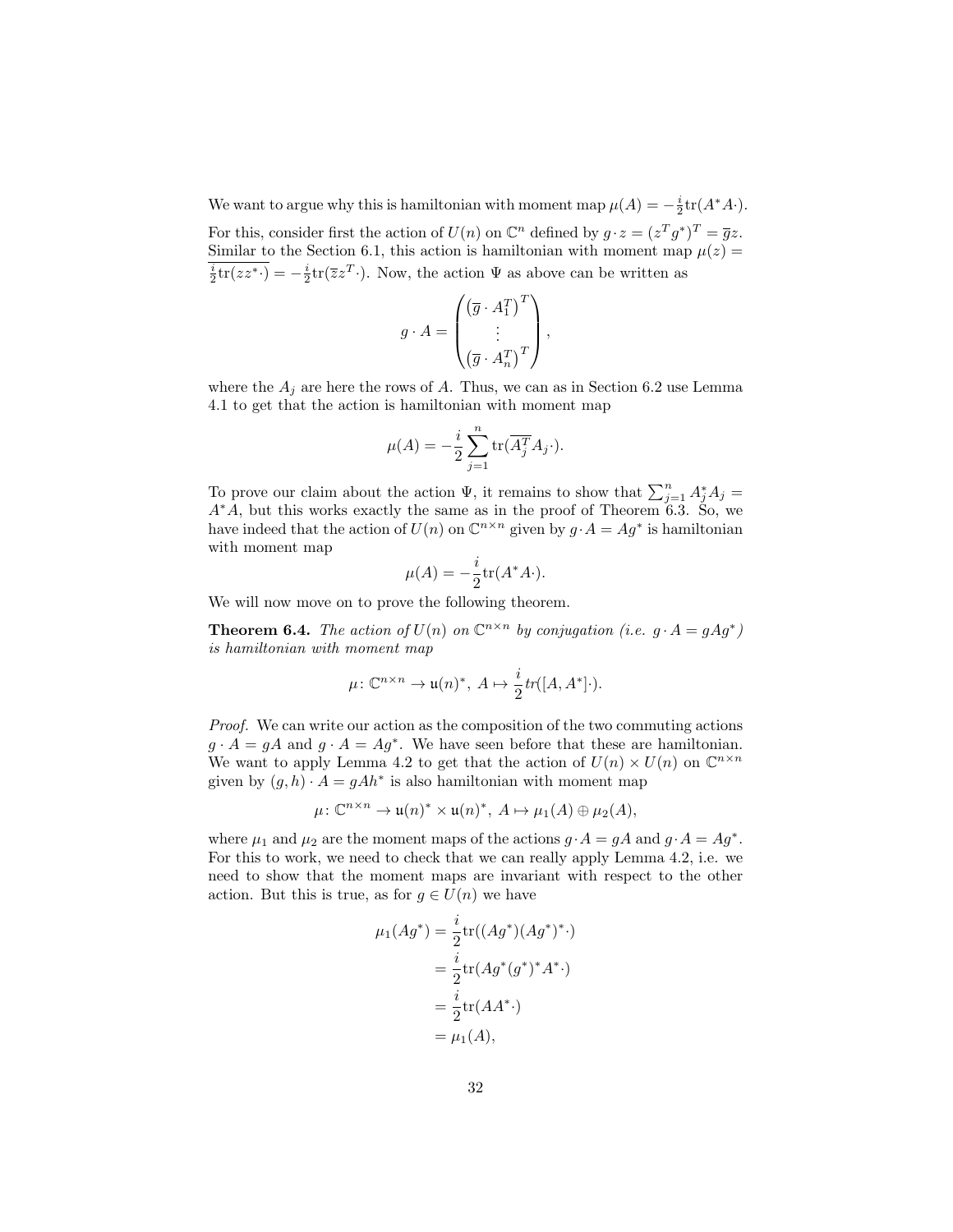since  $g \in U(n)$  implies that  $g^*(g^*)^* = g^*g$  is the identity matrix. Similarly,

$$
\mu_2(gA) = -\frac{i}{2} \text{tr}((gA)^*(gA) \cdot) = -\frac{i}{2} \text{tr}(A^*g^*gA \cdot) = \mu_2(g),
$$

as  $g^*g$  is again the identity matrix since  $g \in U(n)$ .

So we have indeed that the action of  $U(n) \times U(n)$  on  $\mathbb{C}^{n \times n}$  given by  $(g, h) \cdot A =$  $gAh^*$  is hamiltonian with moment map  $\mu$  as defined above.

When we now restrict our action to the diagonal  $D = \{(g, g) | g \in U(n)\}\)$ , the action is still hamiltonian with moment map  $\mu: \mathbb{C}^{n \times n} \to \mathfrak{g}^* \times \mathfrak{g}^* \hookrightarrow \mathfrak{d}^*$ , where the second map is the inclusion of  $\mathfrak{g}^* \times \mathfrak{g}^*$  into  $\mathfrak{d}^*$ , which makes sense as  $\mathfrak{d}$  (the Lie algebra of D) is a Lie subalgebra of  $\mathfrak{g} \times \mathfrak{g}$ .

Now we have that  $D \cong G$  and  $\mathfrak{d}^* \cong \mathfrak{g}^*$  via

$$
f\in \mathfrak{d}^*\mapsto f\circ i\in \mathfrak{g}^*,
$$

where  $i: \mathfrak{g} \to \mathfrak{d}$  is the map  $x \mapsto (x, x)$ . Thus, the action as in the statement of the theorem of G on  $\mathbb{C}^{n \times n}$  is also hamiltonian with moment map

$$
\mu\colon \mathbb{C}^{n\times n}\to \mathfrak{g}^*,\ A\mapsto \mu_1(A)+\mu_2(A).
$$

Now, we have

$$
\mu_1(A) + \mu_2(A) = \frac{i}{2} \text{tr}(AA^*) - \frac{i}{2} \text{tr}(A^*A^*)
$$

by Section [6.2](#page-32-0) and the arguments at the beginning of this section. Furthermore, we have

$$
\frac{i}{2}\text{tr}(AA^*) - \frac{i}{2}\text{tr}(A^*A^.) = \frac{i}{2}\text{tr}([A, A^*]).
$$

which finishes the proof of the theorem.

$$
\Box
$$

## <span id="page-34-0"></span>6.4 Generalisation of These Examples

We want to shortly mention that we can generalise the examples before to more general actions. Namely, we have that any symplectic representation of  $\mathbb{C}^n$  (i.e. a linear symplectic action on  $\mathbb{C}^n$ ) is a hamiltonian action. Even more concretely, one gets the following theorem. A reference for this is [\[Mei00,](#page-36-8) Section 6.4.5], where there is an even more general statement.

**Theorem 6.5.** Let  $\rho: G \to Sympl(\mathbb{C}^n, \omega)$  be a symplectic representation of a Lie group  $G$  on  $\mathbb{C}^n$  with the standard symplectic structure. Then  $\rho$  defines a hamiltonian action with moment map given by

$$
\mu\colon \mathbb{C}^n\to \mathfrak{g}^*,\ \mu(z)(X)=\frac{i}{4}\left(z^*\tilde{X}z-z^*\tilde{X}^*z\right),
$$

where  $\tilde{\rho}$ :  $\mathfrak{g} \to$  Lie algebra of Sympl( $\mathbb{C}^n, \omega$ ),  $X \mapsto \tilde{X}$  is the derivative of  $\rho$  at the identity.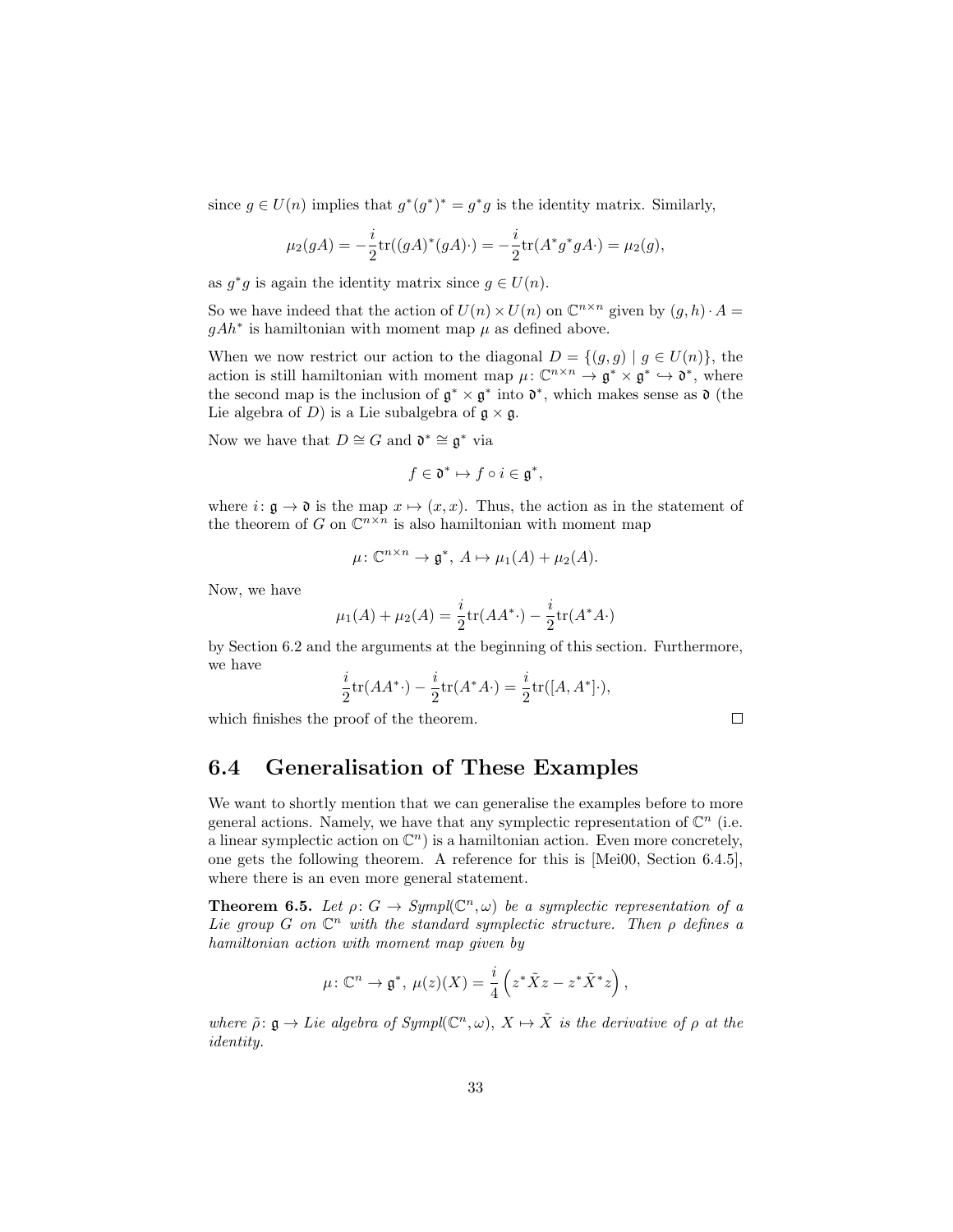We will now shortly sketch how to use this for the action of  $U(n)$  on  $\mathbb{C}^{n \times k}$  as in Section [6.2.](#page-32-0)

There, we have not just a symplectic representation but a unitary representation, thus the moment map gets  $\frac{i}{2}z^*\tilde{X}z$ , as  $\tilde{X}$  is then skew-hermitian. We also need to identify  $\mathbb{C}^{k\times n}$  with  $\mathbb{C}^{nk}$ . We do this by taking the columns of a matrix  $A \in \mathbb{C}^{n \times k}$  and putting them below each other in a vector  $z_A \in \mathbb{C}^{nk}$ . Then our action  $\rho$  is mapping a matrix  $g \in U(n)$  to a matrix  $\rho(g) \in U(nk)$  that is a block diagonal matrix with k times the matrix  $q$  on the diagonal as  $q$  acts on the columns of a matrix A by left multiplication. Then, also  $\tilde{\rho}$  maps a matrix in  $\mathfrak{u}(n)$  to a block diagonal matrix with this matrix k times on the diagonal. By the above theorem we get as a moment map for the action

$$
\mu(z_A)(X) = \frac{i}{2} z_A^* \tilde{X} z_A = \frac{i}{2} \sum_{j=1}^k A_j^* X A_j,
$$

where the  $A_i$  are the columns of the matrix A. Then, we can use that for a complex number  $\alpha$ ,  $tr(\alpha) = \alpha$ , and get, using also the invariance of the trace under cyclic permutations,

$$
\mu(z_A)(X) = \frac{i}{2} \text{tr}(\sum_{j=1}^k A_j^* X A_j) = \frac{i}{2} \text{tr}(\sum_{j=1}^k A_j A_j^* X).
$$

Now, as in Section [6.2,](#page-32-0) we have that

$$
\sum_{j=1}^k A_j A_j^* = A A^*.
$$

Thus, the above theorem gives us the moment map

$$
\mu(z_A) = \frac{i}{2} \text{tr}(AA^* \cdot),
$$

which is the same as in Section [6.2.](#page-32-0)